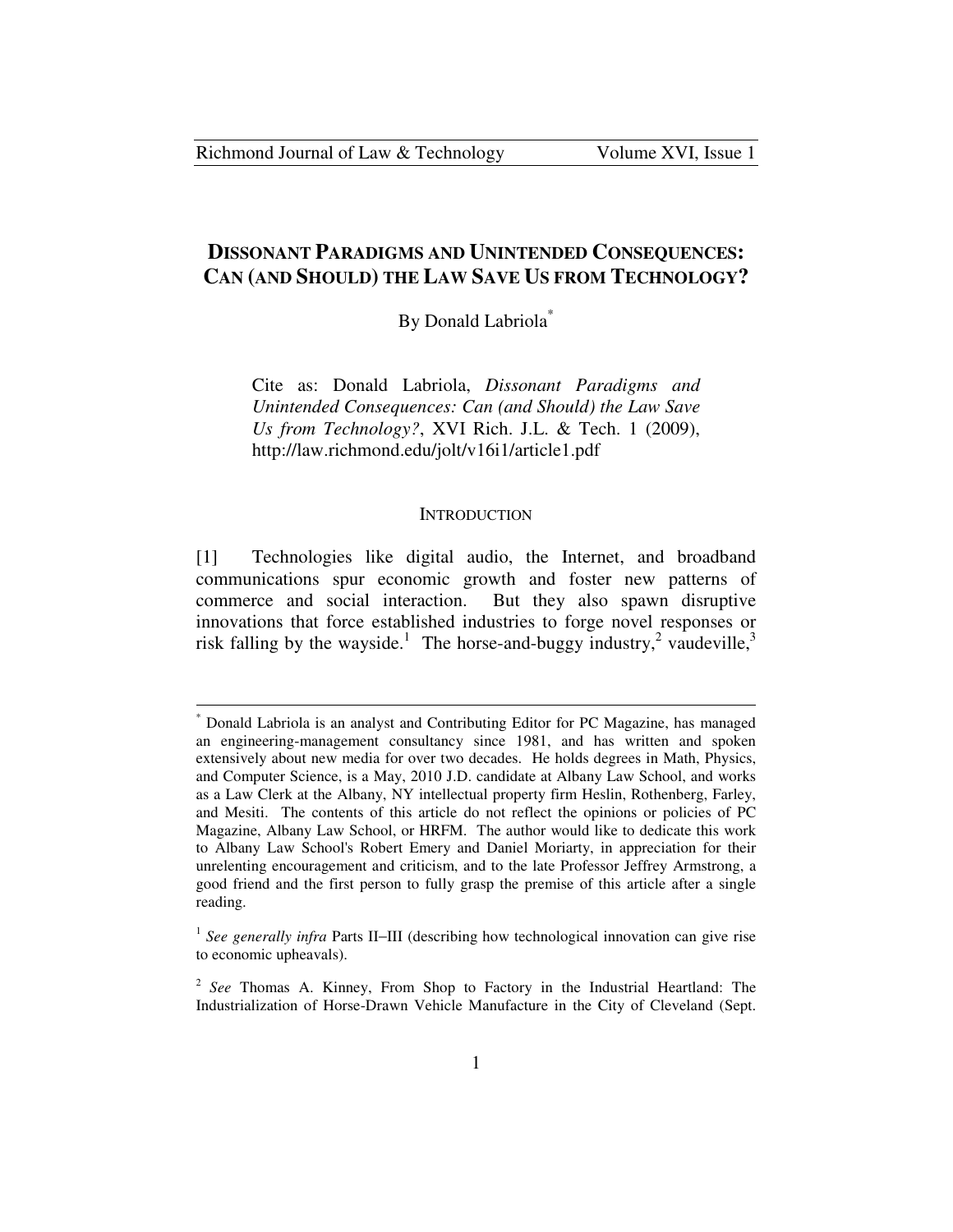| Richmond Journal of Law & Technology | Volume XVI, Issue 1 |
|--------------------------------------|---------------------|
|--------------------------------------|---------------------|

and video-rental stores<sup>4</sup> are but a few examples of thriving markets that found themselves on the scrap heap of obsolescence because they failed to react quickly to the devastating effects of new technology.<sup>5</sup>

[2] Industries faced with such challenges often look to the law for help, as do new-technology upstarts that feel bullied by their entrenched competition.<sup>6</sup> But legislatures and the courts have rarely done more than delay the inevitable.<sup>7</sup> One reason has been the all-too-common failure of

<sup>28, 1998) (</sup>unpublished Ph.D. dissertation, Case Western Reserve University), *available at* http://ech.case.edu/ech-cgi/article.pl?id=WACI (describing how none of Cleveland's "enormous wagon and carriage factories" survived the introduction of the automobile).

<sup>&</sup>lt;sup>3</sup> See, e.g., West Virginia State University Capitol Center, Welcome to Capitol Center: History, http://capcenter.wvstateu.edu/history.html (last visited Oct. 12, 2009) ("With the advent of 'talkies' in the late '20s, . . . live stage shows were suddenly things of the past.").

<sup>4</sup> *See, e.g.*, Posting of Matt Buchanan to Gizmodo, http://gizmodo.com/ (Nov. 2, 2007, 01:15 EST) (noting that Blockbuster is the only video-store chain to remain profitable and that its only hope of survival is to "[m]ov[e] into new distribution channels," and that "things are looking grim for the corner rental store").

<sup>&</sup>lt;sup>5</sup> All three industries were displaced with startling speed by new markets created by the automobile, the motion picture soundtrack, and Internet movie distribution. *See supra* notes 2−4 and accompanying text.

<sup>6</sup> *See, e.g.*, Sony Corp. of Am. v. Universal City Studios, Inc., 464 U.S. 417, 417 (1984) (providing an example of unsuccessful petitioning of the Supreme Court to outlaw home video-recording); Deep v. Recording Indus. Ass'n of Am., Inc., 540 U.S. 1107, 1107 (2004); *see also* Declan McCullagh, *High Court Turns Deaf Ear to Aimster*, CNET NEWS, Jan. 13, 2004, http://www.news.com/2100-1028-5139938.html (discussing the Supreme Court's refusal in *Deep v. RIAA* to hear Aimster's argument that the online file sharing service had legitimate non-infringing uses).

<sup>7</sup> Regardless of how the cases listed *supra* at note 6 were decided, none were able to halt the disruptive effect of new technology. Sony could not stop the inexorable growth of home video-recording and none of the recording industry's many legal victories could save it from decimation by online file sharing. *See generally* JAMES LARDNER, FAST FORWARD: HOLLYWOOD, THE JAPANESE, AND THE ONSLAUGHT OF THE VCR (1st ed. 1987) (describing the content industry's efforts to suppress personal video-recording technologies); AERNOUT SCHMIDT, WILFRED DOLFSMA & WIM KEUVELAAR, FIGHTING THE WAR ON FILE SHARING 85−86, 90 (2007) (noting that the record industry's successful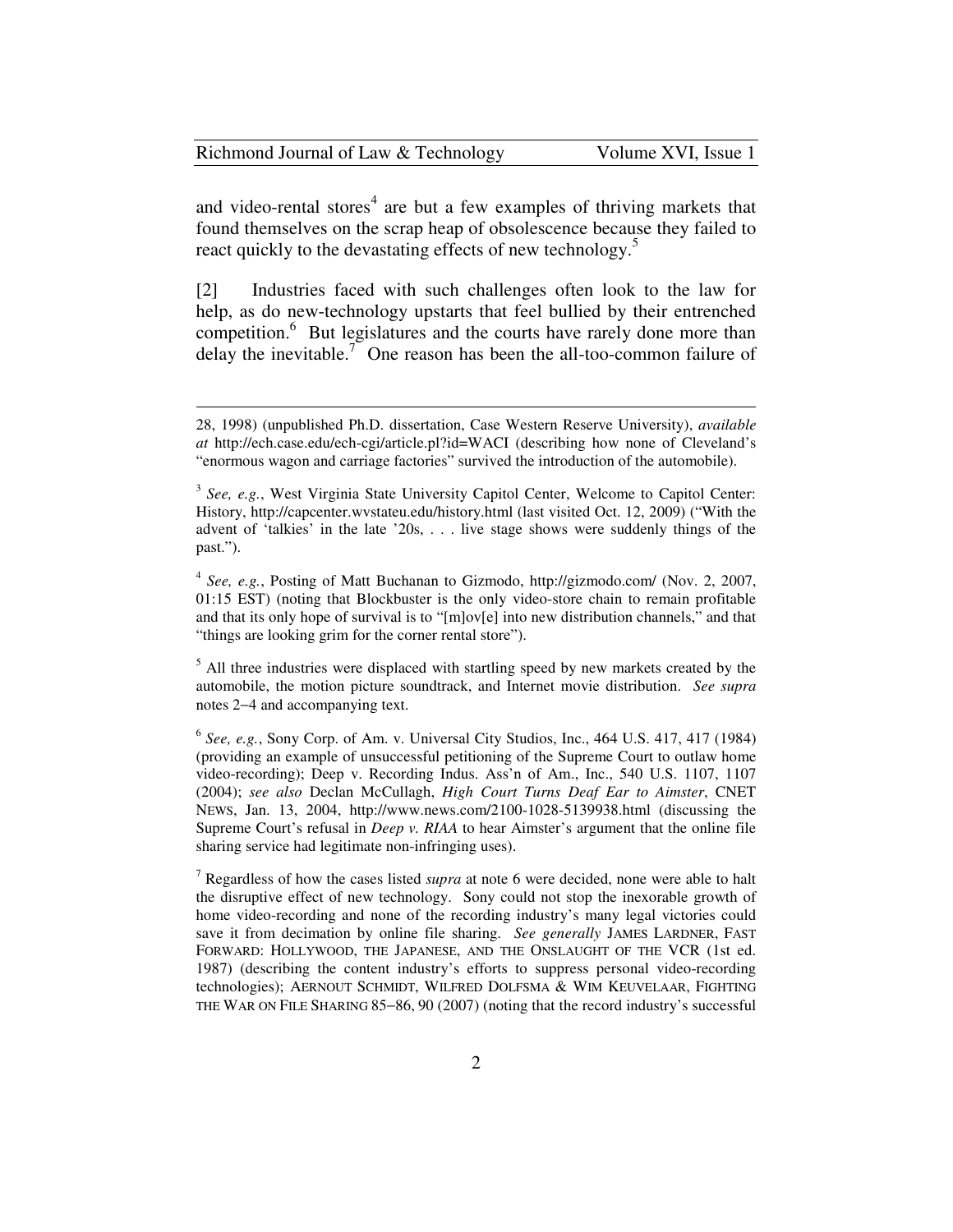| Richmond Journal of Law & Technology | Volume XVI, Issue 1 |
|--------------------------------------|---------------------|
|--------------------------------------|---------------------|

conventional legal analysis to address the irreconcilable differences between warring factions' basic assumptions, beliefs, and norms of behavior.<sup>8</sup> This article argues that such disparities are functionally similar to the "cognitive dissonances" that behavioral and social psychologists observe in conflicted individuals<sup>9</sup> and synthesizes a dissonance-based analytical model suited to such controversies. $10$  It concludes that lawmakers and courts seeking to remedy the social ills caused by technological disruption should consider classical dissonance-reduction strategies used successfully in the social sciences.<sup>11</sup>

[3] This article assembles this thesis in three steps. It first synthesizes Thomas Kuhn's observations about paradigm shifts<sup>12</sup> with modern economic and business management theories to create a general model of the large-scale social and economic disruption that accompanies technological innovation.<sup>13</sup> Next, it draws upon principles of behavioral and social psychology to find parallels between internal conflicts (or "cognitive dissonances") experienced by individuals and those that arise within communities on either side of a paradigm shift.<sup>14</sup> Finally, it asserts that lawmakers, regulators, and the courts must consider the effect of such

effort to shut down the centralized Napster network merely encouraged file sharing entrepreneurs to develop more resilient decentralized topologies such as Gnutella).

<sup>8</sup> *See infra* Part VII.A.

<sup>&</sup>lt;sup>9</sup> See generally LEON FESTINGER, A THEORY OF COGNITIVE DISSONANCE (Stanford University Press 1957) (deriving the basic precepts of cognitive dissonance theory).

<sup>&</sup>lt;sup>10</sup> See infra Parts V<sup>−</sup>VI.

<sup>11</sup> *See infra* Part VII.B.

<sup>12</sup> *See infra* note 18.

<sup>13</sup> *See infra* Part II.

<sup>14</sup> *See infra* Parts III−V.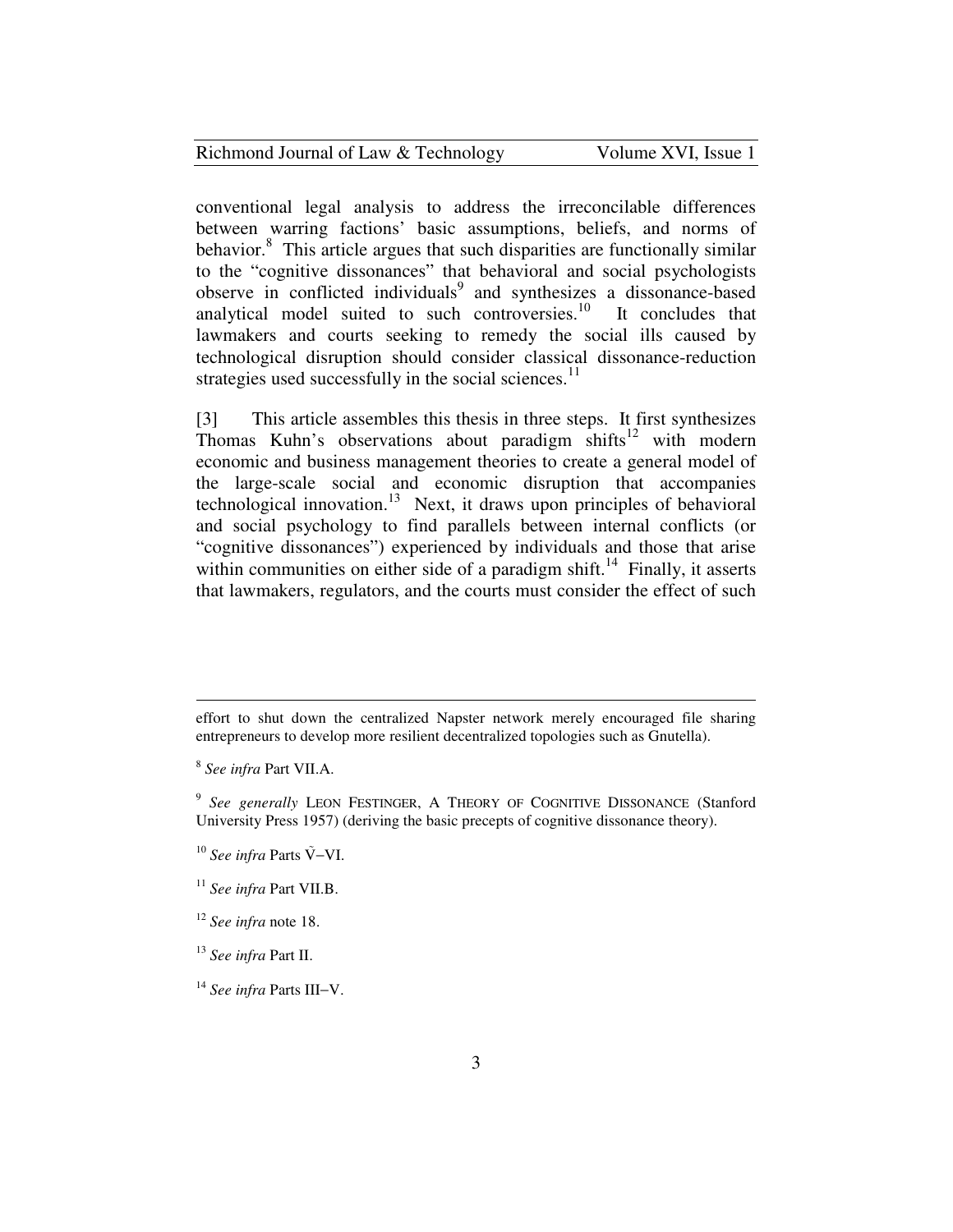| Richmond Journal of Law & Technology | Volume XVI, Issue 1 |
|--------------------------------------|---------------------|
|--------------------------------------|---------------------|

dissonances when devising legal remedies to controversies created by disruptive innovation.<sup>15</sup>

[4] Part II of this article lays the groundwork for this argument by introducing the concept of shared paradigms and describing how a technology-driven shift to a new paradigm advances scientific and social progress even as it devastates established markets. Part III calls upon evolutionary economic theory to describe the Darwinian process that links these shifts to disruptive technological innovation. Part IV surveys cognitive dissonance theory, which psychologists have traditionally used to predict and explain the ways individuals respond to conflicts among their personal beliefs, assumptions, and behavioral norms. Part V ties everything together into a unified theory of *paradigmatic dissonance* that extends cognitive dissonance doctrine to the thorny controversies that arise when disruptive technology spawns a community whose members share an unprecedented paradigm or business model. Part VI integrates this model into modern jurisprudential thought, specifically linking the precepts of behavioral psychology to the neoclassical principles framing the Law and Economics movement. Part VII applies paradigmatic dissonance to our legal system, comparing it to conventional Rationalist approaches and using it to suggest more effective ways to analyze and remedy disputes rooted in disruptive technological innovation.

## I. SETTING THE STAGE

[5] Markets come and markets go; history is littered with the cadavers of once-healthy industries that failed to react quickly enough to new technology.<sup>16</sup> Consider, for example, the way that markets rose and fell as waves of innovation drove consumers from live burlesque to radio, to free over-the-air television, and then to various flavors of subscription TV. Repeatedly, industries and the cultures they feed have been unseated by newer technologies that better met the needs of consumers. The survivors

<sup>15</sup> *See infra* Part VII.

<sup>16</sup> *See, e.g.*, *supra* notes 2−5 and accompanying text.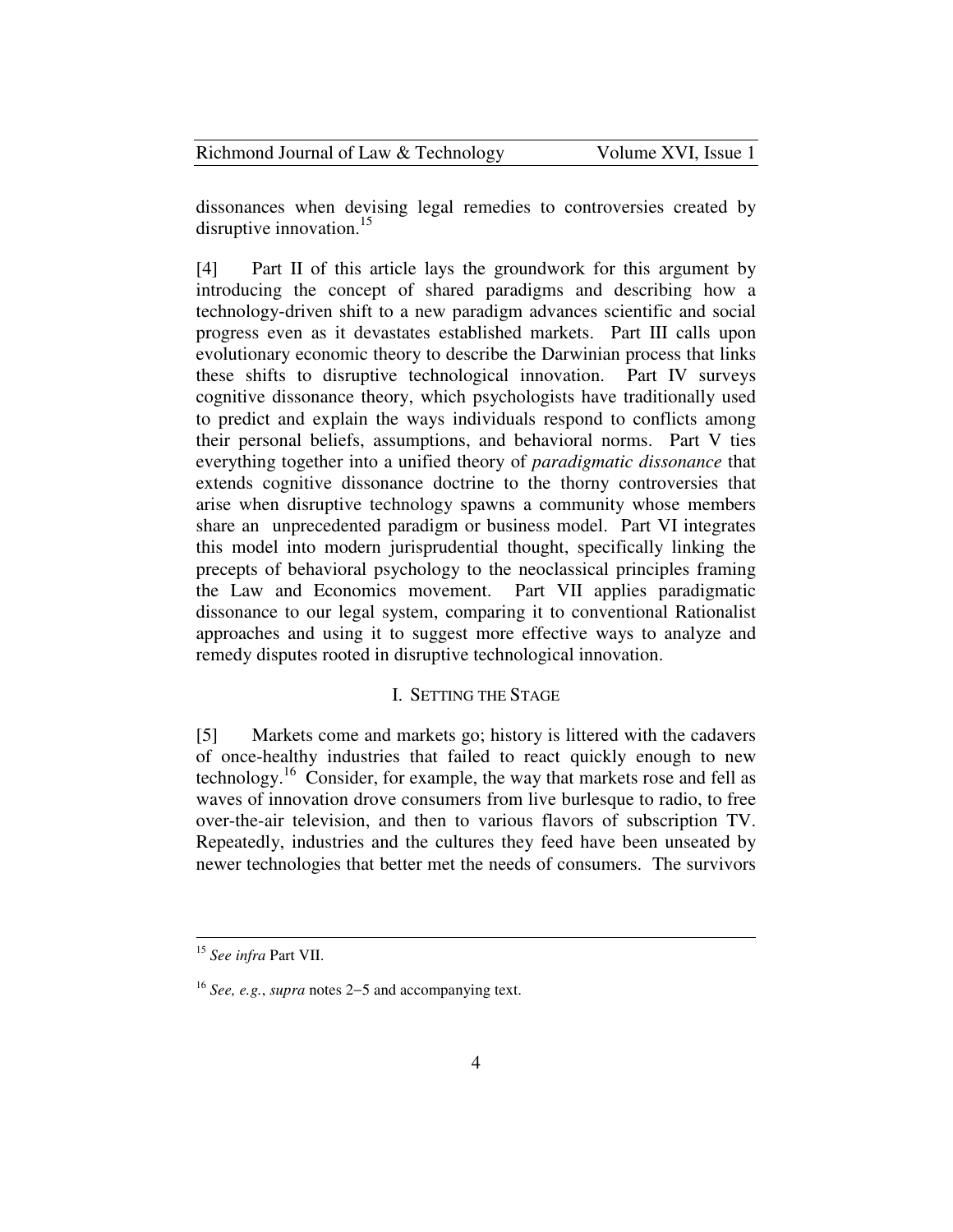| Richmond Journal of Law & Technology |  |  |  |
|--------------------------------------|--|--|--|
|--------------------------------------|--|--|--|

are those nimble enough to devise business models that successfully exploit new technologies.<sup>17</sup>

[6] Despite the painful ramifications for established industries, this quasi-evolutionary process of stability, disruption, adaptation, and renewal ultimately is beneficial to society.<sup>18</sup> Technology that fosters more efficient and flexible ways of working, playing, communicating, or transacting business serves the public good and is essential for survival in a global economy.<sup>19</sup> Like a fire that clears deadwood, periodic exfoliation is an efficient way to revitalize stagnating markets.<sup>20</sup>

<sup>19</sup> *See* Spencer & Kirchhoff, *supra* note 18, at 146.

 $17$  Consider the motion picture industry, which has survived for nearly a century by maintaining the flexibility to extract revenue from potentially disruptive technologies ranging from sound recording to broadcast television, the VCR, cable TV, and the Internet. *See generally* A CONCISE HANDBOOK OF MOVIE INDUSTRY ECONOMICS (Charles C. Moul ed., 2005); THE AMERICAN MOVIE INDUSTRY: THE BUSINESS OF MOTION PICTURES (Gorham Kindem ed., 1982).

<sup>18</sup> *See* THOMAS S. KUHN, THE STRUCTURE OF SCIENTIFIC REVOLUTIONS 66, 97−98 (2d ed. 1970); JOSEPH A. SCHUMPETER, CAPITALISM, SOCIALISM, AND DEMOCRACY 83−84 (Harper & Row 1976) (1942); Aron S. Spencer & Bruce A. Kirchhoff, *Schumpeter and New Technology Based Firms: Towards a Framework for How NTBFs Cause Creative Destruction*, 2 INT'L ENTREPRENEURSHIP & MGMT. J. 145, 146 (2006).

 $20$  Contrast this to the case where industries have survived by anticipating and riding each new wave of innovation as it breaks. In such cases, businesses are able to prevent paradigm shifts by incorporating non-disruptive *sustaining* technologies into their business models. *See* CLAYTON M. CHRISTENSEN, THE INNOVATOR'S DILEMMA: WHEN NEW TECHNOLOGIES CAUSE GREAT FIRMS TO FAIL xviii−xix (HarperBusiness 2000) (1997) (describing the differences between disruptive and sustaining technologies). In the rewritable-DVD industry, tier one manufacturers survived for years by exploiting every technological advance in the medium with a new product line. Each generation commanded higher margins long enough to subsidize R&D costs, and by the time offshore vendors could drive down prices with reverse-engineered knockoffs, the next launch was ready to go. This cyclical model kept the industry healthy until it finally hit the physical limits of the medium. Similar business models are common in the computer and consumer electronics industries. *See, e.g.*, Don Labriola, *Discs After DVD: Blue-Light Specials*, PC MAGAZINE, May 18, 2005, http://www.pcmag.com/article2/0, 2704,1820927,00.asp.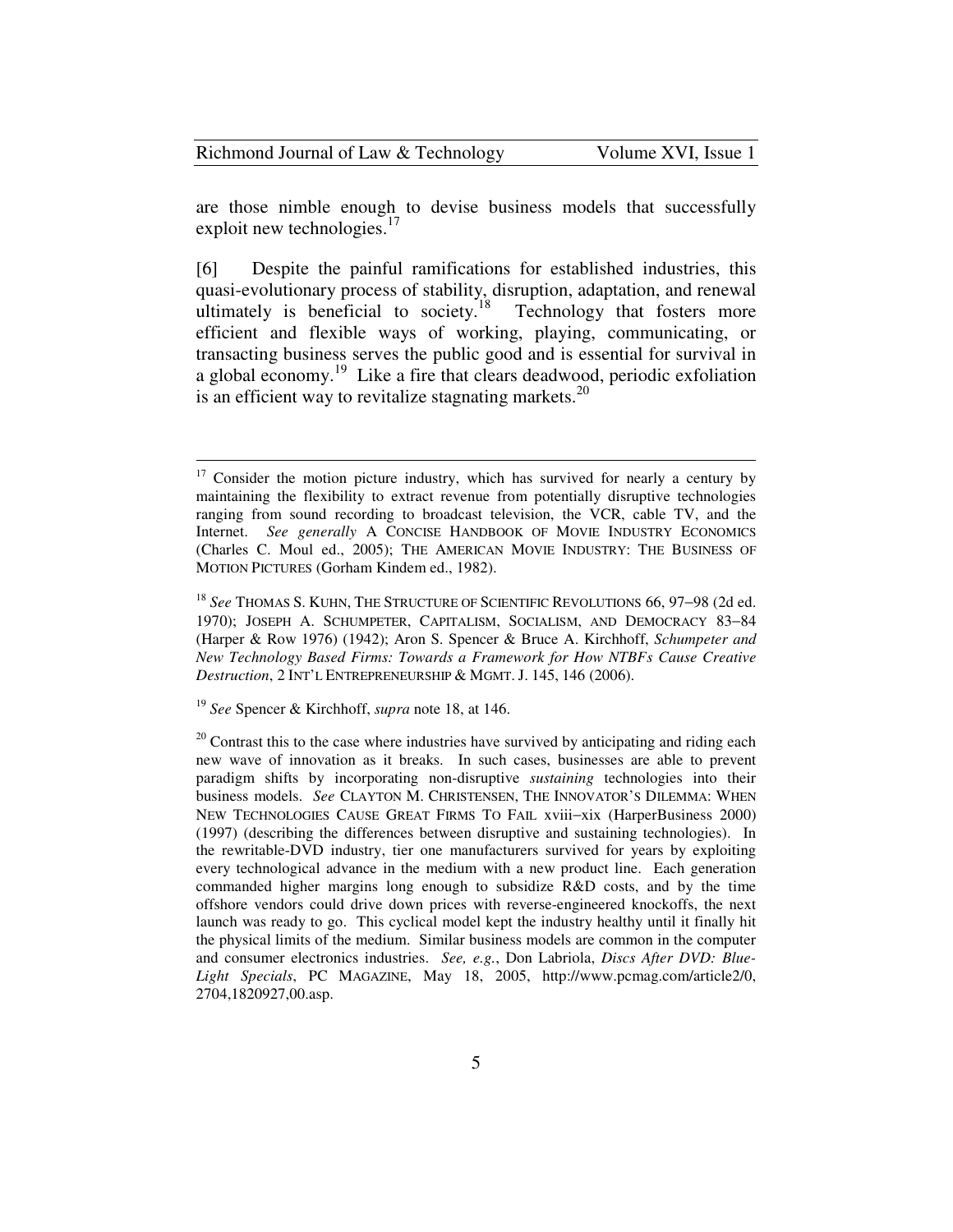| Richmond Journal of Law & Technology<br>Volume XVI, Issue 1 |  |
|-------------------------------------------------------------|--|
|-------------------------------------------------------------|--|

[7] The situation is less clear-cut when a business is inundated by a technological tsunami that it fails to predict. Laws that do no more than prop up inundated businesses paddle against an inexorable current.<sup>21</sup> There were certainly good reasons, for example, to give the record industry legal tools to defend itself against the unauthorized online distribution of its assets.<sup>22</sup> But lawmakers and the courts might have better served the major labels by considering the bigger picture.<sup>23</sup> As important as it is to protect intellectual property rights, statutes enacted or applied in response to technological disruption must consider the overarching natural selection process that ensures our economy's continued vitality.<sup>24</sup> The laws of the wild are harsh, but established industries sometimes benefit when forced to fend for themselves against new business models.<sup>25</sup> The challenge for lawmakers and adjudicators is to balance the legal rights of traditional businesses against the survival of

<sup>&</sup>lt;sup>21</sup> The theorists discussed in Parts II–IV are unanimous in their contention that these types of technology-driven mass migrations, once begun, cannot be stopped for long. *See, e.g.*, *infra* notes 45, 60.

<sup>22</sup> *See, e.g.*, Brief of Ass'n for Independent Music as Amicus Curiae in Support of Appellees at 3−7, A&M Records, Inc. v. Napster, Inc., 239 F.3d 1004 (9th Cir. 2000) (No. 00-16401), 2000 WL 33979744.

<sup>23</sup> *See, e.g.*, Brian Hiatt & Evan Serpick, *The Record Industry's Decline: Record Sales Are Tanking, and There's No Hope in Sight: How It All Went Wrong*, ROLLING STONE,  $\mu$  June 28, 2007,

http://www.rollingstone.com/news/story/15137581/the\_record\_industrys\_decline/ (stating that, like many industry insiders, talent management company CEO Jeff Kwatinetz now believes that suing Napster "was the moment that the labels killed themselves").

<sup>&</sup>lt;sup>24</sup> This process will be described from several perspectives *infra* in Parts II–V, and its application to legal controversies discussed *infra* in Parts VI.A and VII.B.

<sup>25</sup> *See, e.g.*, Sony Corp. of Am. v. Universal City Studios, Inc., 464 U.S. 417, 446 (1984), where the Supreme Court's refusal to outlaw videocassette recorders forced the movie industry to figure out how to instead use the technology to create a profitable aftermarket; *see also* LARDNER, *supra* note 7.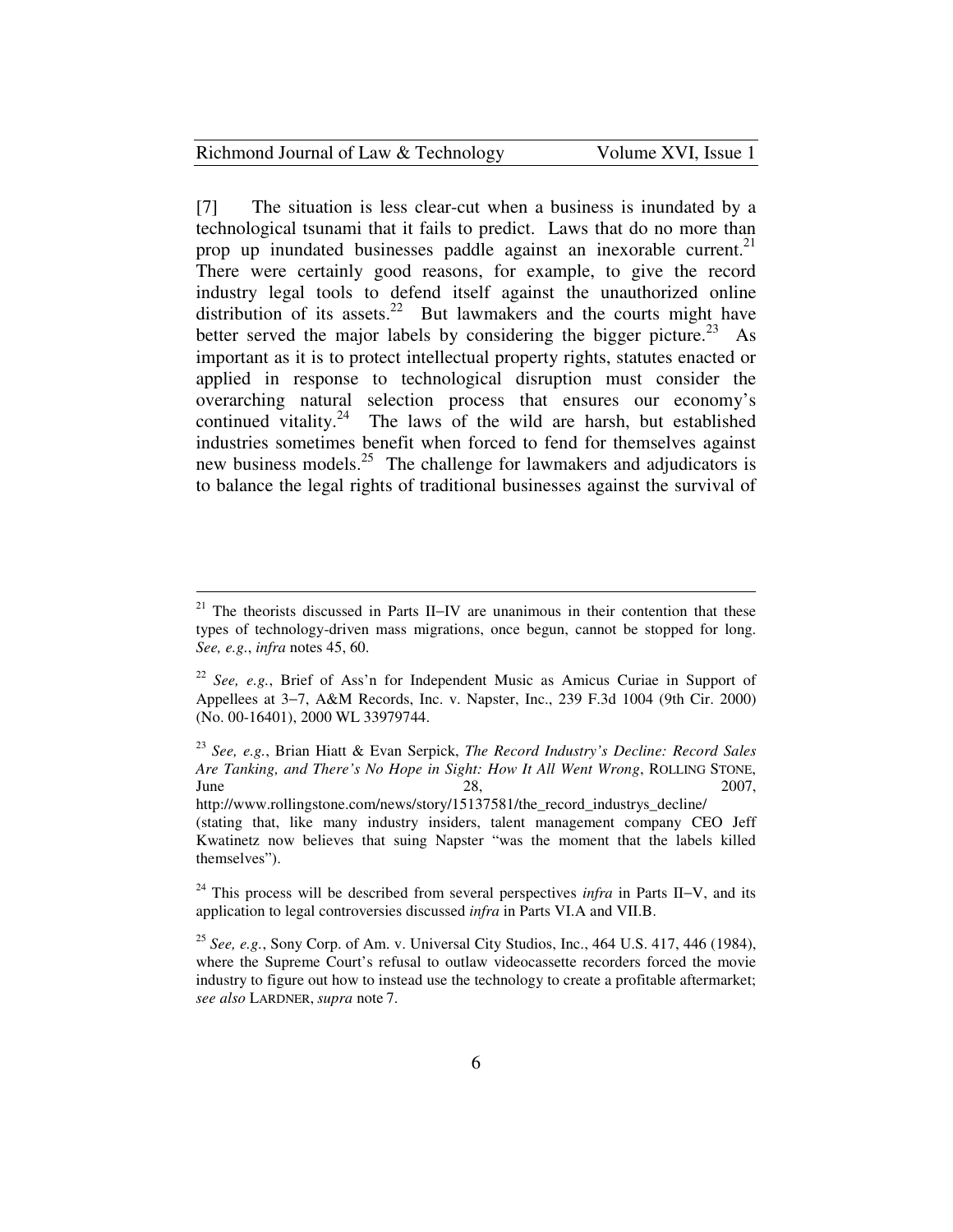pioneers who leverage new technology into more efficient (and often unforeseeable) markets—a task akin to playing chess blindfolded.<sup>26</sup>

### II. SHIFTING PARADIGMS

### A. THE ELUSIVE PARADIGM

[8] Hand-waving marketeers and pop-culture theorists have long used the word "paradigm" as a linguistic spittoon, plugging it with any meaning that happened to need a receptacle at the moment.<sup>27</sup> If defined with precision, however, the concept of shared paradigms can be an effective way to characterize and understand cultural and economic transitions.

[9] The current meaning of the word "paradigm" emerged in the natural sciences with the publication of epistemologist<sup>28</sup> and science historian Thomas Kuhn's influential 1962 essay "The Structure of Scientific Revolutions."<sup>29</sup> Kuhn described a prototypical shared paradigm that he conceptualized as a "disciplinary matrix" of beliefs and practices that define a scientific discipline.<sup>30</sup> Kuhn's "disciplinary matrix" concept

<sup>26</sup> *See infra* Part VII.B.2.f (describing how new business models are intrinsically unpredictable).

<sup>&</sup>lt;sup>27</sup> See ROBERT LAWRENCE TRASK, MIND THE GAFFE! A TROUBLESHOOTER'S GUIDE TO ENGLISH STYLE AND USAGE 200 (2006) ("*[P]aradigm* has become a vogue word, and today it is used far too freely, and often pretentiously, when a simpler word would be preferable. . . . Moreover, be very wary of the expression *paradigm shift*. This term . . . has been . . . applied with wearisome frequency to almost any change in policy or fashion.").

 $28$  Epistemology is a branch of philosophy that studies the nature of knowledge, its means of production, and the way that it relates to concepts like truth, belief, and skepticism. *See* Britannica Online Encyclopedia, Epistemology (Philosophy), http://www.britannica.com/eb/article-9106052/epistemology (last visited Oct. 12, 2009).

<sup>29</sup> *See* KUHN, *supra* note 18.

<sup>&</sup>lt;sup>30</sup> *Id.* at 182. Kuhn initially defined the term as "the entire constellation of beliefs, values, techniques, and so on shared by the members of a given community." *Id.* at 175. But he later described a narrower type of "paradigm" that was a subset of the disciplinary matrix: "the concrete puzzle-solutions which, employed as models or examples, can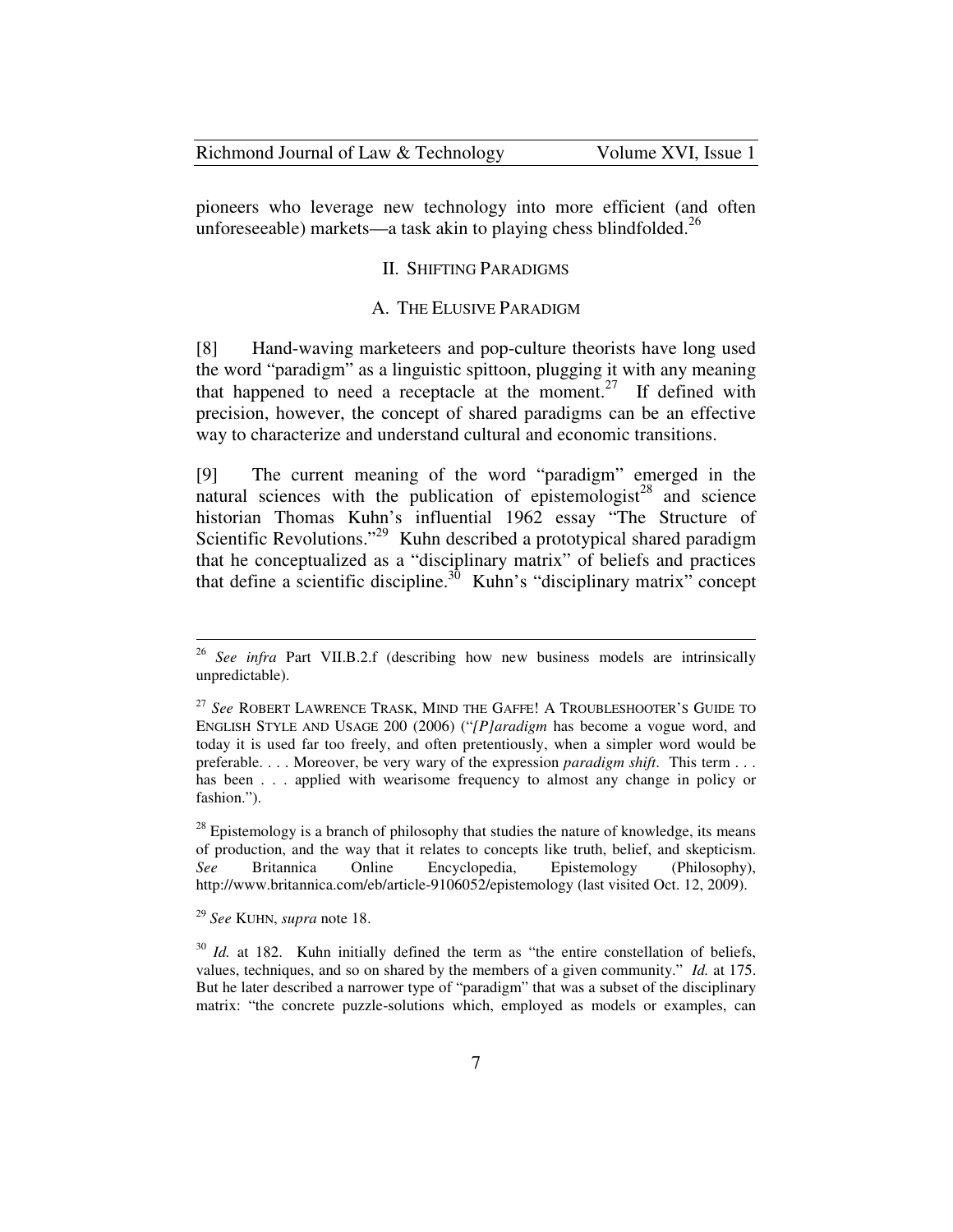| Richmond Journal of Law & Technology | Volume XVI, Issue 1 |
|--------------------------------------|---------------------|
|--------------------------------------|---------------------|

remains useful today in the natural sciences and does not differ fundamentally from the modern understanding of a scientific "paradigm" as a "set of assumptions, models[,] and methods that serves as common, almost canonic knowledge in a discipline. $^{31}$ 

[10] Kuhn confined his work to scientific communities, but he was quick to note that it could legitimately be extended to other fields,  $32$  a prediction long since fulfilled in disciplines ranging from sociology<sup>33</sup> to management science<sup>34</sup> and information technology.<sup>35</sup> The concept, however, has not always survived translation, often suffering arbitrary

 $\overline{a}$ 

<sup>33</sup> *See, e.g.*, Leonard B. Bliss, *J.C. Greene's Methods in Social Inquiry*, 2 J. MIXED METHODS RESEARCH 190, 191 (2008) (book review) (crediting the late University of Toronto Sociology Professor Madan Handa as having introduced the notion of social paradigm in the context of social sciences in his unpublished paper, Peace Paradigm: Transcending Liberal and Marxian Paradigms, presented at International Symposium on Science, Technology and Development (Mar. 20−25, 1987) (mimeographed transcript available in the O.I.S.E. Library, Univ. of Toronto)).

<sup>34</sup> *See, e.g.*, Jason Withrow & Mark Geljon, *Paradigm Dissonance: A Significant Factor in Design and Business Problems*, BOXES AND ARROWS, Dec. 11, 2003, http://www. boxesandarrows.com/view/paradigm\_dissonance\_a\_significant\_factor\_in\_design\_and\_bu siness problems.

<sup>35</sup> *See, e.g.*, PCMag.com Encyclopedia, Paradigm Shift Definition, http://www.pcmag.com/encyclopedia\_term/0,,t=paradigm+shift&i=57310,00.asp (last visited Oct. 14, 2009) (claiming that one example of a "paradigm shift" is "accessing applications and data from the Web instead of from local servers").

replace explicit rules as a basis for the solution of the remaining puzzles of normal science." *Id.* This article will use only the original "disciplinary matrix" definition when referring to Kuhnian paradigms.

<sup>31</sup> SCHMIDT ET AL., *supra* note 7, at 147 n.33.

<sup>32</sup> KUHN, *supra* note 18, at 208−09 (explicitly calling for "comparative study of the corresponding communities in other fields" and observing that his "theses are undoubtedly of wide applicability" because Kuhn himself had borrowed many assumptions from the social sciences, literature, music, the arts, politics, and other disciplines).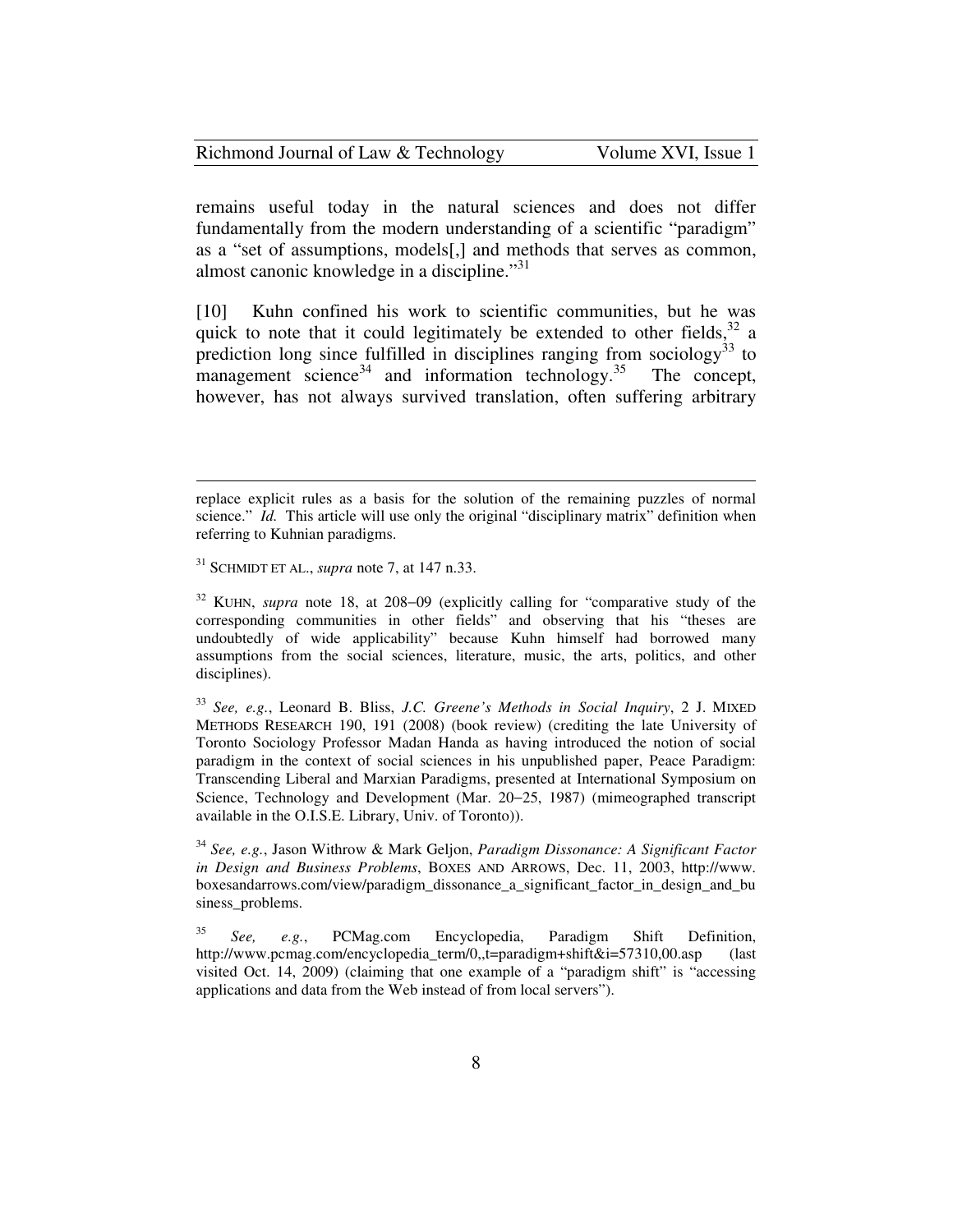|  | Richmond Journal of Law & Technology |
|--|--------------------------------------|
|--|--------------------------------------|

redefinition.<sup>36</sup> This article will use the term "paradigm" conservatively to describe a collection of assumptions, beliefs, and norms of behavior that (i) are specific to an industry, customer base, or other clearly demarcated community and (ii) shape the way that such a community conducts itself and perceives the world. This approach is faithful both to Kuhn's original concept and to current usage,  $37$  yet broad enough to be applied with precision to non-scientific communities and markets associated with specific technologies. $38$ 

#### B. PARADIGM SHIFTS

[11] Kuhn likened a paradigm to a scientific community's blueprint for solving problems, calling experimental work done within an established paradigm "normal science."<sup>39</sup> Unlike traditional notions of scientific progress as a linear, incremental process that occurs within a static universe, Kuhn observed that the most important leaps take place when normalcy is interrupted by anomalies<sup>40</sup> that cannot be accommodated by

<sup>38</sup> *See, e.g.*, *infra* Part VII.C.

 $\overline{a}$ 

<sup>39</sup> KUHN, *supra* note 14, at 10, 24.

 $36$  The computer industry, for example, defines "paradigm" broadly as any "model, example or pattern," PCMag.com Encyclopedia, Paradigm Definition, example or pattern," PCMag.com Encyclopedia, Paradigm Definition, http://www.pcmag.com/encyclopedia\_term/0,2542,t=paradigm&i=48811,00.asp (last visited Oct. 14, 2009), a characterization that has encouraged pundits to apply it to everything from user-interface styles, Jan Ozer, *Pinnacle Edition DV*, PC MAGAZINE, Sep. 17, 2002, http://www.pcmag.com/article2/0,2817,480618,00.asp, to the way that Microsoft Word structures documents, Edward Mendelson, *The Best Office Alternatives*, PC MAGAZINE, Nov. 26, 2007, *available at* http://www.pcmag. com/print\_article2/0,1217,a=220175,00.asp.

 $37$ The American Heritage Dictionary defines "paradigm" as "[a] set of assumptions, concepts, values, and practices that constitutes a way of viewing reality for the community that shares them, especially in an intellectual discipline." Dictionary.com, Paradigm Definition, http://dictionary.reference.com/browse/paradigm (last visited Oct. 14, 2009).

<sup>&</sup>lt;sup>40</sup> An anomaly in this context is a discovery with implications that contradict the assumptions and beliefs of the current paradigm, or that render that paradigm's norms of behavior ineffective or inadequate. *Id.* at 52−53.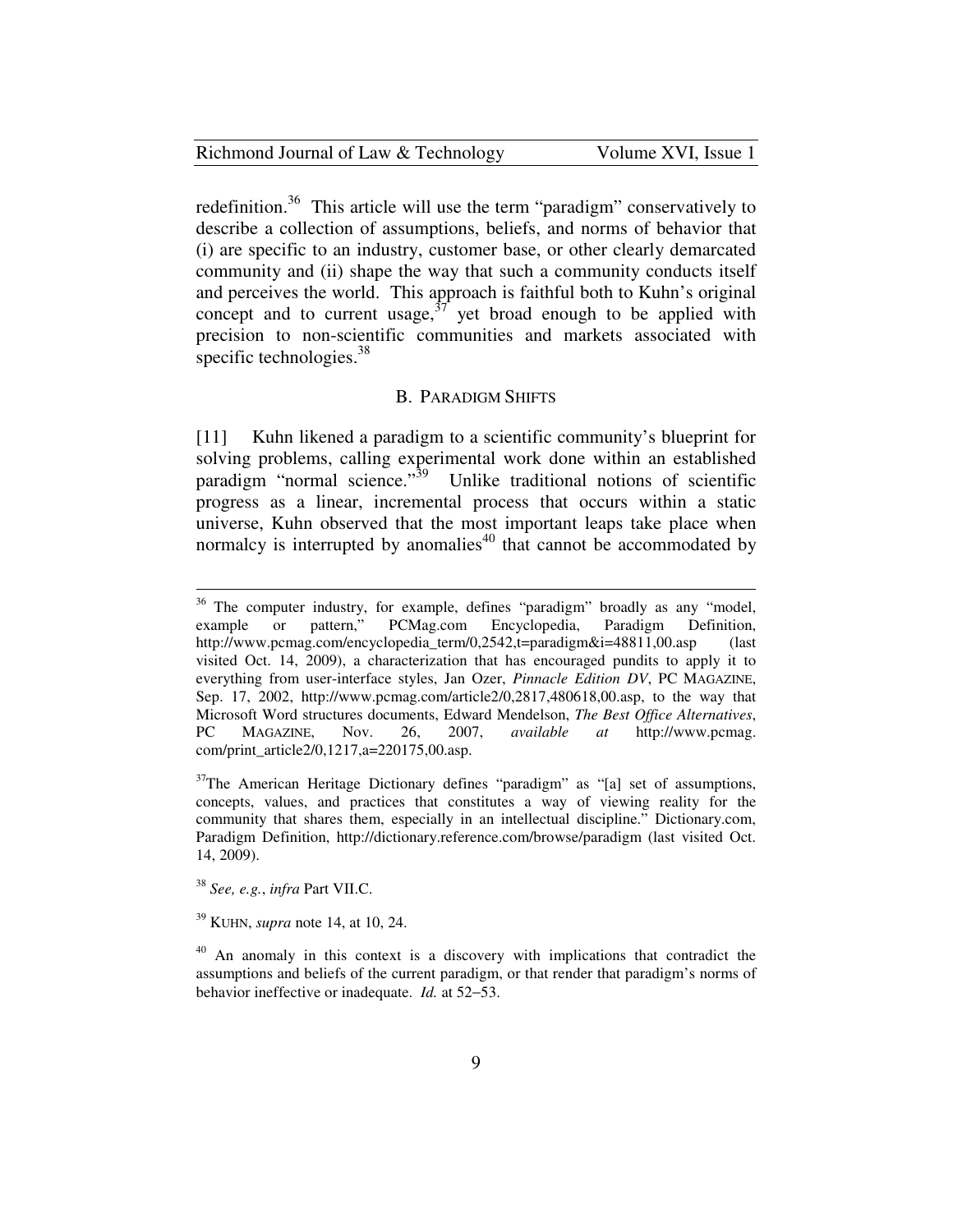### Richmond Journal of Law & Technology Volume XVI, Issue 1

the prevailing paradigm.<sup>41</sup> He dubbed such an event a "crisis."<sup>42</sup> In extreme cases, which he later called "paradigm shifts,"<sup>43</sup> a community in crisis undergoes a scientific revolution that compels it to adopt an entirely new paradigm that better fits the troublesome data.<sup>44</sup> When this occurs, it is impossible for the old and new paradigms to coexist.<sup>45</sup> Kuhn called this characteristic "incommensurability," stating that profound differences in the ways that such overlapping worldviews interpret basic definitions and standards make it impossible even to compare, much less to reconcile them.<sup>46</sup>

<sup>44</sup> *Id.* at 84−85.

Kuhn gave an example of such a crisis in nineteenth century optical physics, when mounting evidence that a beam of light could act like a stream of particles could not be explained by assumptions intrinsic to the prevailing paradigm of the wave theory of light. This crisis was resolved only when the scientific community shifted over the next halfcentury to a relativistic paradigm that could account for this evidence. *Id.* at 11−13, 107−08. This example also illustrates Kuhn's observation that paradigm shifts can take decades to complete and often require the death or retirement of most of the community members who had vested emotionally in the earlier paradigm. *Id.* at 150−52.

<sup>42</sup> *Id.* at 66−73 (repeatedly referring to several such incidents as "crises").

<sup>43</sup> *Id.* at 103−06 (first using the term "paradigm shift" several times in the Postscript to the Enlarged Second Edition).

<sup>&</sup>lt;sup>45</sup> *Id.* at 98 (declaring it an "historical implausibility" that a new scientific theory or paradigm could arise without discrediting and displacing its predecessor).

<sup>46</sup> *See id.* at 149 (observing that a new paradigm, although likely to borrow vocabulary, concepts, and procedures from the traditional worldview it replaces, "seldom employ[s them in] the traditional way"); *see also id.* at 150 (stating that "the proponents of the competing paradigms practice their trades in different worlds," meaning that differences in basic assumptions change the way that old- and new-paradigm communities perceive common aspects of reality); *cf. id.* at 101−02 (citing as an example the incommensurability of Newtonian and Einsteinian mechanics, where even seemingly equivalent terms like "mass" have fundamentally different meanings).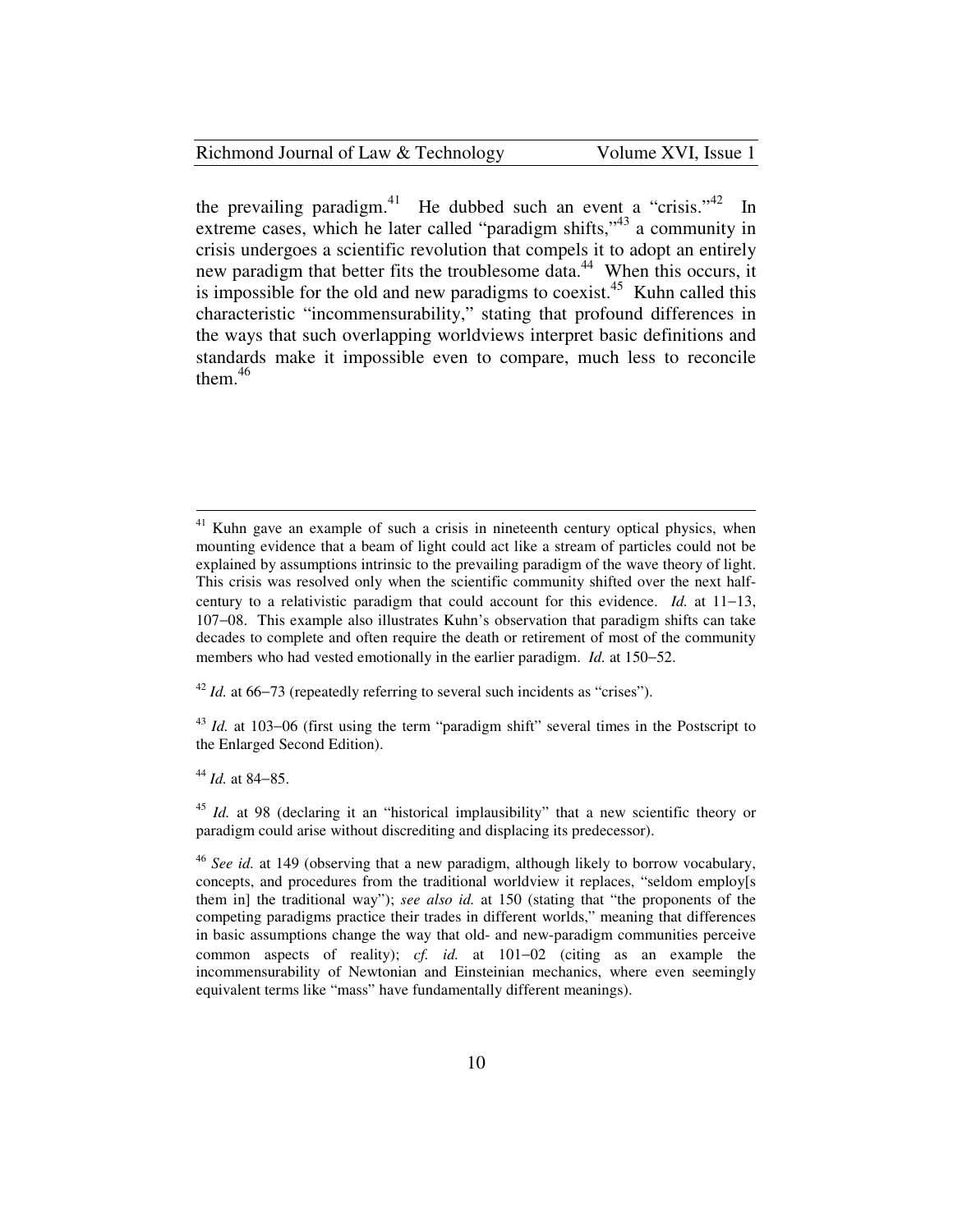| Richmond Journal of Law & Technology | Volume XVI, Issue 1 |
|--------------------------------------|---------------------|
|--------------------------------------|---------------------|

[12] Nonetheless, Kuhn considered paradigm shifts to be an essential catalyst of scientific progress<sup>47</sup> that "invariably" result in the advancement of science.<sup>48</sup> He described them as part of an evolutionary process that naturally selects the worldview that best explains both anomalous observations and the greatest number of phenomena that fall within the traditional model. $^{49}$  Such a mechanism, he argued, may not foster a model that is objectively "closer to the truth,"<sup>50</sup> but it cannot possibly result in anything other than progress. $51$ 

[13] Kuhn also observed that the mere discovery of an anomaly does not always trigger a paradigm shift.<sup>52</sup> If a troubling observation does not essentially conflict with a fundamental component of a traditional paradigm, a community may find some way to accommodate the anomaly by applying traditional paradigms in new ways or by redefining the troublesome observation to fall within some other discipline.<sup>53</sup> The

<sup>50</sup> *Id. at* 148−51 (arguing that the principle of incommensurability made such a claim impossible to measure).

<sup>51</sup> *Id.* at 172−73.

<sup>52</sup> *Id.* at 84 (explaining that a paradigm shift becomes inevitable only when a traditional paradigm is totally unable to explain a fundamentally troubling anomaly and asserting that a scientific community may approach the problem by i) devising creative ways to explain the anomaly within the current paradigm, ii) declaring the anomaly inexplicable at the current state-of-the-art and reserving it for analysis by future generations, or iii) migrating to a new paradigm that can explain the anomaly).

<sup>53</sup> *Id.*

 $47$  *Id.* at 77 (summarizing the prior chapter with the assumption that scientific "crises are a necessary precondition for the emergence of novel theories").

<sup>&</sup>lt;sup>48</sup> *Id.* at 173 ("[P]aradigm change invariably produce[s] an instrument more perfect . . . than those known before[.]").

<sup>49</sup> *Id.* at 109−10 (presenting paradigm shifts as a natural selection process that fosters competition among worldviews to best explain anomalies that thwarted the old paradigm); *id.* at 172 (drawing explicit parallels between scientific progress and Darwin's theory of biological "evolution"). Kuhn also noted that, at least in the field of mathematics, new paradigms often represent a step forward because they are likely to provide "neater" or "simpler" solutions than the paradigms they replace. *Id.* at 155−56.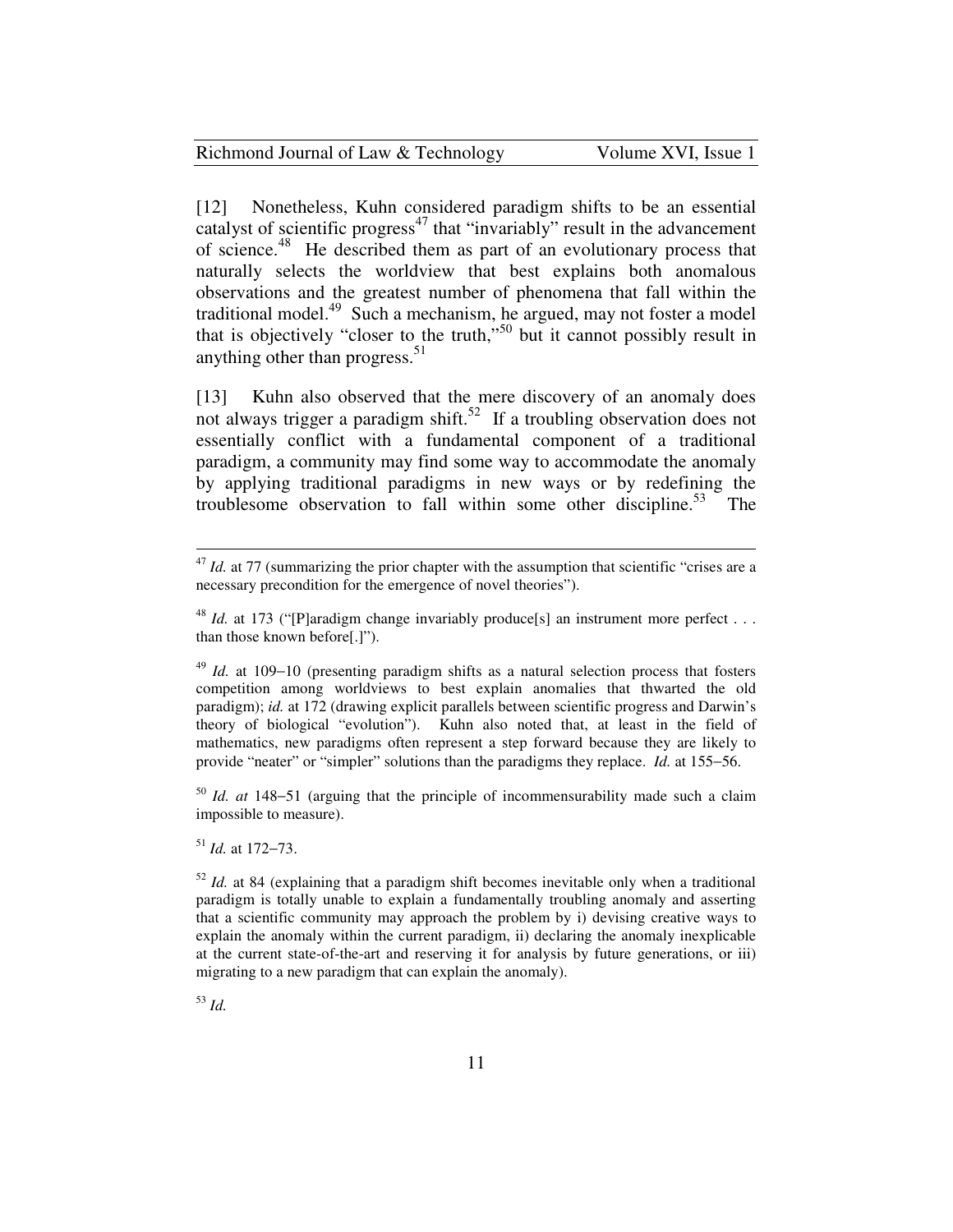| Richmond Journal of Law & Technology | Volume XVI, Issue 1 |
|--------------------------------------|---------------------|
|--------------------------------------|---------------------|

community may even completely sidestep the problem by declaring it beyond the current state-of-the-art and setting it aside for consideration by future researchers armed with next-generation clinical tools.<sup>54</sup>

#### III. CREATIVE DESTRUCTION AND DISRUPTIVE INNOVATION

[14] Despite their disparate vantage points, Kuhn's analysis of paradigm dynamics has much in common with the evolutionary school of economics. Both view technological innovation and its effects as an inevitable, adaptive, even quasi-organic, process akin to natural selection.<sup>55</sup> And like Kuhn, evolutionary economists believe that, despite the havoc that a paradigm shift wreaks upon a traditional community, such transitions are a prerequisite for progress.<sup>56</sup> This school has become an integral part of modern macroeconomic theory.<sup>57</sup>

<u>.</u>

<sup>56</sup> *See* SCHUMPETER, *supra* note 18; ENTREPRENEURSHIP: THE SOCIAL SCIENCE VIEW 14 (Richard Swedberg ed., Oxford Univ. Press 2000).

<sup>54</sup> *Id.*

<sup>55</sup> Economist.com, Economics A−Z http://www.economist.com/research/Economics/ alphabetic.cfm?letter=E#evolutionaryeconomics (last visited Oct. 14, 2009). "Evolutionary economics" is defined as "[a] Darwinian approach to [economics] . . . . Following the tradition of S[chumpeter], it views the economy as an evolving system and places a strong emphasis on dynamics, changing structures (including technologies, institutions, beliefs and behaviour) and [disequilibrium] processes (such as [innovation], selection and imitation)." *Id.*; *see also* Richard R. Nelson, *Recent Evolutionary Theorizing About Economic Change*, 33 J. ECON. LITERATURE 48, 49 (1995) (noting that Darwinian analogies come naturally to economists, who often "make use of 'biological conceptions' or metaphors" when speaking colloquially about their work).

 $57$  The pioneering work of the evolutionary economists discussed here has been acknowledged by numerous authorities and has earned them several Nobel Prizes. *See, e.g.*, The Bernard Schwartz Center for Economic Policy Analysis, http://homepage. newschool.edu/het//profiles/solow.htm (last visited Sept. 30, 2009) ("Robert Solow is one of the major figures of the Neo-Keynesian Synthesis macroeconomics."); All Laureates in Economics, http://nobelprize.org/nobel\_prizes/ economics/laureates (last visited Oct. 14, 2009) (listing evolutionary economist Paul Samuelson's 1970 Nobel Prize "for the scientific work through which he has developed static and dynamic economic theory and actively contributed to raising the level of analysis in economic science" and Solow's 1987 Nobel Prize "for his contributions to the theory of economic growth").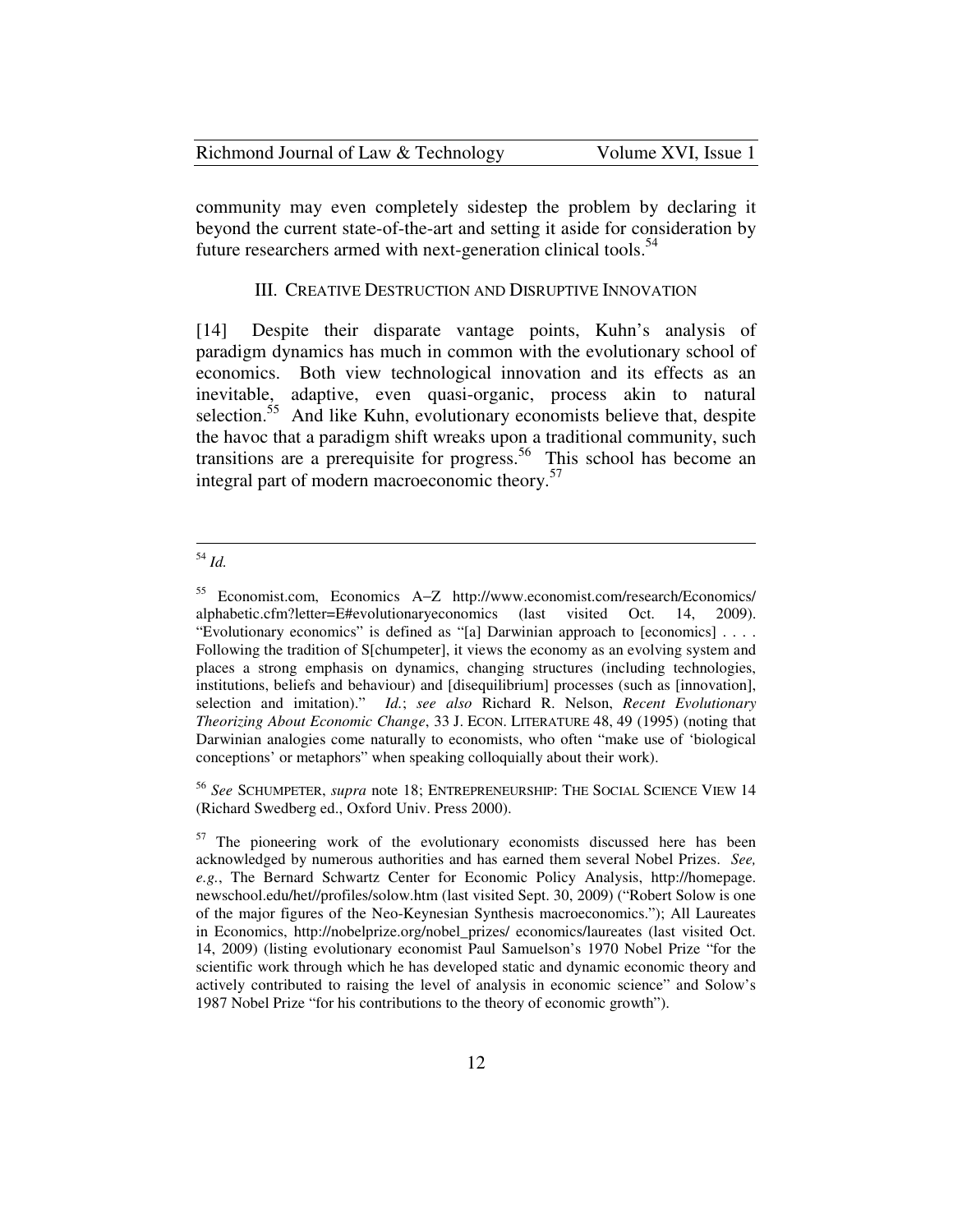#### A. SCHUMPETER AND SELF-DESTRUCTING CAPITALISM

[15] Joseph Schumpeter's analysis of the role of entrepreneurship profoundly influenced twentieth-century economic thought.<sup>58</sup> In his posthumous 1954 book *The History of Economic Analysis*, he described a cyclical model of "creative destruction" that ties closed-universe economic development to endlessly recurring sequences of equilibrium, disruption, transition/adaptation, and renewed stability.<sup>59</sup> He portrayed capitalism as a self-devouring process of monopoly and breakup, where technologydriven entrepreneurship continually and inexorably interrupts the "steadystate" economic equilibrium that normally exists in the absence of entrepreneurial perturbation.<sup>60</sup>

[16] In Schumpeter's view, this "creative destruction" was an essential component of capitalism that was responsible for economic growth.<sup>61</sup> Like Kuhn, his observations lead to the conclusion that governments should avoid unduly hampering technological progress by seeking too zealously to shield traditional industries from its disruptive effects.<sup>62</sup>

> B. TECHNOLOGICAL INNOVATION AND THE SOLOW-SWAN NEOCLASSICAL MODEL

<u>.</u>

<sup>&</sup>lt;sup>58</sup> For a compelling biography of Schumpeter, who is often named one of the founding fathers of evolutionary economic theory, see THOMAS K. MCCRAW, PROPHET OF INNOVATION: JOSEPH SCHUMPETER AND CREATIVE DESTRUCTION (2007).

<sup>59</sup> *See* SCHUMPETER*, supra* note 18, at 83.

<sup>60</sup> *Id.*; *see also* JOSEPH A. SCHUMPETER, THE THEORY OF ECONOMIC DEVELOPMENT: A<sup>N</sup> INQUIRY INTO PROFITS, CAPITAL, CREDIT, INTEREST, AND THE BUSINESS CYCLE 66−67 (Oxford Univ. Press 1978) (1934) (describing capitalism's "competitive destruction of the old" and enumerating the five classes of disruptive innovations that entrepreneurs introduce into steady-state systems).

<sup>61</sup> SCHUMPETER*, supra* note 18, at 84.

 $62$  The assertions that paradigm shifts are a vital component of scientific or economic progress and that blindly interfering with them can lead to unintended consequences are common threads that span the breadth of this article. *See generally* Parts II−VI.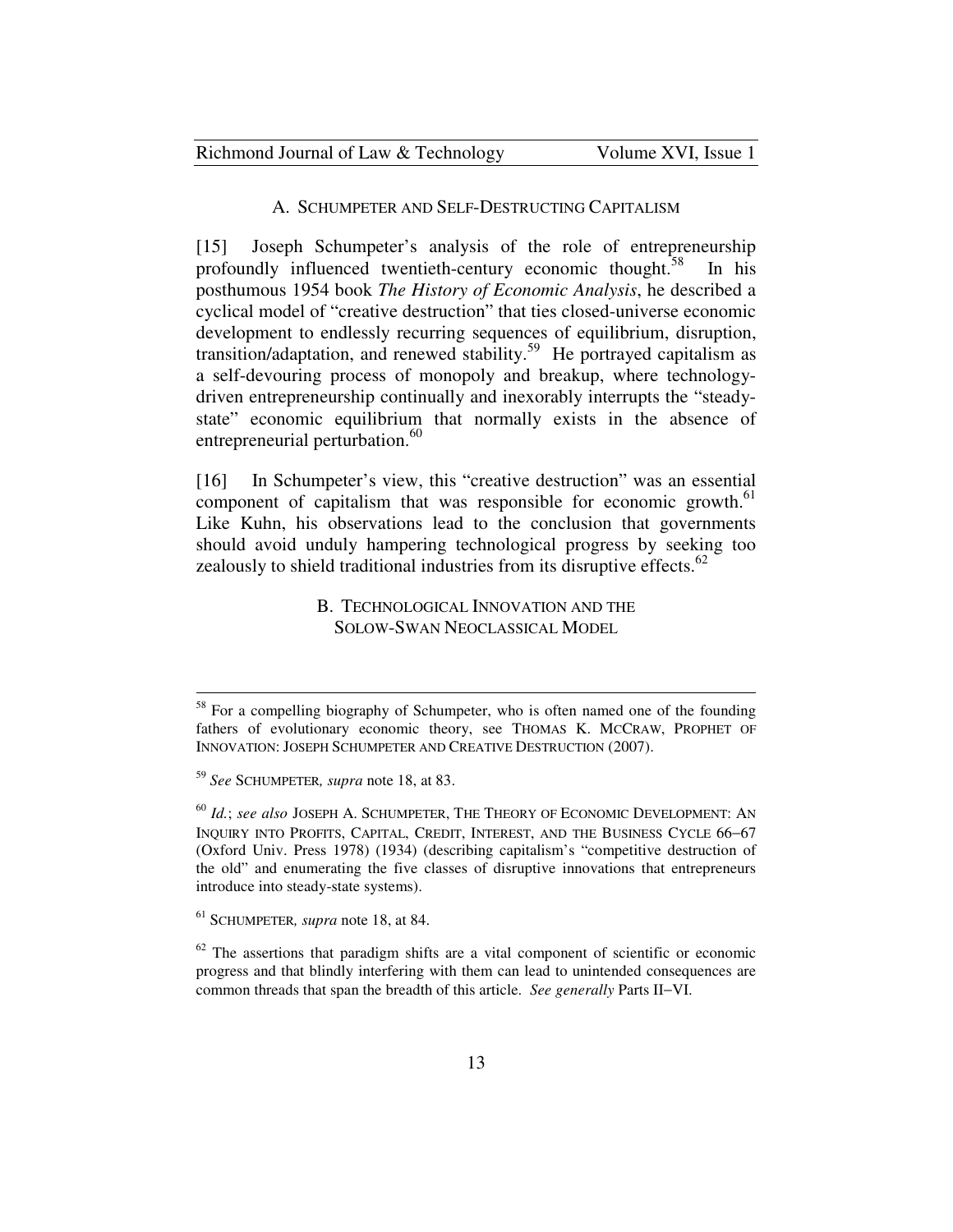## Richmond Journal of Law & Technology Volume XVI, Issue 1

[17] Robert Solow and Trevor Swan refined and quantified Schumpeter's work and developed the Solow-Swan Neoclassical model of economic growth.<sup>63</sup> This theory states that overall economic progress within a Schumpeterian closed system is driven solely by (i) increases in "inputs" (primarily labor and capital) and (ii) exogenous technical progress.<sup>64</sup> It concludes that economies naturally converge toward a steady-state growth rate that depends upon the pace of technological progress and changes in the size of the labor force. <sup>65</sup> If the workforce increases at a steady, predictable rate, then overall economic growth (adjusting for factors like depreciation and inflation) becomes a function of the pace of technological innovation.<sup>66</sup> This model has since been applied to determine that eighty percent of post-World War II growth in domestic productivity was due primarily to global research and development.<sup>67</sup>

<sup>65</sup> *See id.*

-

<sup>66</sup> *See id.* 

<sup>63</sup> *See* WARREN J. SAMUELS ET AL., A COMPANION TO THE HISTORY OF ECONOMIC THOUGHT 413−14 (2003). *See generally* Robert Solow, *A Contribution to the Theory of Economic Growth*, 70 Q.J. ECON. 65 (1956) (introducing the author's theory in full quantification); Trevor W. Swan, *Economic Growth and Capital Accumulation*, 32 ECON. REC. 334 (1956) (presenting an elaboration of Swan's initial presentation of what would become his neoclassical growth theory).

<sup>64</sup> *See* SAMUELS ET AL., *supra* note 63, at 413−14 (citing the Neoclassical Model's "golden rule" for economic growth, which holds that rate of return on capital investments depends solely on "the rate of growth of the labor force, the rate of technical progress, and the rate of depreciation").

<sup>67</sup> Charles I. Jones, *Sources of U.S. Economic Growth in a World of Ideas*, 92 AM. ECON. REV. 220, 234-35 (2002) (using the Solow model to determine that eighty percent of domestic economic growth from 1950 to 1993 was due to increases in educational attainment and world R&D levels).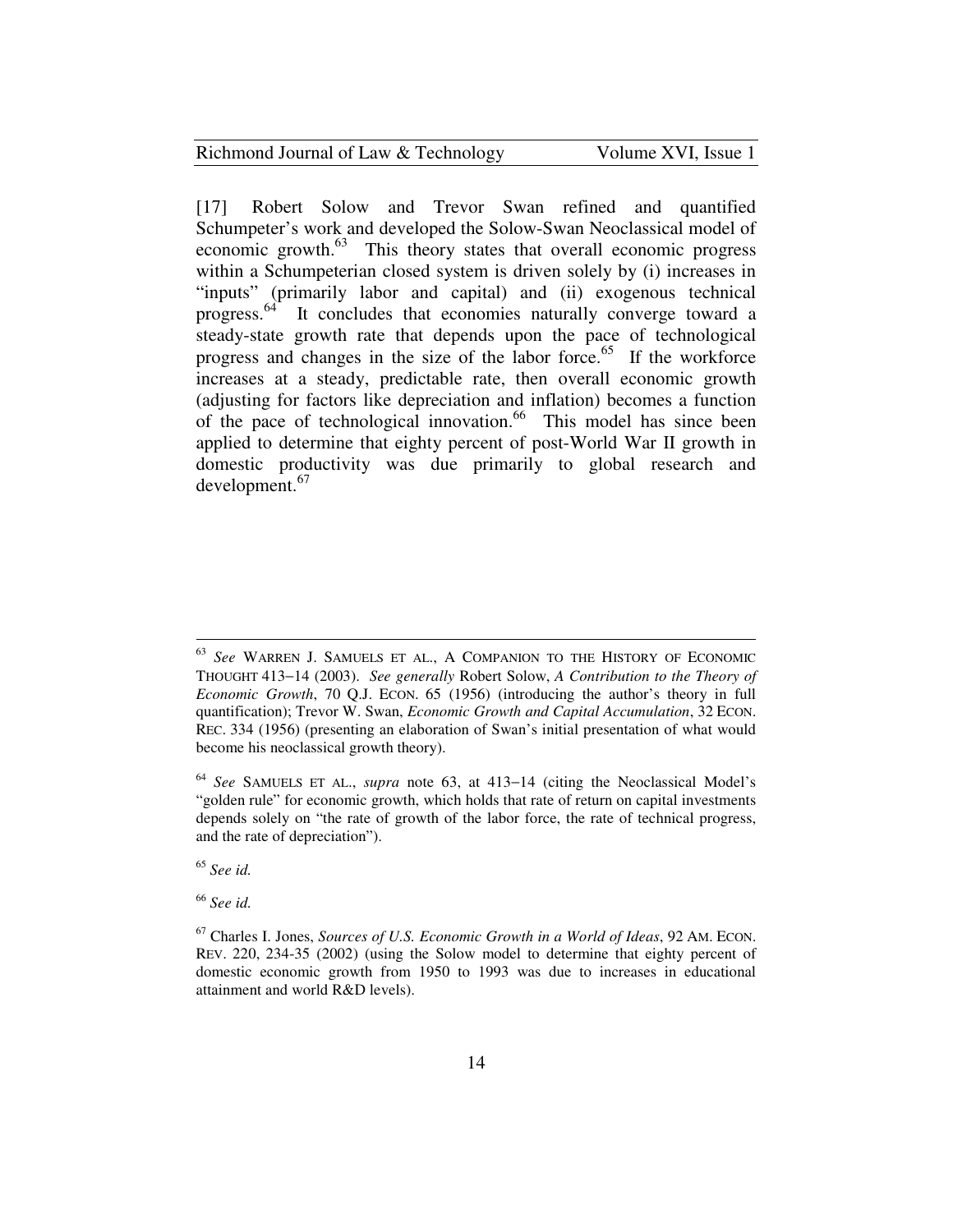#### C. CHRISTENSEN AND DISRUPTIVE INNOVATION

[18] These theories burst into mainstream consciousness when Harvard Business School professor Clayton Christensen's best-selling 1997 book, *The Innovator's Dilemma*, introduced a theory of business management that addressed the destabilizing market effects of "disruptive technologies."<sup>68</sup> Unlike "sustaining technologies," which generally are incorporated into existing business models, Christensen's disruptive technologies spawn new markets that small, innovative companies can hijack from under the noses of established businesses.<sup>69</sup> He stated that such technologies, so long as they are sufficiently different from traditional models, would displace even clearly superior alternatives if they better fit the needs of an emerging (and overlooked) user community.<sup>70</sup> The new markets are often too small to attract the attention of established interests initially, but they can grow rapidly enough to displace entire industries<sup>71</sup> through a natural selection process much like a Kuhnian paradigm shift or Schumpeter's creative destruction.

[19] Christensen ultimately revised his theory to identify "disruptive innovation" as the true catalyst, arguing that the novel application of technology within a new business model, rather than the technology itself, is the cause of market disruption.<sup>72</sup>

<sup>68</sup> *See* CHRISTENSEN, *supra* note 20, at xxii−xxviii (describing the general principles and characteristics of disruptive innovations); *id.* at 111−14 (summarizing the author's suggestions for managing disruptive change).

<sup>69</sup> *Id.* at xviii−xx.

<sup>70</sup> *Id.* at 219−21.

<sup>71</sup> *Id.* at 265−66.

<sup>72</sup> Christensen's *The Innovator's Solution* (the sequel to *The Innovator's Dilemma*) generally substitutes the phrase "disruptive innovation" for "disruptive technology." CLAYTON M. CHRISTENSEN, THE INNOVATOR'S SOLUTION (2003); *see also* The Opportunity and Threat of Disruptive Technologies (CD-ROM, Harvard Bus. Sch. Publ'g 2003) (presenting a 62-minute video lecture during which Christensen tells how Intel CEO Andy Grove suggested the terminology change just as *The Innovator's Solution* was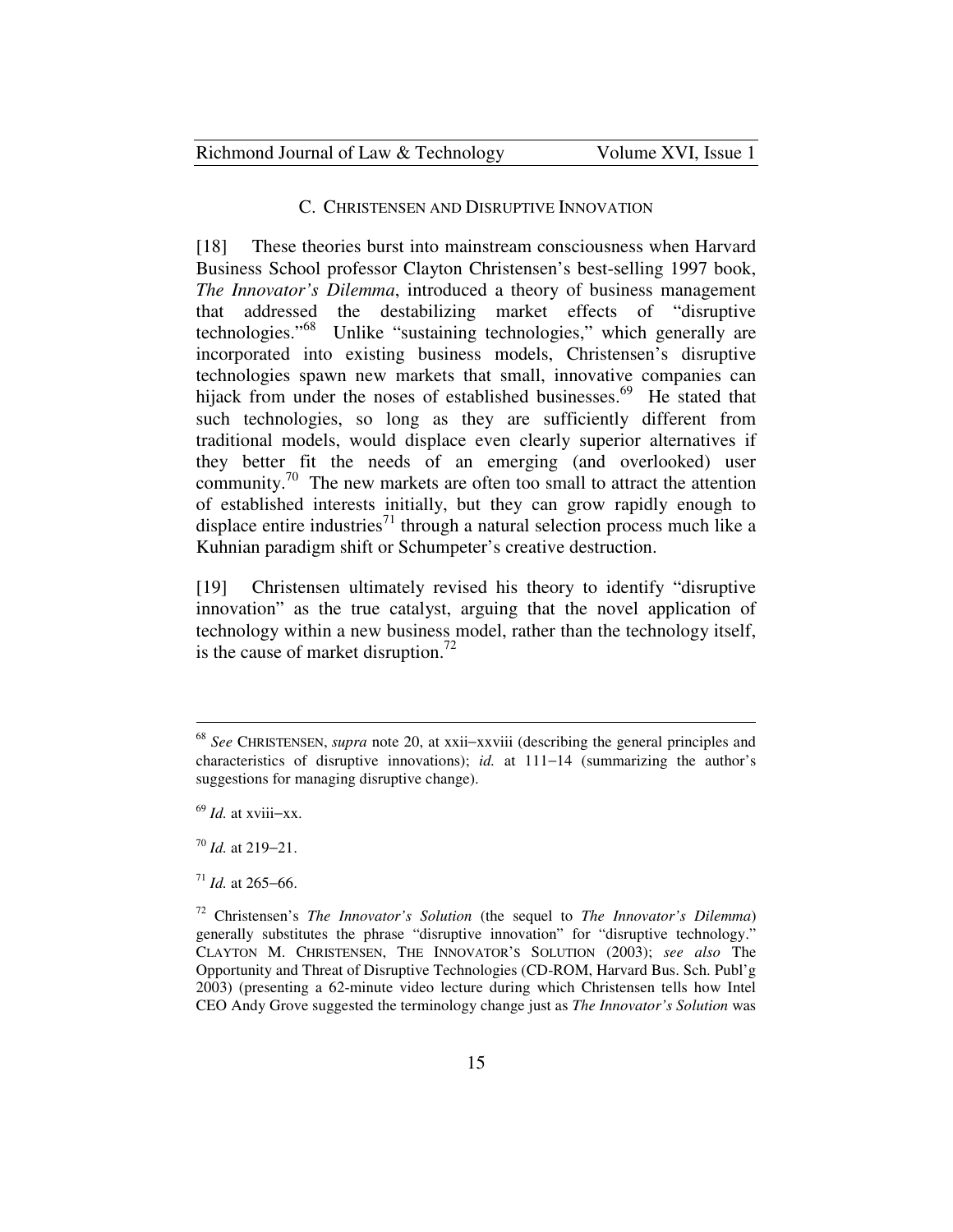#### IV. DISSONANCE AND COGNITION

### A. FESTINGER AND COGNITIVE DISSONANCE

[20] Business and economic theories that describe the mechanics and implications of paradigm shifts do not explain *why* the appearance of even a single anomaly would drive a community to desert long-held beliefs and norms. Is there some fundamental aspect of human nature that compels groups to abandon a worldview *en masse* whenever an ostensibly fitter one comes along? Are lawmakers' efforts to shield traditional business models from new technology invariably doomed to failure? More to the point, given the historical consensus that paradigm shifts are an essential and indispensible condition of economic progress, is such a goal even desirable?

[21] One set of answers can be found in cognitive dissonance theory, a branch of social psychology that describes the ways that conflicted individuals respond to internal contradictions.<sup>73</sup>

[22] Dissonance theory may be virgin territory to the legal profession, but it is well-tread ground in the social sciences. Current thinking dates back to psychologist Leon Festinger's seminal 1957 text, *A Theory of Cognitive Dissonance*, which revealed the surprising findings of his clinical research into the motivations of behavior.<sup>74</sup>

[23] Festinger defined "cognitions" as "any type of human knowledge, opinion, or belief about the environment, about oneself, or about one's

going to press), *available at* http://www.viddler.com/explore/sleibson/videos/3/# (17 minute excerpt).

<sup>&</sup>lt;sup>73</sup> The Encyclopedia Britannica states that "cognitive dissonance" explains why people seek to preserve their current understanding of the world by "reject[ing], explain[ing] away, or avoid[ing] the [challenging] information" or by convincing themselves that no conflict really exists. Britannica Online Encyclopedia, Cognitive Dissonance (Psychology, http://www.britannica.com/EBchecked/topic/124498/cognitive-dissonance (last visited Oct. 14, 2009).

<sup>74</sup> FESTINGER, *supra* note 9.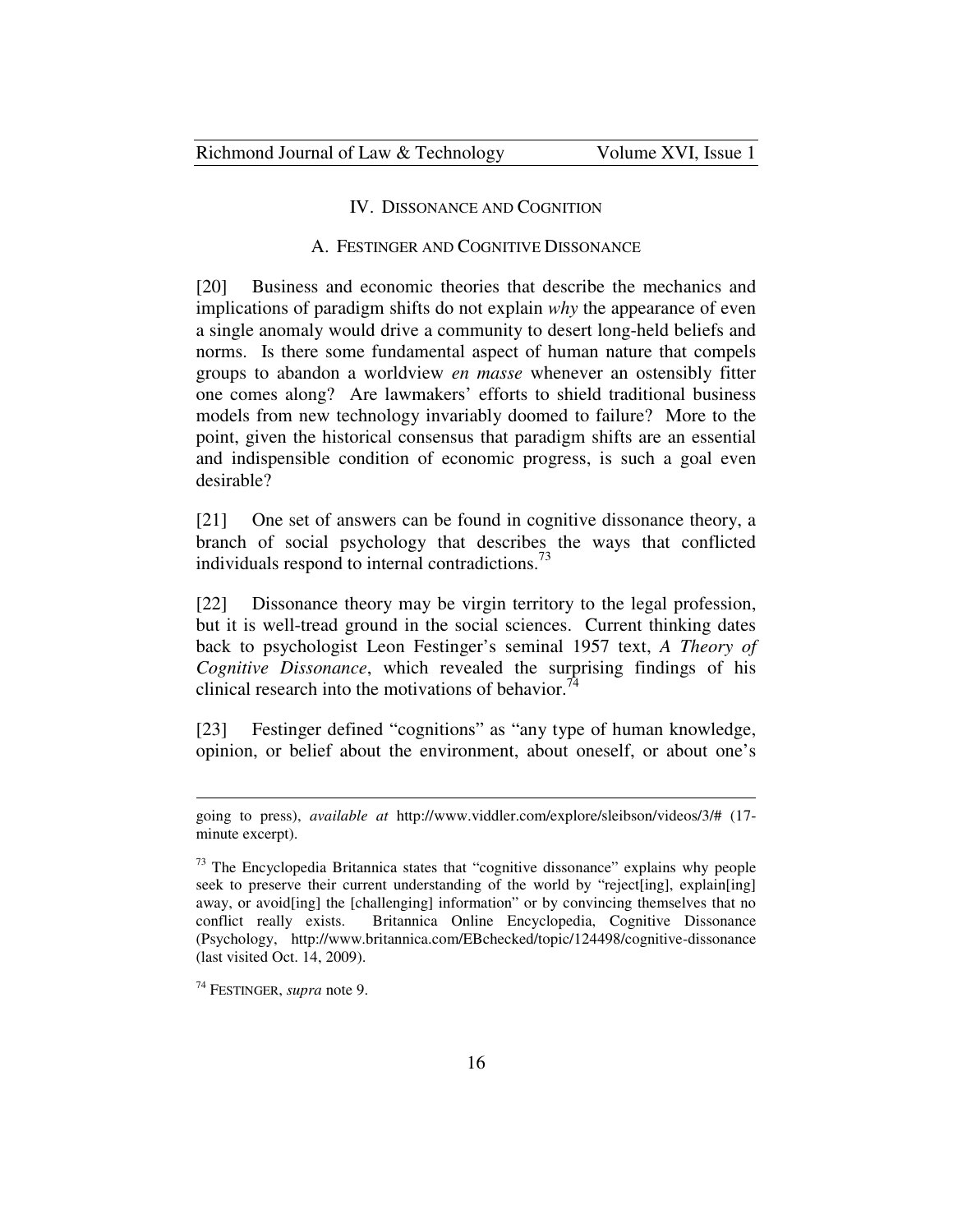| Richmond Journal of Law & Technology | Volume XVI, Issue 1 |
|--------------------------------------|---------------------|
|--------------------------------------|---------------------|

behavior $15$ <sup>75</sup>—a kitchen-sink classification that accommodates everything from religious and political ideologies to Internet file-sharers' beliefs about the morality of their downloading practices. Within this model, a shared paradigm (that is, is a collective set of assumptions, beliefs, and behavioral norms) is merely a set of cognitions held by all members of a community. $16$ 

[24] Festinger found "cognitive dissonance" when an individual is faced with two cognitions that lead to obverse results.<sup>77</sup> A record buyer, for example, might believe that shoplifting a CD would be an act of theft—a cognition that leads to the conclusion that acquiring a commercial recording without payment is immoral. But if that same person falls into the habit of downloading copyrighted music from unauthorized Internet services, that behavior leads to a second cognition that spawns the obverse conclusion that he is allowed to take commercially produced music for free. The tension between those two conclusions is a classic example of cognitive dissonance between a belief and a norm of behavior.<sup>78</sup>

[25] Festinger frequently saw his subjects struggling to avoid the obverse implications of their dissonant cognitions, an observation that led him to conclude that dissonance is profoundly aversive.<sup>79</sup> He also

 $\overline{a}$ 

<sup>78</sup> *See* FESTINGER, *supra* note 9, at 5.

<sup>79</sup> *See* COOPER, *supra* note 77, at 2−3 ("Festinger . . . made a very basic observation about . . . human beings: we do not like inconsistency. It upsets us and drives us to action to reduce our inconsistency. . . . People do not just *prefer* consistency over inconsistency. . . . [They] are *driven* to resolve that inconsistency. How we go about dealing with our inconsistency can be rather ingenious. But, in Festinger's view, there is little question

<sup>75</sup> *Id.* at 3.

<sup>76</sup> *See supra* notes 37−38 and accompanying text.

 $77$  JOEL COOPER, COGNITIVE DISSONANCE: FIFTY YEARS OF A CLASSIC THEORY 6 (2007) ("The state of cognitive dissonance occurs when people believe that two of their psychological representations are inconsistent with each other. More formally, a pair of cognitions is inconsistent if one cognition follows from the obverse (opposite) of the other.").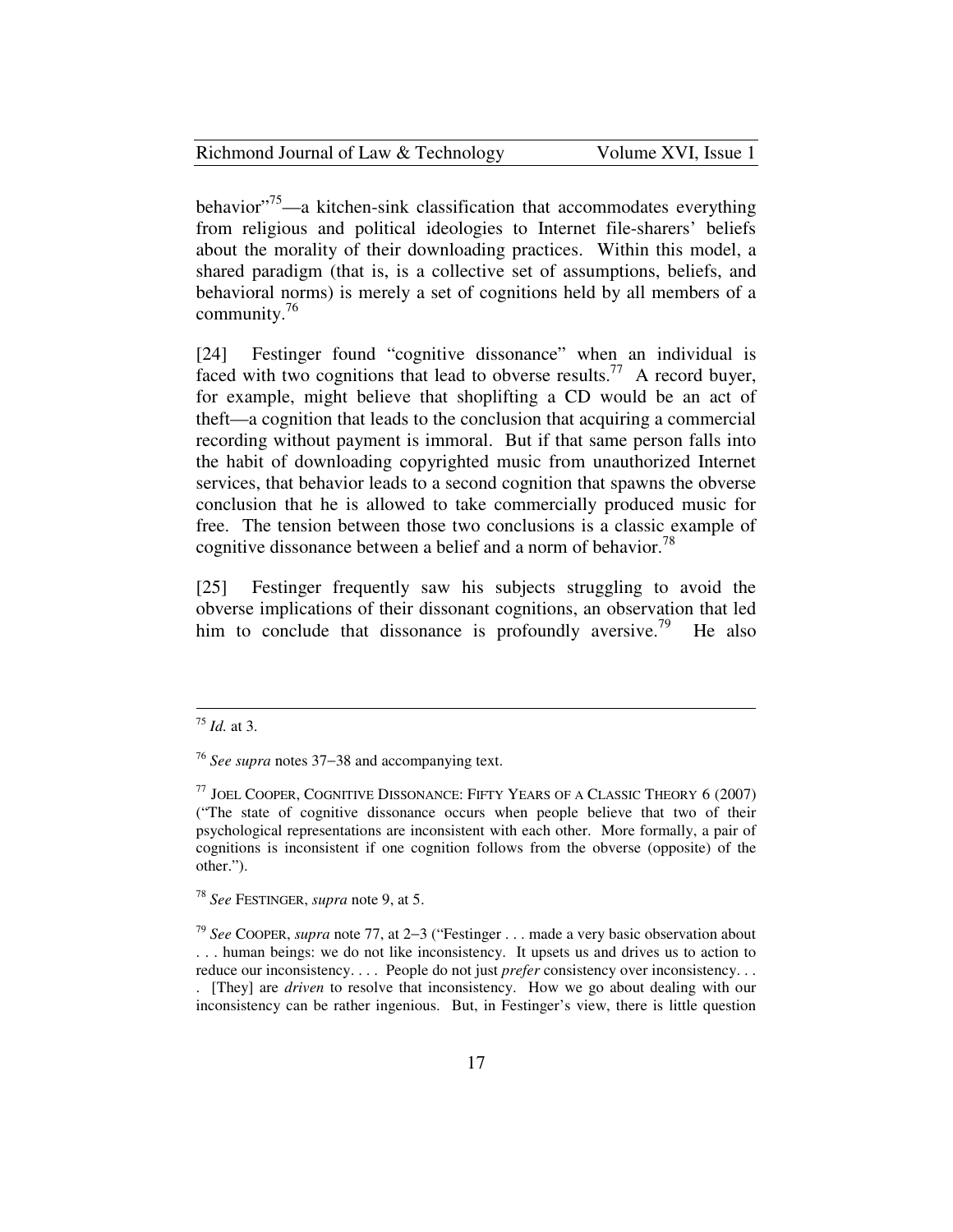| Richmond Journal of Law & Technology | Volume XVI, Issue 1 |
|--------------------------------------|---------------------|
|--------------------------------------|---------------------|

discovered that cognitive dissonances could be assigned magnitudes and that a dissonance's aversive effect increases monotonically with its magnitude<sup>80</sup>—a key finding that has helped psychologists predict responses to dissonance-altering stimuli.<sup>81</sup>

[26] Festinger's basic premises remain valid today, but fifty years of analysis and observation have produced refinements.<sup>82</sup> Joel Cooper's "New Look" model $^{83}$  asserts that dissonance produces aversion only when a subject deliberately takes steps to produce obverse conclusions and is fully aware of the consequences of that decision. Furthermore, the extent of this volition and commitment is now considered a key factor in determining the magnitude of a dissonance and its resulting aversive effect.<sup>84</sup>

<sup>81</sup> *See* JACK W. BREHM & ARTHUR R. COHEN, EXPLORATIONS IN COGNITIVE DISSONANCE 302−06 (1962) (summarizing factors that contributed to clinically observed dissonance magnitudes and that indirectly determined how subjects responded to stimuli).

<sup>82</sup> *See* COOPER, *supra* note 77, at 181−83 (summarizing advances in the field that have occurred since Festinger's initial publication).

<sup>83</sup> *Id.* at 182 (formalizing the "New Look" definition of dissonance as "a state of arousal that occurs when a person *acts responsibly* to bring about an unwanted consequence") (emphasis added). Note that Cooper's model merely synthesizes concepts that have long been part of cognitive dissonance theory. Brehm and Cohen, for example, theorized in 1962 that a behavioral cognition gives rise to dissonance only when a subject acts with volition and commitment to the resulting obverse outcome. *See* BREHM & COHEN, *supra* note 81, at 300.

<u>.</u>

that it *will* be done."). In layman's terms, this aversion is most often described as a nagging "*discomfort*" with the conflict that creates the dissonance. *Id.* at 57.

<sup>&</sup>lt;sup>80</sup> *Id.* at 7 (noting that one distinguishing characteristic of Festinger's theory was that it assigned magnitude to cognitive dissonance that was proportional to, among other things, the severity of contradiction between the conclusions that arise from the cognitive pair).

<sup>84</sup> COOPER, *supra* note 77, at 63−64.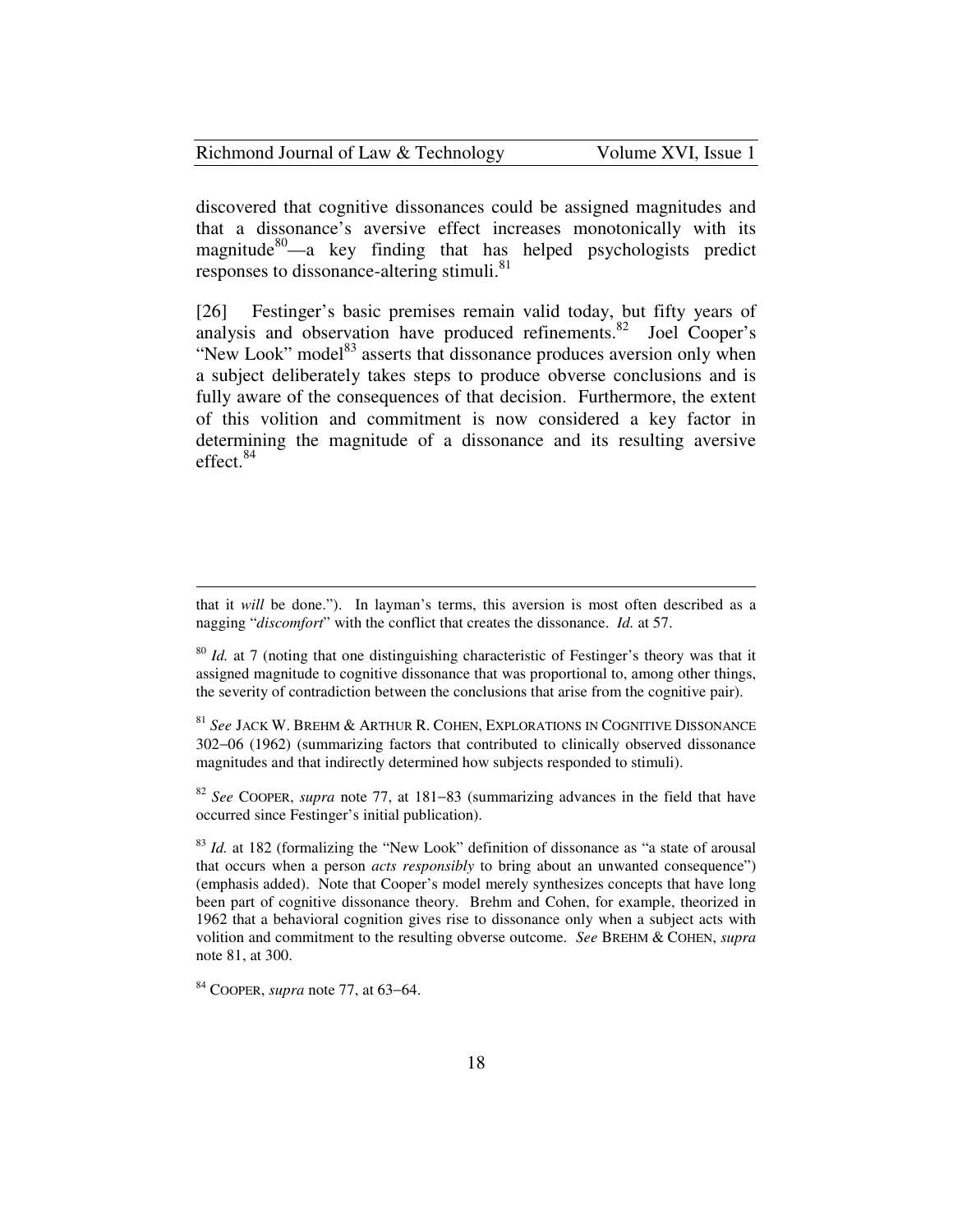#### B. DISSONANCE REDUCTION

[27] Festinger's observation that aversion increases with dissonance magnitude implies that individuals, regardless of whether they act alone or as part of a community, are compelled to find ways to reduce the magnitude of any cognitive dissonance they experience.<sup>85</sup>

[28] Festinger and his followers have documented many ways humans try to reduce cognitive dissonance,  $86$  the majority of which fall into four general categories:<sup>87</sup>

- (i) pretending that the dissonance does not exist;
- (ii) reducing the dissonance's perceived importance by rationalizing or discounting its effect or by

 $\overline{a}$ 

<sup>87</sup> Theorists have at times organized dissonance-reduction strategies in other ways. Brehm & Cohen, for example, found five modes:

- Attitude changes, which may include alterations of one's opinions (personal beliefs) and of one's evaluations (judgments);
- Selective exposure to information;
- Selective recall of information;
- Perceptual distortions; and
- Behavioral changes.

BREHM & COHEN, *supra* note 81, at 306−08.

<sup>85</sup> *Id.* at 7.

<sup>&</sup>lt;sup>86</sup> Recent research suggests that the compulsion to reduce cognitive dissonance extend even beyond the human race. Researchers at Yale observed capuchin monkeys subjected to a variation of Festinger's original 1956 experiments exhibiting what could be considered dissonance-reduction behavior. John Tierney, *Go Ahead, Rationalize. Monkeys Do It Too.*, N.Y. TIMES, Nov. 6, 2007, http://www.nytimes.com/2007/11/06/ science/06tier.html.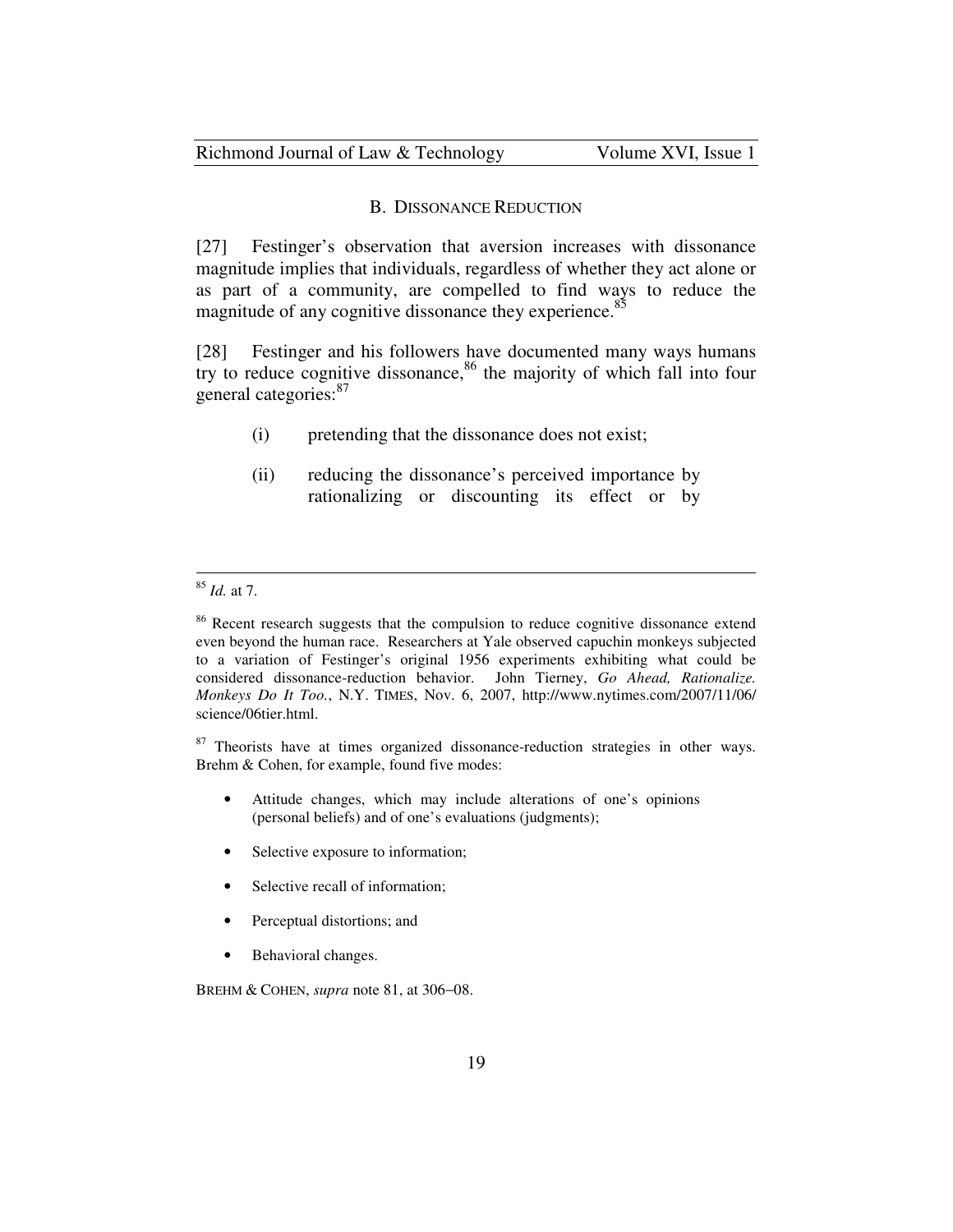<u>.</u>

fabricating counter-beliefs that are consonant with both cognitions;

- (iii) changing one's behavioral norms to reduce dissonance with another cognition; and
- (iv) taking steps to prevent dissonant cognitions from arising in the first place, including avoiding possible sources of dissonance-producing cognitions.<sup>88</sup>

[29] These responses can produce unexpected and seemingly irrational results that, without an appreciation of dissonance effects, appear to defy  $logic.<sup>89</sup>$ 

V. TYING IT ALL TOGETHER: THE DISSONANT PARADIGM MODEL

[30] Cognitive dissonance pervades our lives, and academic literature is filled with efforts to extend its precepts and observations to group behavior.<sup>90</sup> This article strides even further by applying the theory to

<sup>88</sup> COGNITIVE DISSONANCE: PROGRESS ON A PIVOTAL THEORY IN SOCIAL PSYCHOLOGY 4−5 (Eddie Harmon-Jones & Judson Mills eds., 1999); *see also* COOPER, *supra* note 77, at 7−12 (including an example of how dissonance effects come into play when buying a car).

<sup>&</sup>lt;sup>89</sup> *Infra* Part VII.C (explaining how unexpected consequences can occur when seemingly straightforward attempts to change behavior run afoul of cognitive dissonance effects).

<sup>90</sup> BREHM & COHEN, *supra* note 81, at vii (noting that from the outset, Festinger's theory was used to study "a broad range of phenomena, [including] social interaction and mass behavior"); *see, e.g.*, Sendhil Mullainathan & Ebonya L. Washington, *Sticking with Your Vote: Cognitive Dissonance and Voting* (Yale Econ. Applications and Policy Discussion Paper, Working Paper No. 14, 2007), *available at* http://ssrn.com/abstract=904000 ("[T]heories of cognitive dissonance suggest [that] the very act of voting may influence political attitudes."); Alafair S. Burke, *Improving Prosecutorial Decision Making: Some Lessons of Cognitive Science*, 47 WM. & MARY L. REV. 1587, 1601(2006) (using cognitive psychology to analyze the decision-making behavior of prosecutors); Withrow & Geljon, *supra* note 34 (applying cognitive dissonance to business-management controversies); Victor Ricciardi & Helen K. Simon, *What Is Behavioral Finance?*, 2 BUS. EDUC. & TECH. J. 1 (2000) (surveying the field of behavioral economics known as behavioral finance, which applies dissonance theory to the actions and norms of investors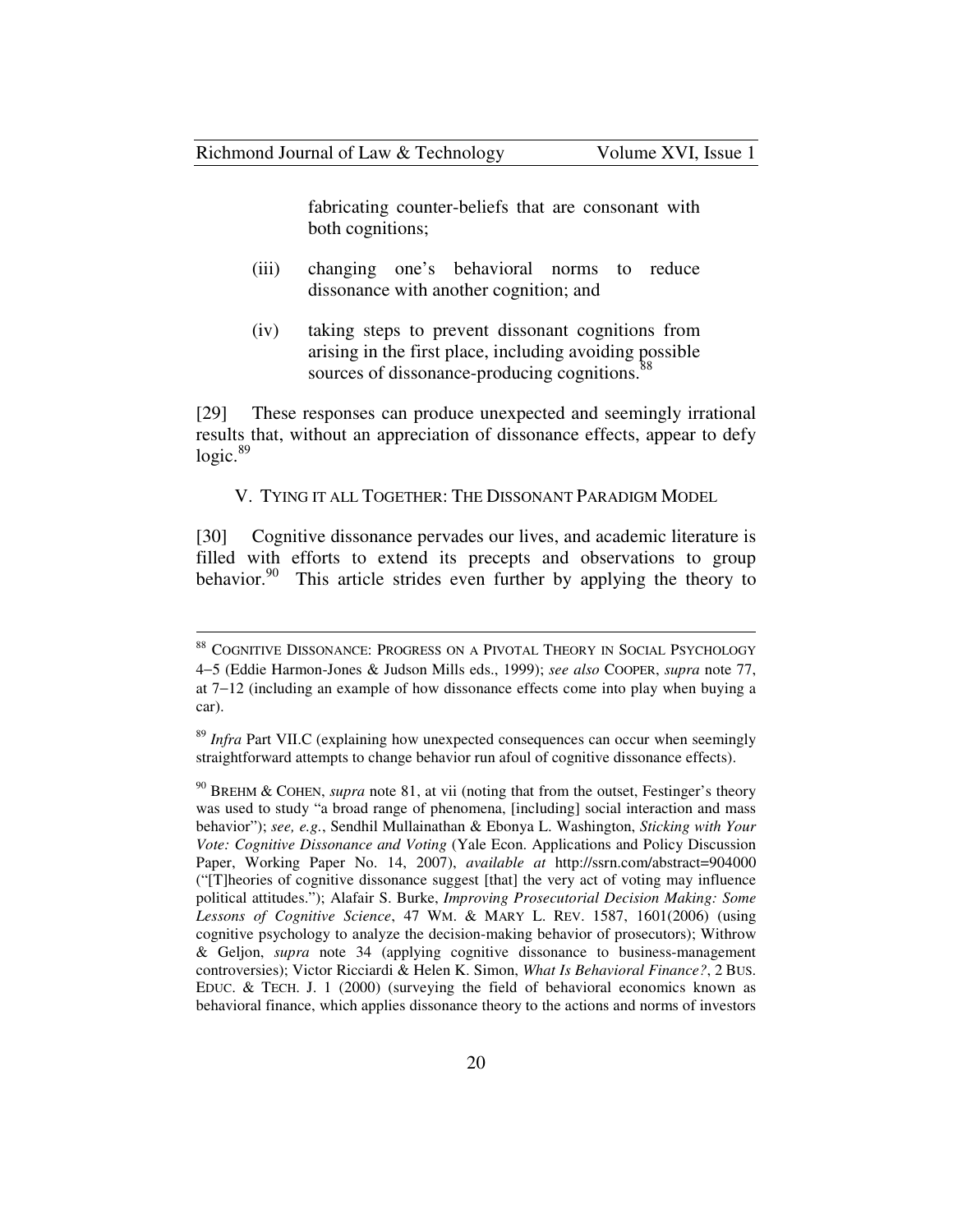| Richmond Journal of Law & Technology | Volume XVI, Issue 1 |
|--------------------------------------|---------------------|
|--------------------------------------|---------------------|

dissonances between cognitions held by communities that straddle a paradigm shift. $91$ 

[31] It should not be surprising that the laws of cognitive psychology would apply to mass phenomena like paradigm shifts. Communities consist of individuals; paradigms are, by definition, clusters of beliefs, assumptions, and behavioral norms (that is, *cognitions*) shared by community members. $92$  If a disruptive event gives rise to cognitions dissonant with those of a communal paradigm, similar cognitive dissonance potentially will confront every individual in the group. Such a stimulus can, in the aggregate, produce macroeconomic effects if it elicits common dissonance-reduction responses from a significant proportion of the community.  $93$ 

[32] Kuhn, Schumpeter, Christensen, and their followers all use local terminology to describe aspects of this process. An anomaly, be it an inexplicable experimental observation (that is, a Kuhnian "crisis"), an economy-shattering social or technological innovation, or an

 $91$ <sup>91</sup> The scope of the model described here is limited to controversies that occur within a paradigm shift, but the author contends that it is applicable to any controversy where adversaries, whether individuals or groups, hail from communities within different paradigms, and he plans to explore this proposition in future articles.

<sup>93</sup> *Id.* 

and financial markets); William H. Cummings & M. Venkatesan, *Cognitive Dissonance and Consumer Behavior: A Review of the Evidence*, 13 J. MARKETING RES. 303 (1976) (reviewing and summarizing research relating consumer behaviors like brand loyalty to cognitive dissonance theory); BREHM & COHEN, *supra* note 81, at 270−85 (using cognitive dissonance theory to interpret the results of 1960s-era desegregation efforts); *id.* at 286−97 (applying dissonance theory to analyze brainwashing techniques used on Korean War POWs); Desmond Ng, *Cognitive Dissonance in the Swine Value Chain* (text of presentation made at the Banff Pork Seminar January), 12 ADVANCES IN PORK PRODUCTION 105 (2001), *available at* http://www.banffpork.ca/proc/2001pdf/Chap15- Ng.pdf (using cognitive dissonance to explain differences in perceptions among competitors and end-users in the U.S. and Canadian markets for swine genetic products).

<sup>&</sup>lt;sup>92</sup> KUHN, *supra* note 18, at 176 ("A paradigm is what members of a community share, *and*, conversely, a scientific community consists of men who share a paradigm.").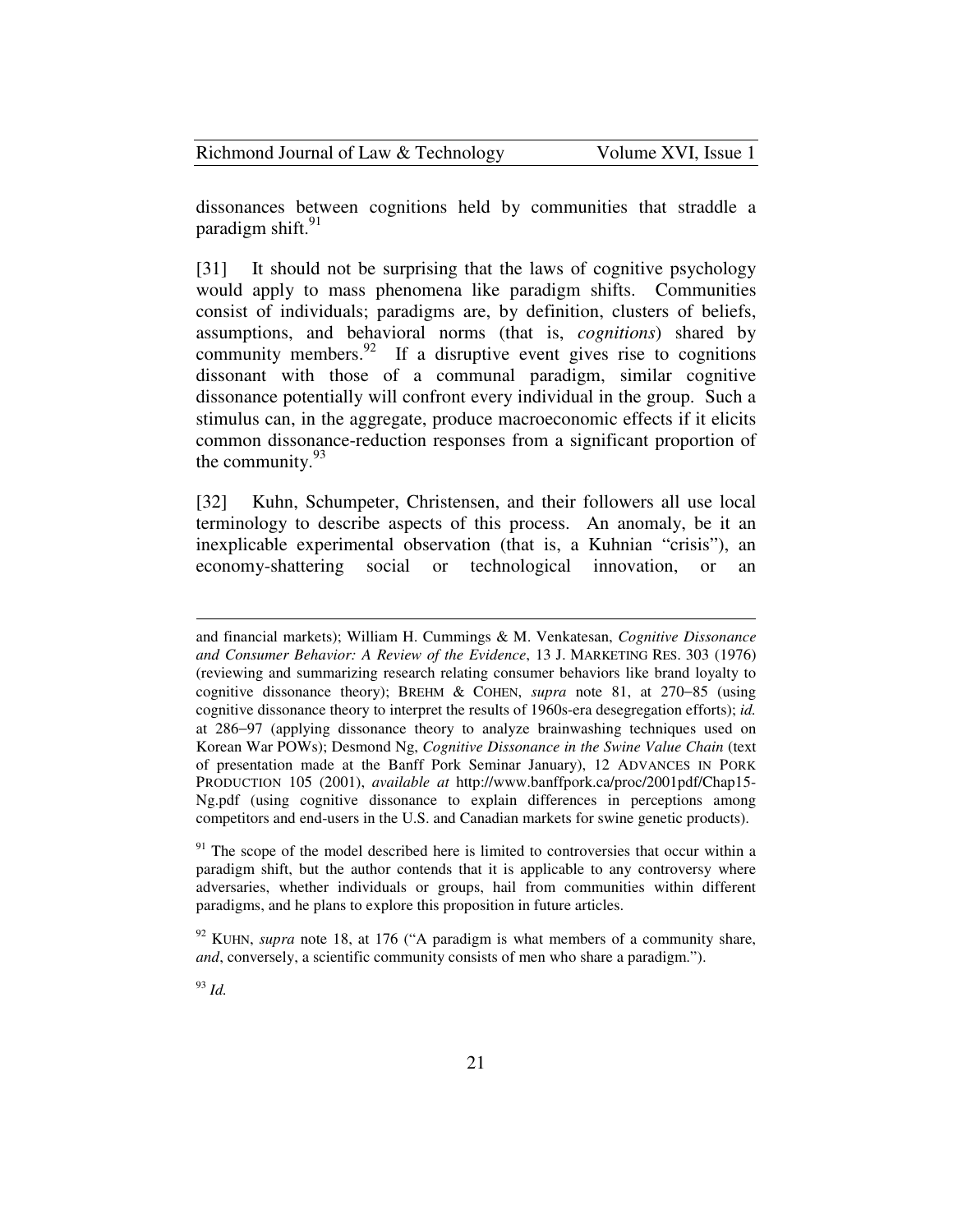| Richmond Journal of Law & Technology | Volume XVI, Issue 1 |
|--------------------------------------|---------------------|
|--------------------------------------|---------------------|

entrepreneurial business model that renders established industries obsolete, destabilizes a traditional paradigm by creating cognitive dissonance in the minds of individuals who share that paradigm.<sup>9</sup>

[33] Community members seek to reduce such dissonance with an urgency that increases with the magnitude of the dissonance.<sup>95</sup> These efforts manifest as combinations of the standard dissonance-reduction strategies previously discussed.<sup>96</sup> Minor dissonances may be accommodated without drastic steps, but anomalies that strike to the heart of a shared paradigm drive a community to more extreme action.<sup>97</sup>

<sup>&</sup>lt;sup>94</sup> The parallels among these theories run deeper than this, but addressing them as comprehensively as they deserve is beyond the scope of this introductory article. Kuhn, for example, described community responses to scientific crises that mimic classic cognitive dissonance reduction behavior. *Id.* at 78-79 (stating that when scientists encounter an anomaly that leads to results obverse to those predicted by a traditional paradigm, "[t]hey will devise numerous articulations and ad hoc modifications of their theory to eliminate any apparent conflict"). Kuhn's work also mirrors Festinger's observations about dissonance magnitude when it acknowledges that the greater degree of "tension" between more dissimilar paradigms can drive community members to more extreme responses, even including willingness "to desert science because of their inability to tolerate crisis." *Id.* Aversion to dissonance was so central to Kuhn's thesis that it spawned the analogous concept of "the essential tension," which arises when a community member must work, at least occasionally, within an established paradigm despite the discomforting conflict between that paradigm and an anomaly that it cannot explain. *Id.* Even more significantly, Kuhn acknowledged that non-scientists also experienced this aversive tension, mentioning specific examples culled from the arts community. *Id.* at 79 n.2 (citing Frank Barron, *The Psychology of Imagination*, SCI. AM., Sept. 1958, at 151, 160).

<sup>95</sup> *See supra* notes 80−81.

<sup>&</sup>lt;sup>96</sup> Kuhn, for example, observed that minor dissonances might be accommodated by extending a traditional paradigm, by casting the dissonance-causing anomaly in a different light, or by simply ignoring the dissonance in the hope that some future community will find a way to resolve it. These responses fit into standard categories of dissonance-reduction strategies. *See supra* notes 52 & 88.

<sup>&</sup>lt;sup>97</sup> *Supra* note 96. In a full-blown paradigm shift, some community members typically adopt long-term dissonance-reduction strategies like total denial, and the community as a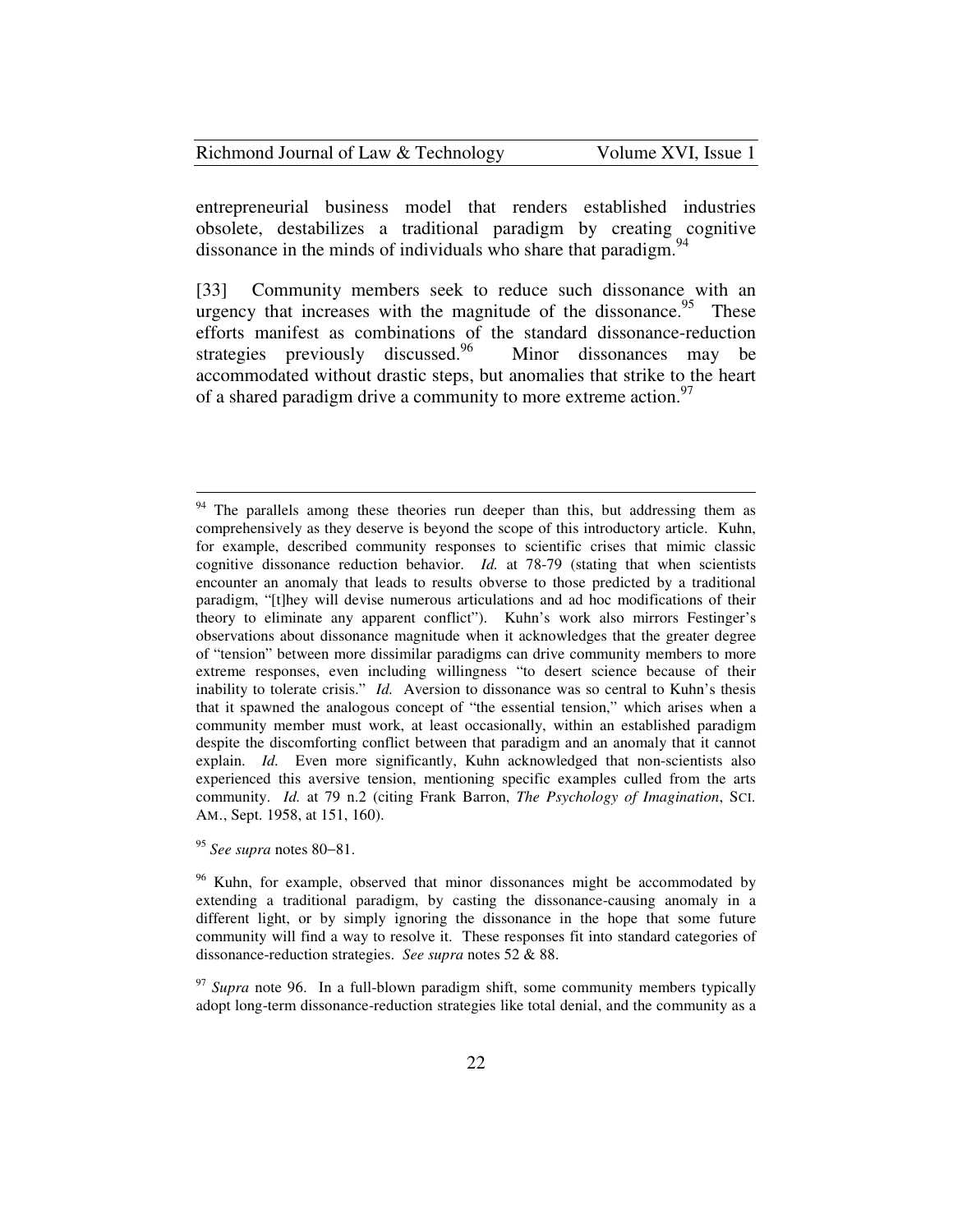| Richmond Journal of Law & Technology |  |
|--------------------------------------|--|
|--------------------------------------|--|

Volume XVI, Issue 1

[34] A paradigm shift occurs when high-magnitude dissonance makes it impossible to place anomaly-generated cognitions in consonance with the traditional paradigm.<sup>98</sup> Kuhn notes that in such cases, old and new Kuhn notes that in such cases, old and new paradigms are not merely different—they are generally incommensurable.<sup>99</sup> That is, they incorporate assumptions and basic That is, they incorporate assumptions and basic definitions so irreconcilable that one cannot even find common benchmarks with which to compare them.<sup>100</sup> Once this occurs, community members are generally left with dissonance-reduction options that permit only the adoption of a better-fitting worldview—and the migration to a new paradigm. $^{101}$ 

[35] These are the general conditions, long studied and well understood from a variety of perspectives, to which the arguments in this article apply. Social psychologists and economists, like most scientists, raise an eyebrow at theories that are contrived *post hoc* and are not founded on empirical data derived from blind, peer-reviewed studies.<sup>102</sup> But the

<sup>99</sup> *Supra* note 46.

-

<sup>100</sup> KUHN, *supra* note 18, at 149.

<sup>101</sup> One fact agreed upon by all the theorists discussed in this article is that once a disruption has spawned a new (and incommensurable) paradigm, the paradigm shift cannot be stopped. *See supra* notes 47−51, 64, 67; *see also* CHRISTENSEN, *supra* note 20 (asserting that companies that try to use traditional management techniques to halt the progress of disruptive technologies cannot succeed).

<sup>102</sup> BREHM AND COHEN, supra note 81, at 312–13 (noting that a theory can be confirmed by its ability to predict experimental outcomes, but merely showing that it is consistent with prior observed phenomena is at best persuasive evidence of its validity, and specifically stating that "after [an] experiment is over, anything that occurred can be interpreted as dissonance reduction, whether or not it was seen as a possible mode beforehand"). Festinger brings up related concerns before gingerly extending his theoretical framework to communities that consist of individuals that experience identical

whole may not shift to a new paradigm until a large portion of the original community retires or dies out. *Supra* note 41 and accompanying text.

<sup>98</sup> *Supra* note 43. This article will use a shorthand to describe such conflicting worldviews as "dissonant paradigms."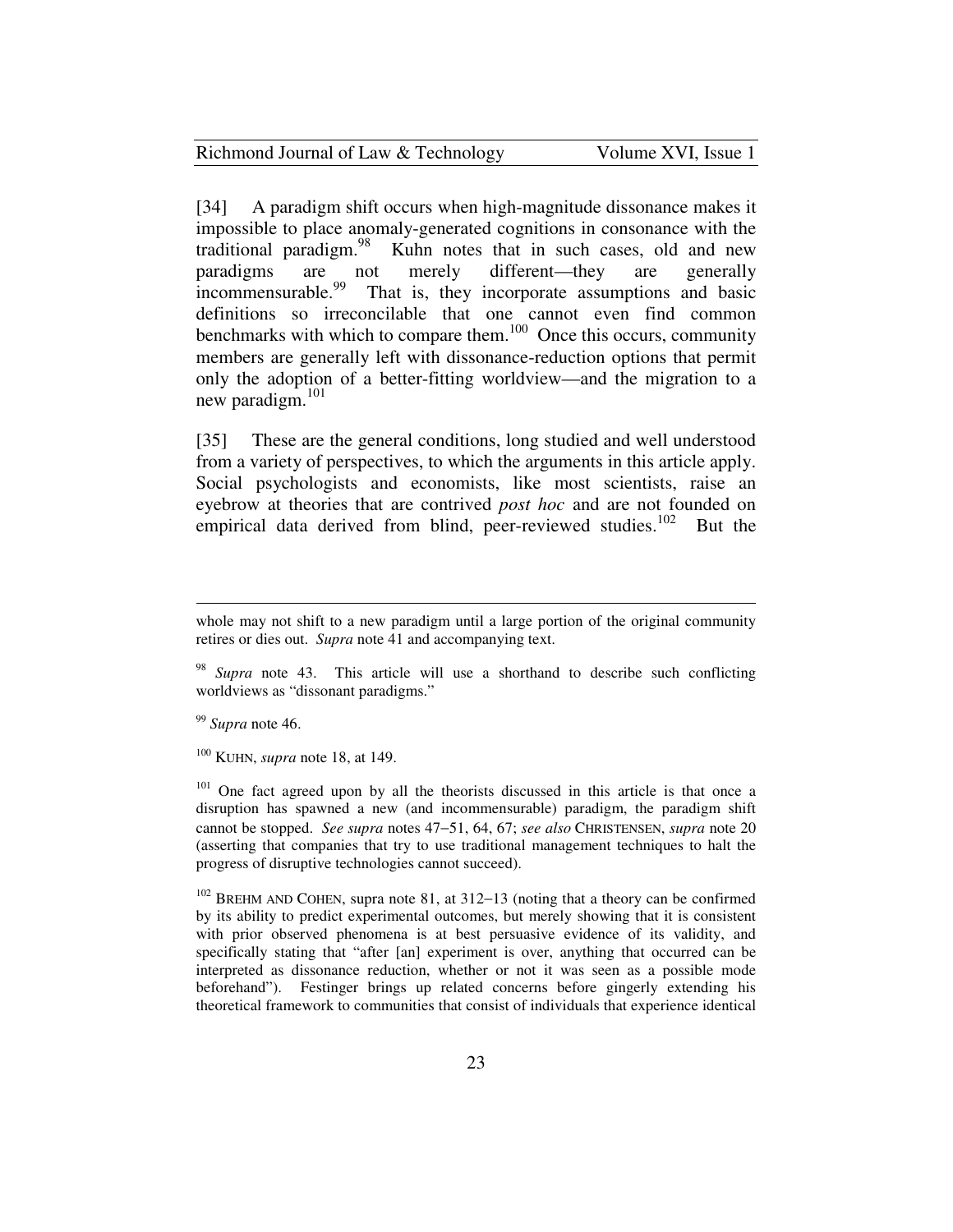#### Richmond Journal of Law & Technology Volume XVI, Issue 1

liberties taken here in synthesizing the dissonant-paradigm model are hardly unprecedented. Researchers have long sought and found parallels between dissonance and macroeconomic phenomena<sup>103</sup> and Kuhn's observations about paradigm shifts have routinely been applied to extrascientific communities.<sup>104</sup> Although new to the legal world, the rationale and methodology that underlie this derivation should be familiar to readers grounded in fields like psychology and economics.

#### VI. THE JURISPRUDENCE OF PARADIGMATIC DISSONANCE

### A. SONY V. UNIVERSAL

[36] Despite its apparent novelty, the dissonant paradigm model is hardly disconnected from mainstream jurisprudential thought. There is little reason that a theory rooted in neoclassical economics and cognitive dissonance—doctrines that have been successfully extended to many of the social sciences<sup>105</sup>—would fail to find relevance in an area of the law that clearly intersects with macroeconomics and group psychology.<sup>106</sup>

dissonances. But his reservations are not daunting enough to stop him from proceeding. *See* FESTINGER, *supra* note 9, at 234.

<sup>103</sup> *See, e.g.*, Withrow & Geljon, *supra* note 34; Mullainathan & Washington, *supra*  note 90 (providing a sampling of such studies).

<sup>104</sup> *See, e.g.*, CHRISTENSEN, *supra* note 20, at xxv (supplementing the book's detailed analyses of several business-community paradigm shifts with a table listing two dozen more); Tim O'Reilly, Open Source Paradigm Shift, http://www.oreillynet.com/ pub/a/oreilly/tim/articles/paradigmshift\_0504.html (extending the concept of paradigm shifts to the computer industry, specifically citing the introduction of the IBM PC as an example and predicting a shift to open-source software); John C. Harrison, Do You Suffer from Paradigm Paralysis?, http://www.mnsu.edu/comdis/kuster/ Infostuttering/Paradigmparalysis.html (describing a new paradigm within which the medical community may better understand the phenomenon of stuttering).

<sup>105</sup> *See, e.g.*, Part III and note 85.

<sup>&</sup>lt;sup>106</sup> Macroeconomics is the branch of economics that studies the overall working of a national economy. The Free Dictionary, Definition of Macroeconomics, http://www.thefreedictionary.com/macroeconomics (last visited Oct. 14, 2009). Social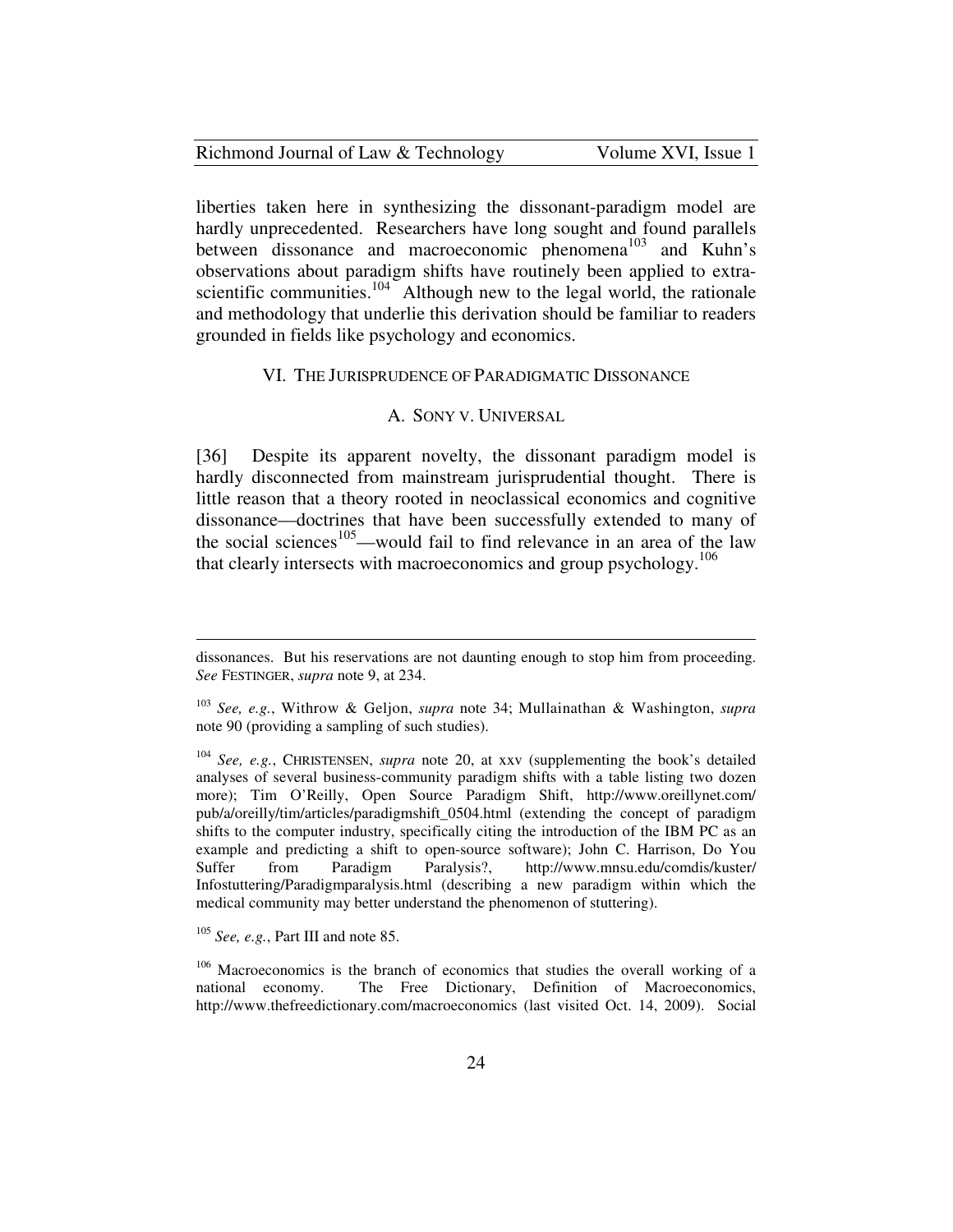Volume XVI, Issue 1

[37] Consider, for example, a dissonance-informed analysis of the Supreme Court's 1984 decision in *Sony Corp. of America v. Universal City Studios, Inc*. <sup>107</sup> There, Universal Studios and Disney Productions, which owned copyrights on television shows and feature films broadcast by television networks, claimed that Sony contributed to large-scale infringement by selling videocassette recorders (VCRs) that let viewers "time-shift" (that is, record and store for later viewing) their copyrighted content.<sup>108</sup>

[38] Commercial-supported over-the-air television was still the industry's dominant business model when the case reached the Supreme Court.<sup>109</sup> But this paradigm had already been disrupted<sup>110</sup> by consumer videotape technology that allowed millions of viewers to consume TV programming more efficiently by choosing viewing times convenient to them. $^{111}$ 

[39] Cast in terms of paradigmatic dissonance, this controversy becomes a straightforward contest between shared worldviews on opposite sides of a paradigm shift. As is generally the case, the local legal system

 $107$  464 U.S. 417 (1984).

<sup>108</sup> *Id.* at 421−23.

<u>.</u>

<sup>109</sup> Nat'l Cable & Telecomms. Ass'n, History of Cable Television, http://www.ncta.com/About/About/HistoryofCableTelevision.aspx (last visited Oct. 14, 2009) (noting that cable and satellite television did not become popular until after passage of the 1984 Cable Act).

<sup>110</sup> *VCRs Achieve 30% Market Penetration*, DISCOUNT STORE NEWS, Feb. 17, 1986, http://findarticles.com/p/articles/mi\_m3092/is\_/ai\_4138144 (citing a report by the Electronic Industries Association's Consumer Electronics Group that 7.6 million units were sold in 1984 alone).

psychology is the branch of human psychology that deals with the behavior of groups and the influence of social factors on the individual. The Free Dictionary, Definition of Group Psychology, http://medical-dictionary.thefreedictionary.com/Group+psychology (last visited Oct. 14, 2009).

<sup>111</sup> *See Sony*, 464 U.S. at 421.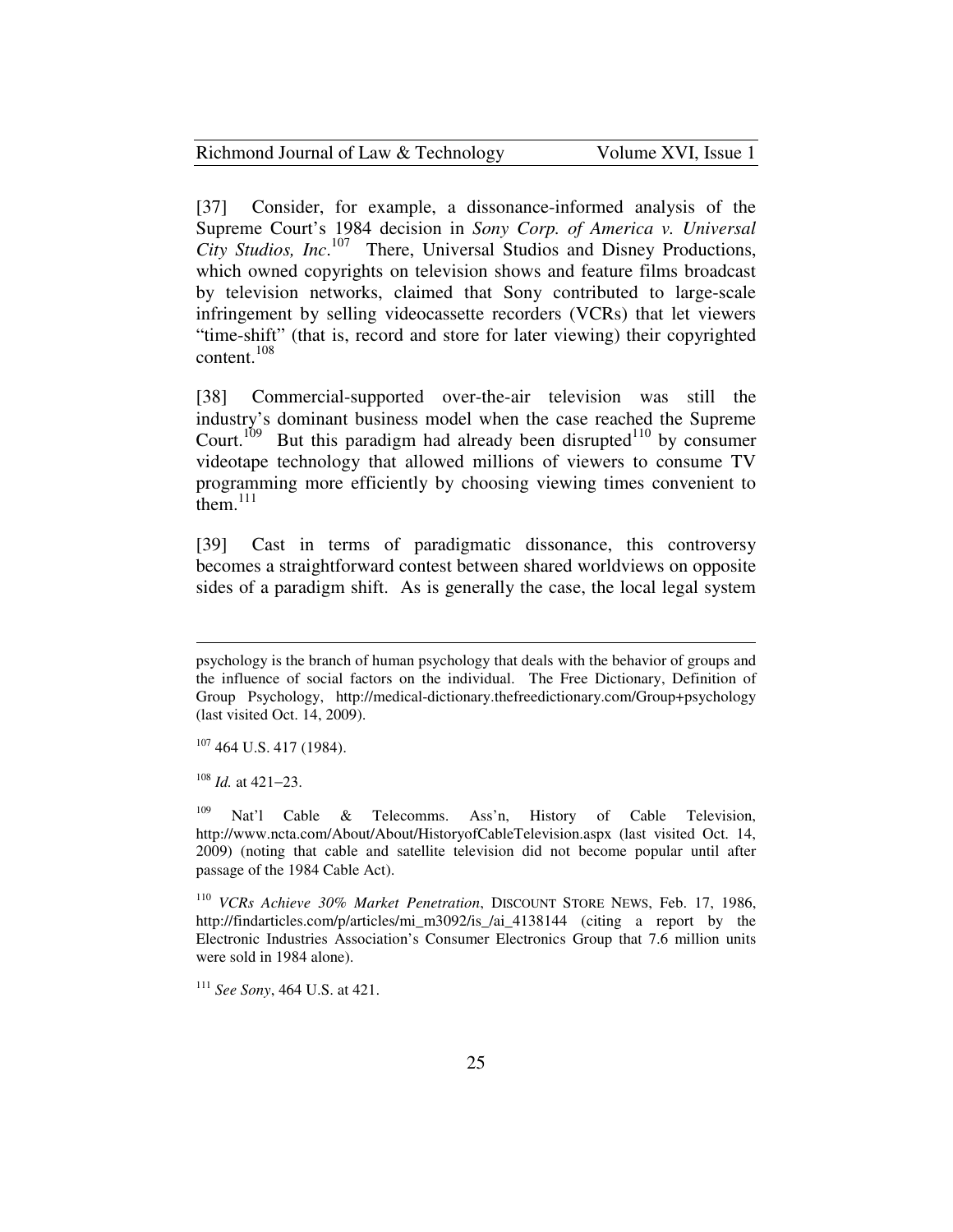| Richmond Journal of Law & Technology | Volume XVI, Issue 1 |
|--------------------------------------|---------------------|
|--------------------------------------|---------------------|

at the time held the perspective of the industry's traditional real-time broadcast paradigm. $112$  The studios thus urged the Court to apply strict statutory construction to the Copyright Act.<sup>113</sup> Within that paradigm, noninfringing "fair use" of copyrighted content was limited to a small number of enumerated instances subject to a statutory four-part test.<sup>114</sup> This short list did not include time-shifting entire programs for personal use.<sup>115</sup>

[40] Time-shifting disrupted the traditional paradigm by transferring temporal control over content consumption from the networks to consumers. This threatened a business model that relied upon carefully constructed programming schedules to maximize ratings and advertising revenue.<sup>116</sup> More alarming to the plaintiffs, the VCR made it easy for consumers to share and distribute recorded programs without copyright owners' consent, strip out or fast-forward past commercials, view recorded shows multiple times, and otherwise control and manipulate content in ways that previously had not been possible. $117$ 

[41] These capabilities spawned cognitions alien to the traditional paradigm and led to widespread adoption<sup>118</sup> of behavioral norms (that is,

<sup>114</sup> 17 U.S.C. § 107.

<sup>112</sup> *See* SCHMIDT ET AL., *supra* note 7, at 143. *See generally* 17 U.S.C. §§ 101−1332 (2006).

<sup>&</sup>lt;sup>113</sup> Justice Blackmun affirmed the plaintiffs' interpretation in a strongly worded dissent. *See Sony*, 464 U.S. at 457 (Blackmun, J., dissenting). His opinion is an illustration of Schmidt's "material law is king" scenario, wherein adjudicators determine legality without considering a new-paradigm community's motivations and probable responses to strict-constructionist remedies. SCHMIDT ET AL., *supra* note 7, at 143.

<sup>115</sup> *See id.* ("[T]he fair use of a copyrighted work . . . for purposes such as criticism, comment, news reporting, teaching . . ., scholarship, or research, is not an infringement of copyright.").

<sup>116</sup> *See Sony*, 464 U.S. at 452−53.

 $117$  *Id.* (describing reasons why most of these fears should be found groundless).

<sup>118</sup> *Supra* note 110.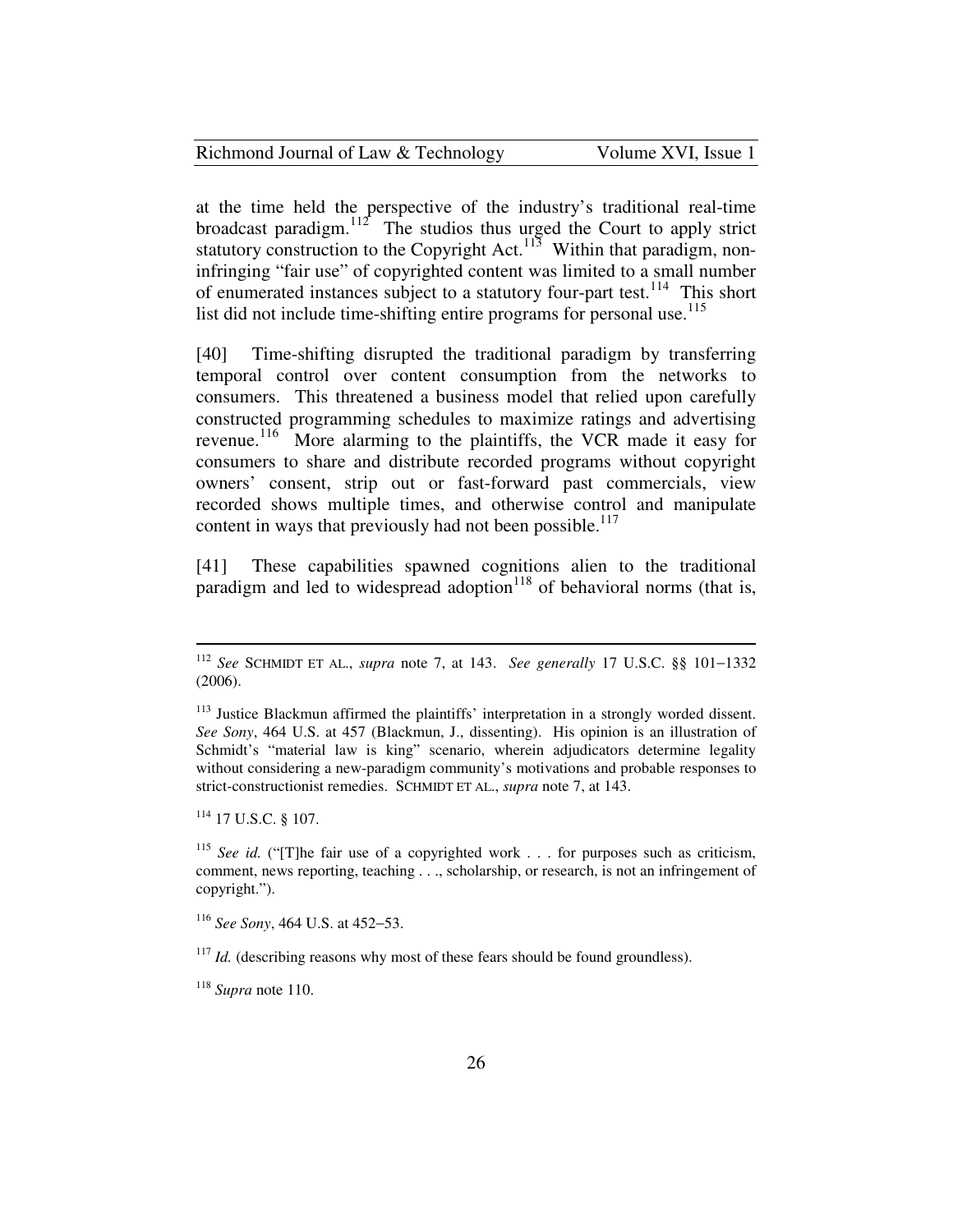| Richmond Journal of Law & Technology | Volume XVI, Issue 1 |
|--------------------------------------|---------------------|
|--------------------------------------|---------------------|

time-shifting) that did not fall within the plaintiffs' definition of fair use. The home-taping community's commonality of experience ensured that these cognitions and dissonances were a group phenomena.<sup>119</sup>

[42] Cognitive dissonance theory teaches that viewers faced with such disruptive technology and its aversive consequences would likely try to reduce their dissonance by denying to themselves the existence of any conflict, by fabricating consonance-restoring cognitions (such as the belief that time-shifting is a valid new type of fair use), or by taking steps to prevent the creation of cognitions potentially dissonant with the traditional paradigm (for example, by refusing to make unauthorized recordings or even to own a  $VCR$ ).<sup>120</sup>

[43] Among viewers who could not resist the allure of the VCR, the most probable strategy would thus be to devise some rationale for deeming time-shifting morally or legally legitimate. Furthermore, because the VCR threatened to disrupt a traditional worldview at a fundamental level, these cognitions would have likely been only one component of a comprehensive, internally consistent set of behavioral norms, beliefs, and assumptions—in other words, an entire paradigm—that better accommodated anomalies created by VCR technology.<sup>121</sup>

[44] Kuhn, Christensen, and the evolutionary economists agree that it is generally futile, and even undesirable, to obstruct a new paradigm that more efficiently addresses a disruptive anomaly.<sup>122</sup> Here it was too late to simply ban the VCR after millions of users had adopted the new timeshifting paradigm. But, it would have been equally difficult for a mere plurality to endorse unrestricted mass copying of protected content in a

<sup>119</sup> *See supra* notes 91−97 and accompanying text.

<sup>120</sup> *See supra* notes 87−88 and accompanying text. These responses fall into the general categories of dissonance-reduction strategies predicted by Festinger and his followers.

<sup>121</sup> *See supra* note 92.

<sup>122</sup> *See supra* Part III.A−C and note 45; *see also* KUHN, *supra* note 18, at 176.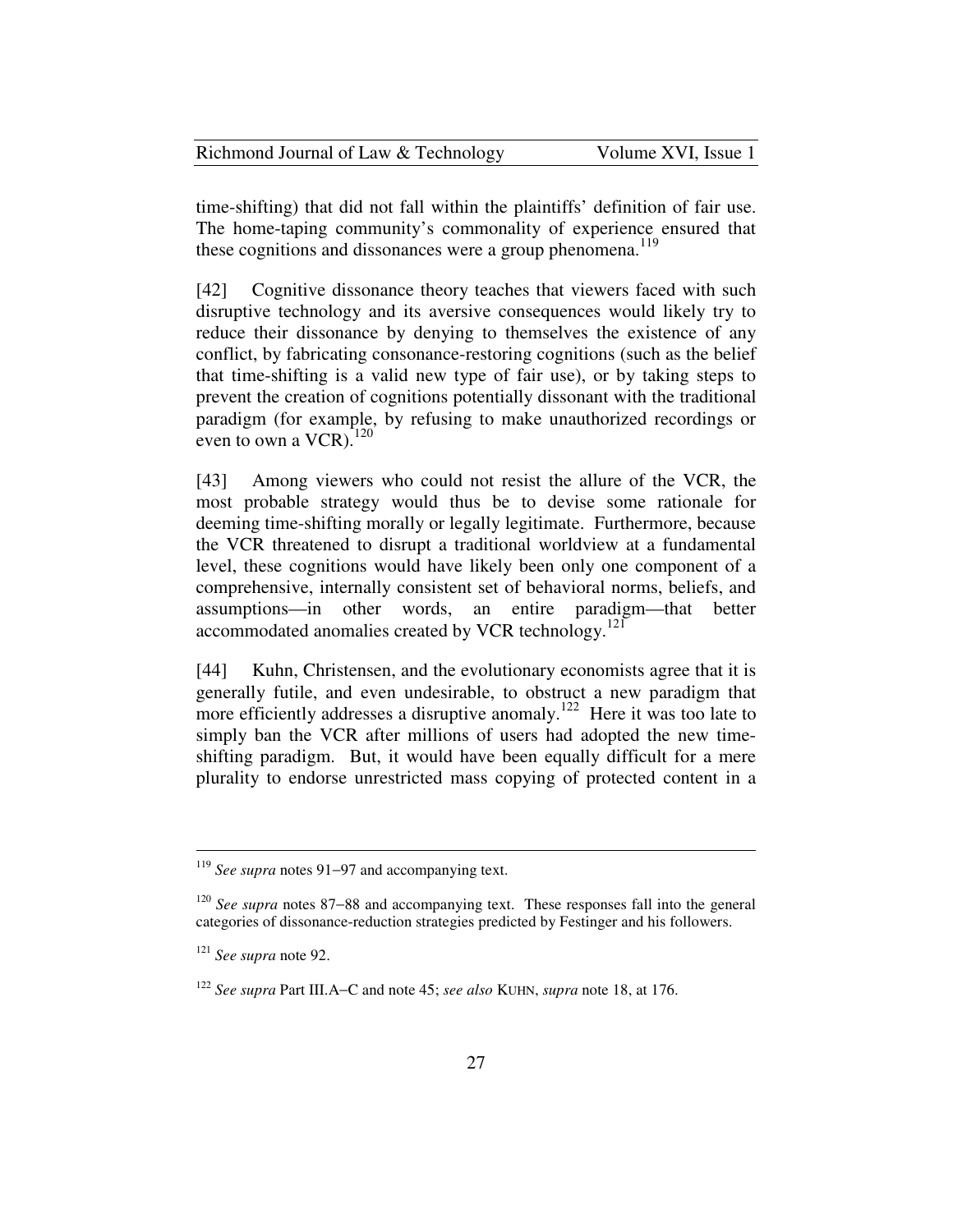Richmond Journal of Law & Technology Volume XVI, Issue 1

way that might be interpreted as subverting centuries of copyright history and tradition.

[45] The Court ultimately resolved the conflict by adopting the standard dissonance-reduction strategy of fabricating a new cognition that reconciles disparate paradigms.<sup>123</sup> Refusing to hold home taping infringement *per se*, it devised a rationale for extending the "fair use" defense to the practice of time-shifting an entire program for noncommercial use.<sup>124</sup> And without an underlying act of direct infringement, the traditional legal system could not deem the defendants' act of selling VCRs to be contributory infringement.<sup>125</sup>

[46] The *Sony* Court found support for this position by noting that the plaintiffs had been unable to show nontrivial harm and that other content providers were uninterested in protecting their content from timeshifting.<sup>126</sup> VCR technology thus offered substantial non-infringing uses that would be lost to the public should video recorders be banned justification in the Court's eyes for declaring time-shifting to be a new type of fair use. $127$ 

[47] Notwithstanding its inconsistency with precedent, this holding supported, through a process of extrapolation, the studios' contention that existing copyright law should be strictly enforced. The Court effectively created a third paradigm that reduced the dissonance between the

<sup>127</sup> *Id.* at 454.

<sup>123</sup> *See supra* note 88 and accompanying text.

 $124$  Sony Corp. of Am. v. Universal City Studios, Inc., 464 U.S. 417, 442 (1984).

 $125$  Contributory copyright infringement requires actively inducing, causing, or materially contributing to, or providing goods or means necessary to help another party directly infringe. Without direct infringement, there can be no contributory infringement. *See* BLACK'S LAW DICTIONARY 851 (9th ed. 2009).

<sup>126</sup> *Sony*, 464 U.S. at 446−47. The Court observed that, because the plaintiffs owned only a minority of copyrighted broadcast content, their competitors had "created a substantial market for a paradigmatic non-infringing use of [time-shifting VCRs]." *Id.* at 447 n.28.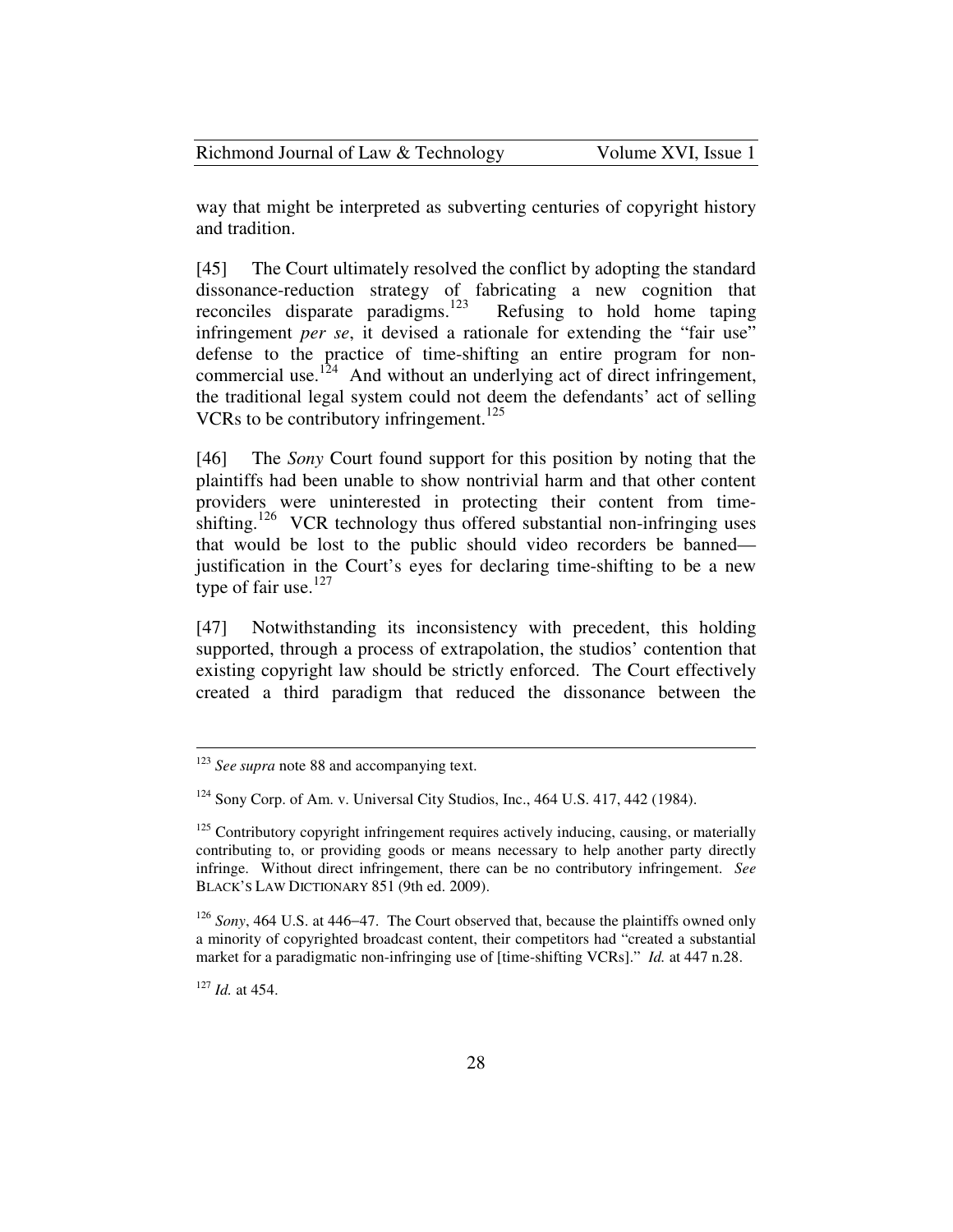| Richmond Journal of Law & Technology | Volume XVI, Issue 1 |
|--------------------------------------|---------------------|
|--------------------------------------|---------------------|

Copyright Act's infringement rules and the new-paradigm cognition that time-shifting is neither morally nor legally wrong. It allowed the paradigm shift generally to run its course, but only so long as time-shifters adhered to fair use limits now read into the Copyright Act.<sup>128</sup>

[48] In true Kuhnian fashion, unfettered VCR technology eventually inspired new, more efficient business models and time-shifting technologies that ultimately benefited all parties.<sup>129</sup> Not only did the VCR help create the enormously profitable movie-rental market, but it also benefited the public by paving the way for methods of content delivery that would more efficiently and effectively satisfy consumer needs than traditional broadcast television.<sup>130</sup>

[49] Most significantly, the Court arrived at its holding through  $conventional$  judicial reasoning, $131$  demonstrating that established jurisprudential standards and methodologies can be fully compatible with the dissonant paradigm model.

<sup>&</sup>lt;sup>128</sup> Even the *Sony* holding would not save time-shifting technologies that, for example, caused material economic harm to content owners and had no other non-infringing uses. *Id.* at 449.

<sup>&</sup>lt;sup>129</sup> Examples include the video tape and disc rental industries, personal video recorders (such as TiVo products), networked media-streaming appliances, video-on-demand applications, and online information-delivery services.

<sup>&</sup>lt;sup>130</sup> These included settop and computer-based video-recording, video-on-demand services, and DVD and Blu-ray discs. And while the *Sony* decision did not, strictly speaking, address the legality of videotape rental, it certainly did facilitate the growth of the VCR market, without which video rentals might never have become viable.

<sup>&</sup>lt;sup>131</sup> Albeit, perhaps, with paradigmatic dissonance lurking as a Holmesian "inarticulate major premise." *See* Oliver Wendell Holmes, *The Path of the Law*, 10 HARV. L. REV. 457, 465 (1897) ("Behind the logical form lies a judgment as to the relative worth and importance of competing legislative grounds, often an inarticulate and unconscious judgment, it is true, and yet the very root and nerve of the whole proceeding."); *see also* Anne C. Dailey, *Holmes and the Romantic Mind*, 48 DUKE L.J. 429, 447−56 (1999) (describing Holmes's view of the relationship between "Unconscious Ideas and Legal Rules").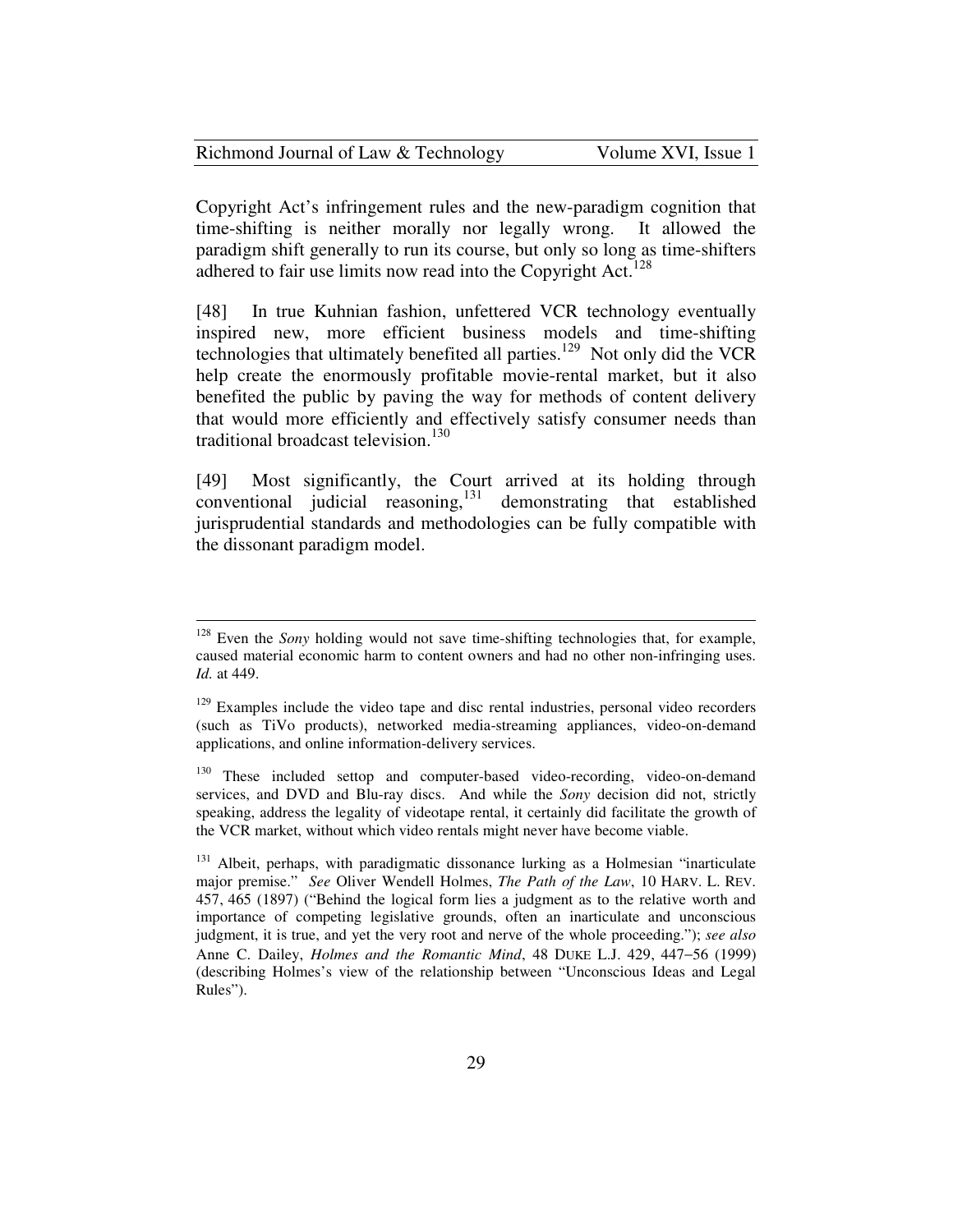<u>.</u>

#### B. DISSONANCE AND MODERN JURISPRUDENTIAL THOUGHT

[50] It is one thing to use historic court decisions to illustrate a novel legal theory, but *post hoc* analyses neither demonstrate a model's predictive value nor integrate it into an established legal framework. Here, however, there is no need to shoehorn paradigmatic dissonance into the jurisprudential mainstream. The model clearly claims common provenance with several prominent schools of legal thought. In particular, it shares deep roots in neoclassical economics and belief in the primacy of transactional efficiency and unfettered market forces $132$  with the influential Chicago School of the Law and Economics movement.<sup>133</sup> One might even argue that paradigmatic dissonance merely enhances the Law and Economics model with a set of dissonance-cognizant analytical tools. $^{134}$ 

[51] Both acknowledge that economic forces set the stage for paradigm shifts and that, despite any concomitant disruption, such forces are essential components of a healthy, growing economy. But paradigmatic dissonance more completely explains less obvious motivations of adversaries entangled in such shifts and better predicts the counterintuitive ways parties may react to economically rational remedies. While paradigmatic dissonance fits snugly within the larger framework of the Law and Economics model, it introduces additional factors necessary to accurately compare relative efficiencies and transaction costs and to

<sup>&</sup>lt;sup>132</sup> This connection should hardly be surprising since the Law and Economics movement generally builds upon the same neoclassical model of economics that underlies paradigmatic dissonance. *See supra* Part III.B.

<sup>&</sup>lt;sup>133</sup> Black's Law Dictionary defines "Law and Economics" as "[a] discipline advocating the economic analysis of the law, whereby legal rules are subjected to a cost-benefit analysis to determine whether a change from one legal rule to another will increase or decrease allocative efficiency and social wealth." BLACK'S LAW DICTIONARY 963 (9th ed. 2009). Although beyond the scope of this introductory paper, the author suggests that the complex relationship between paradigmatic dissonance and the Law and Economics school is a topic worthy of further exploration.

<sup>&</sup>lt;sup>134</sup> That is, by finding linkage between the principles of neoclassical economics and of cognitive dissonance theory.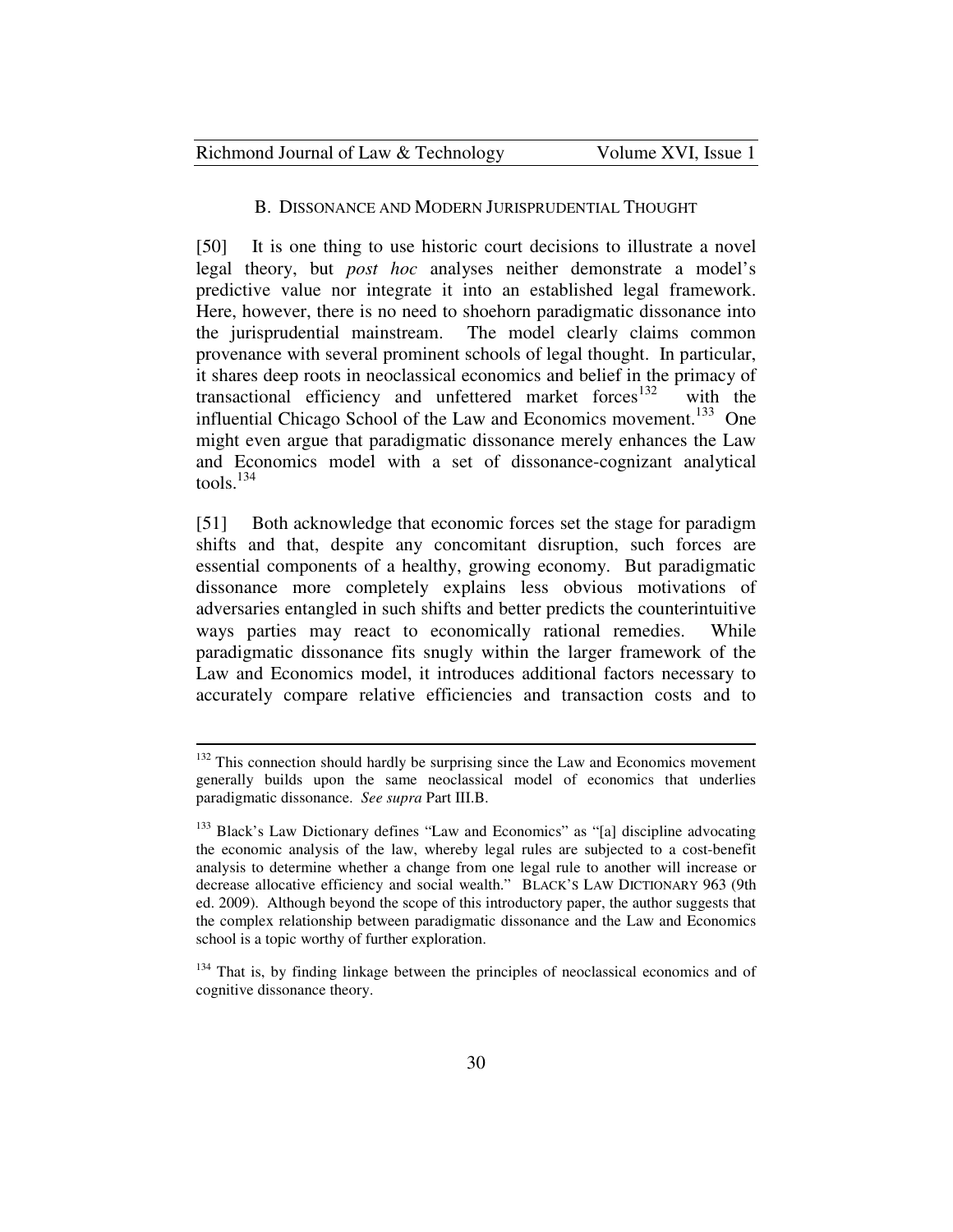| Richmond Journal of Law & Technology | Volume XVI, Issue 1 |
|--------------------------------------|---------------------|
|--------------------------------------|---------------------|

predict the conduct of communities interacting within a transitioning market.

[52] The Chicago School has been criticized for mercilessly applying economic criteria to even equitable disputes, a perspective that opponents claim ignores the importance of distributive justice.<sup>135</sup> Paradigmatic dissonance addresses this concern by softening the neoclassical model's stark reliance on market infallibility with Humanist qualifications found in cognitive psychology.

[53] Consider again the *Sony* decision. There, the plurality, although concerned with preserving the studios' copyrights, was unwilling to criminalize millions of Americans merely because they chose a more efficient consumption method. The Court intrinsically understood the futility of trying to suppress a paradigm that had been endorsed by the mass market—a tactic that, even if successful, risked opening niches for less-efficient and even more disruptive innovations.<sup>136</sup> In giving relatively free rein to economic natural selection, the *Sony* decision could not help but facilitate efficient business models that would better serve the public good.

<sup>135</sup> *See, e.g.*, Duncan Kennedy, *Law-and-Economics from the Perspective of Critical Legal Studies*, *in* THE NEW PALGRAVE DICTIONARY OF ECONOMICS AND THE LAW 465 (Peter Newman ed., 1998) (".The . . . proposal that courts adopt [efficiency] as the criterion of decision between different possible legal rules is a bad idea, practically unworkable, incoherent on its own terms, and . . . open to . . . ideological manipulation . . . .").

<sup>&</sup>lt;sup>136</sup> This is exactly what happened when the Ninth Circuit shut down the Napster peer-topeer music file sharing service. Rather than save the record industry by eliminating unauthorized online file sharing, terminating Napster gave rise to decentralized file sharing services that have proven nearly impossible to control. *See* A & M Records, Inc. v. Napster, Inc., 239 F.3d 1004 (9th Cir. 2001)*; see also* Jeffrey R. Armstrong, *Sony, Napster, and Aimster: An Analysis of Dissimilar Application of the Copyright Law to Similar Technologies*, 13 DEPAUL-LCA J. ART & ENT. L. 1, 13 (2003); SCHMIDT ET AL., *supra* note 7, at 85−86, 90.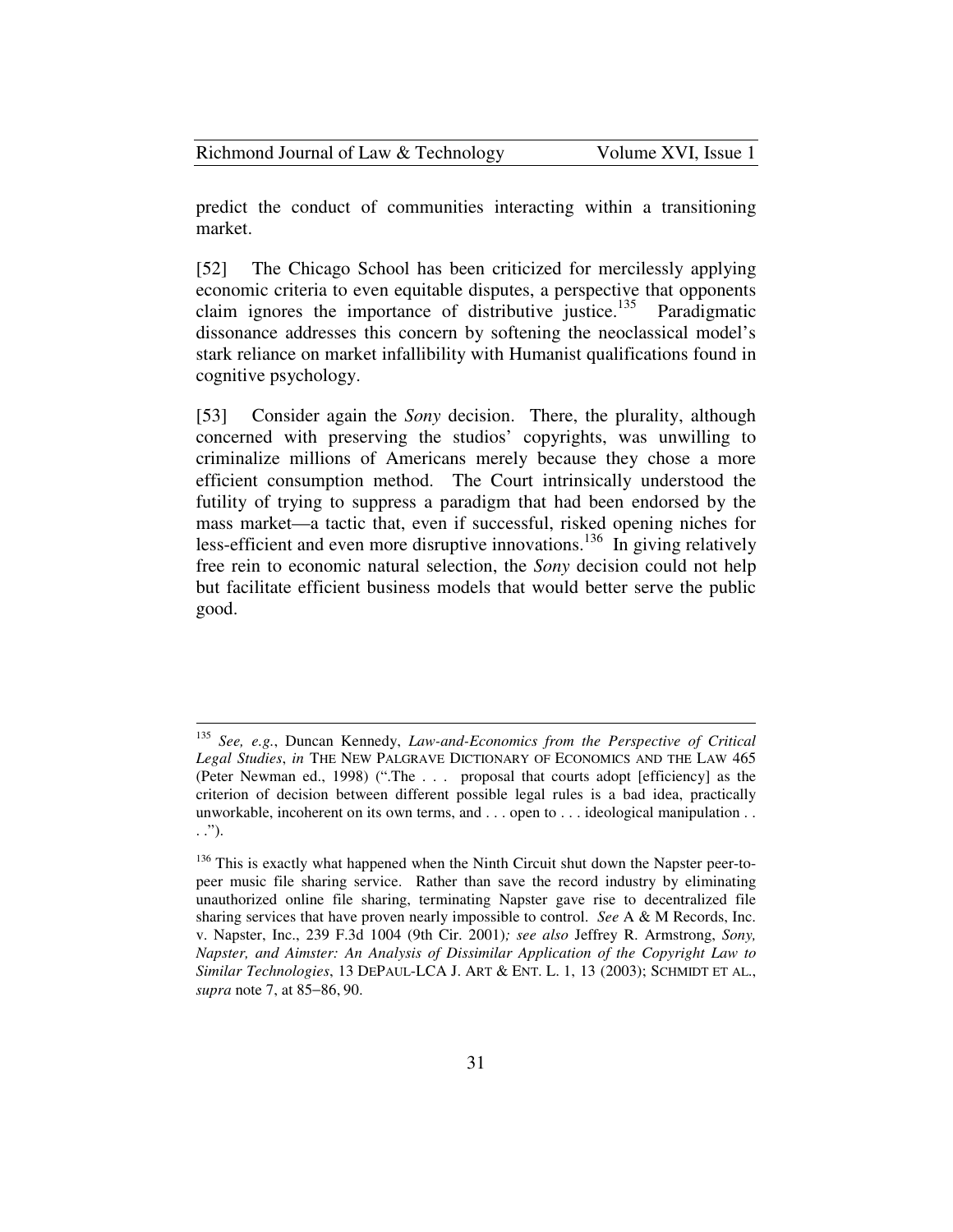| Richmond Journal of Law & Technology | Volume XVI, Issue 1 |
|--------------------------------------|---------------------|
|--------------------------------------|---------------------|

[54] Paradigmatic dissonance and the Chicago school share ground in other ways. Richard Posner,<sup>137</sup> for example, reveals a Kuhnian perspective to Law and Economics theory when he describes how evolutionary market forces, not the whims of government or some objectively knowable benchmarks, ultimately determine the "truth" of new  $i$ deas.<sup>138</sup>

[55] Like the theorists from whose work the dissonant-paradigm model is derived, Posner explains that communities select cognitions (and, by analogy to the work of H.L.A. Hart, $^{139}$  ascribe power to the corresponding legal system) when those cognitions better explain observations and phenomena that are anomalous to a traditional paradigm:

 [W]hen we say that an idea (the earth revolves around the sun) is correct[,] we mean that all or most of the knowledgeable consumers have accepted ("bought") it. (Even in science—the traditional domain of objective validity—ideas are discarded not because they are demonstrated to be false but because competing ideas give better answers to the questions with which the scientists of the day are most concerned.)<sup>140</sup>

[56] Posner's statements also echo another tenet of paradigmatic dissonance: the impossibility of protecting an established business model

<sup>&</sup>lt;sup>137</sup> Posner, who sits on the Seventh Circuit and is Senior Lecturer at the University of Chicago Law School, has been described as "the most influential and significant theorist and advocate of the law and economics approach." Richard E. Levy, *The Tie that Binds: Some Thoughts About the Rule of Law, Law and Economics, Collective Action Theory, Reciprocity, and Heisenberg's Uncertainty Principle*, 56 U. KAN. L. REV. 901, 904 (2008).

<sup>&</sup>lt;sup>138</sup> Excepting, of course, "purely deductive propositions such as the Pythagorean theorem." RICHARD A. POSNER, ECONOMIC ANALYSIS OF LAW 541 (2d ed. 1977).

<sup>139</sup> Discussed *infra* note 147.

<sup>140</sup> POSNER, *supra* note 138, at 541.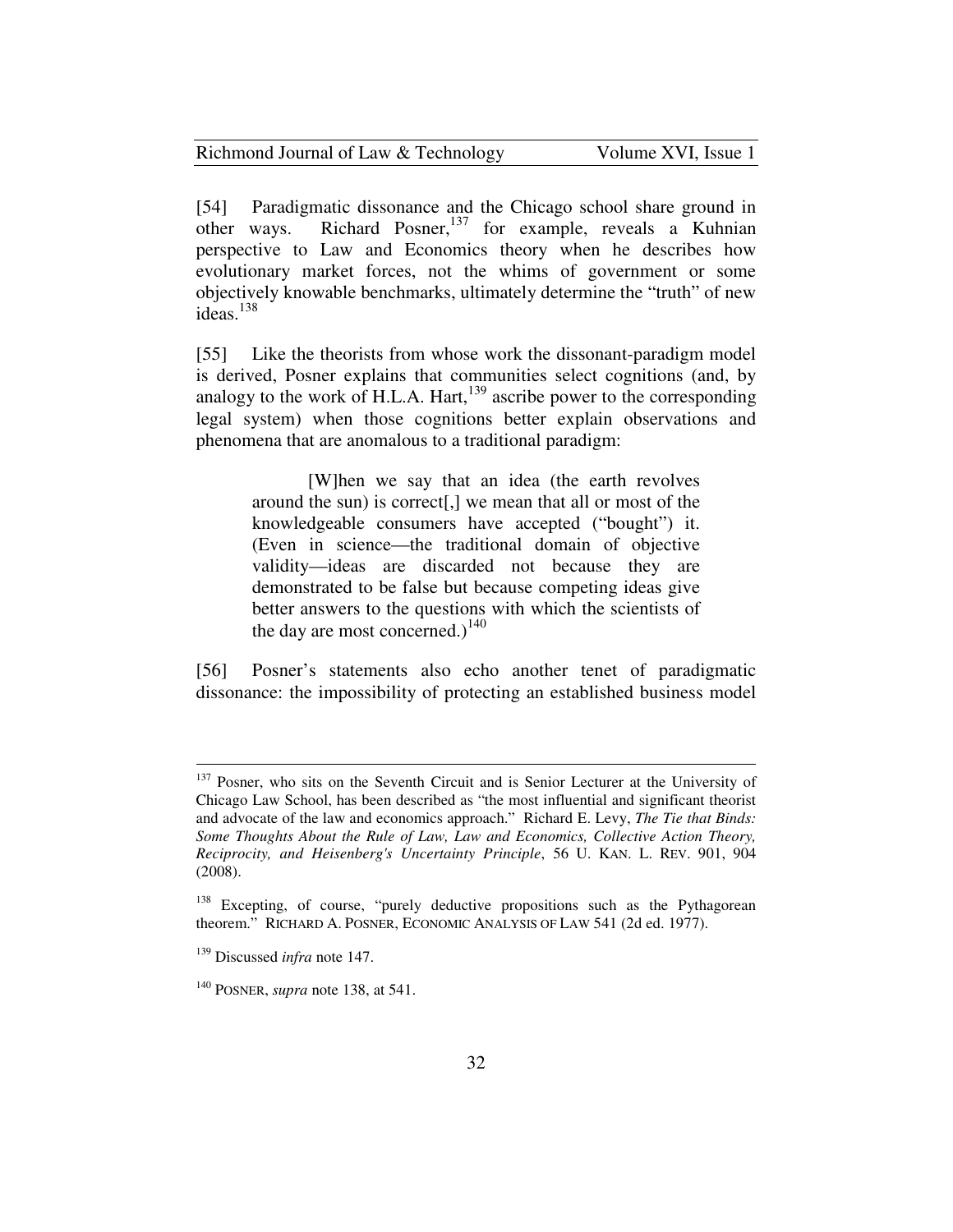| Richmond Journal of Law & Technology | Volume XVI, Issue 1 |
|--------------------------------------|---------------------|
|--------------------------------------|---------------------|

by suppressing a more efficient paradigm.<sup>141</sup> By corollary, Law and Economics, like the dissonant paradigm model, acknowledges that government should, whenever possible, resist the urge to shield vested interests in heavy-handed ways that interfere with technological progress or judge innovations solely by using standards rooted in traditional paradigms and legal systems.

> If competition among ideas is the method by which truth is established, the suppression of an idea on the ground that it is false is irrational. An idea is false only if rejected in the marketplace, and if rejected there is no occasion to suppress it. For the government to declare an idea to be "true" when it has suppressed the competing ideas would be comparable to its declaring a brand of beer to be the "most popular" brand when the sale of the other brands had been suppressed."<sup>142</sup>

[57] Posner further notes that even the venerable "Hand rule" of tort law,<sup>143</sup> familiar to almost every first-year law student, fits within this framework by requiring lawmakers and adjudicators to consider the relative effects of their actions on both parties to a dispute.<sup>144</sup> A remedy that enacts great penalties upon time-shifters without demonstrating

<sup>141</sup> *See, e.g.*, CHRISTENSEN, *supra* note 20, at 266 (claiming that companies that use traditional management techniques to halt the progress of disruptive technologies cannot succeed because such practices work only with sustaining technologies. The "more productive route . . . is to understand the natural laws that apply to disruptive technologies and to use them to create new markets and new products.").

<sup>142</sup> POSNER, *supra* note 138, at 541−42.

<sup>&</sup>lt;sup>143</sup> *Id.* at 542 ("The courts, [Judge Learned Hand] wrote, must in each case 'ask whether the gravity of the "evil" [i.e., if the instigation succeeds], discounted by its improbability, justifies such invasion of free speech as is necessary to avoid the danger.'").

<sup>&</sup>lt;sup>144</sup> *Id.* at 545–46 (using the example of pornography, where restricting the public display of pornography on billboards would have a relatively low cost for pornography consumers, but failing to enact such a law would have a much higher cost to the public at large; the reverse is true for a law that completely bans pornography).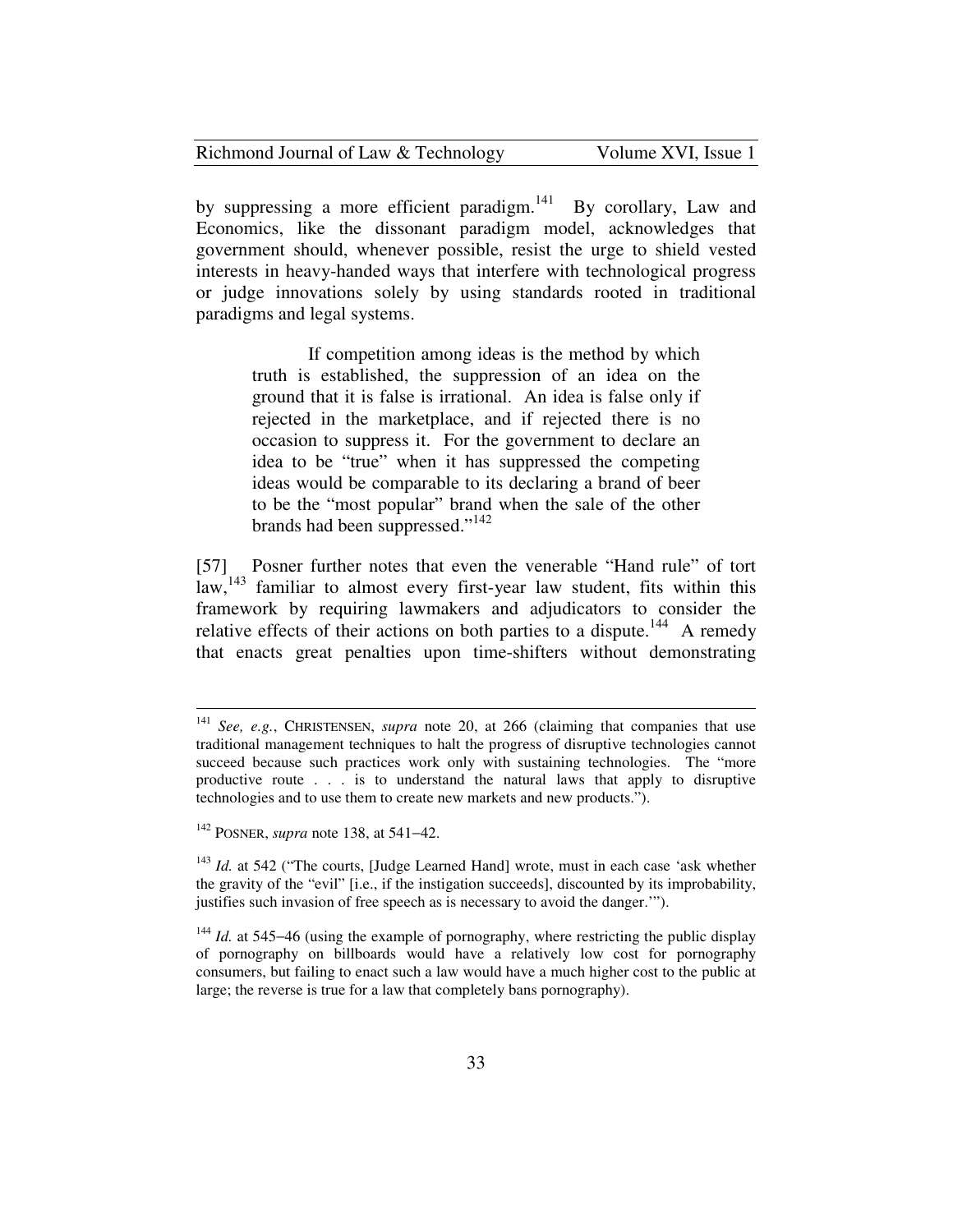| Richmond Journal of Law & Technology | Volume XVI, Issue 1 |
|--------------------------------------|---------------------|
|--------------------------------------|---------------------|

equivalent benefits to content owners would be based upon a biased analysis that ignores one side of the economic equation. This is the lesson of *Sony*; one that is still being relearned to this day.

[58] One can find connections to paradigmatic dissonance in other schools of jurisprudential thought. H.L.A. Hart,<sup>145</sup> for example, tempered the austere Austinian view of Positivism<sup>146</sup> by identifying "secondary rules" that legitimize legal power and define how it is allocated and applied in society. The most basic tenet is the Rule of Recognition, which holds that law gains validity, not from intrinsic authority of the sovereign, but from the recognition and acceptance of those subject to its power.<sup>147</sup> This concept foreshadows the fundamental principle of paradigmatic dissonance that it is a community's market-driven choices, regardless of the efforts of government, that legitimize a local legal system and its accompanying paradigm.

[59] From another perspective, the dissonant-paradigm model may be viewed as a straightforward extension of the Sociological school of legal thought, which considers differences between social groups on either side of a legal controversy.<sup>148</sup> Instead of defining law as what the courts or a government says it is, both doctrines assume a pragmatic stance that

l

<sup>145</sup> Herbert Lionel Adolphus Hart (1907−92) was a British philosopher and professor of jurisprudence at the University of Oxford, where he held the esteemed Regius Chair for Jurisprudence from 1952 through 1969. *See* Tony Honoré, Legal Philosophy in Oxford, http://www.law.ox.ac.uk/jurisprudence/hart.shtml (last visited Oct. 14, 2009).

<sup>&</sup>lt;sup>146</sup> Austinian Positivism teaches that legal rules are valid because they are enacted by an existing political authority or accepted as binding in a given society, not because they are grounded in morality or in natural law. *See* BLACK'S LAW DICTIONARY 978 (9th ed. 2009) (definition of "legal positivism").

<sup>&</sup>lt;sup>147</sup> NEIL MACCORMICK, H.L.A. HART 33 (2d ed. 2008) (stating that a legal system is valid in a particular community only if "the bulk of the inhabitants of [that community agree to] comply with the primary rules requiring them to do certain things and omit others").

<sup>148</sup> *See generally* MATHIEU DEFLEM, SOCIOLOGY OF LAW: VISIONS OF A SCHOLARLY TRADITION (2008) (describing and tracing the history of the Law and Sociology movement).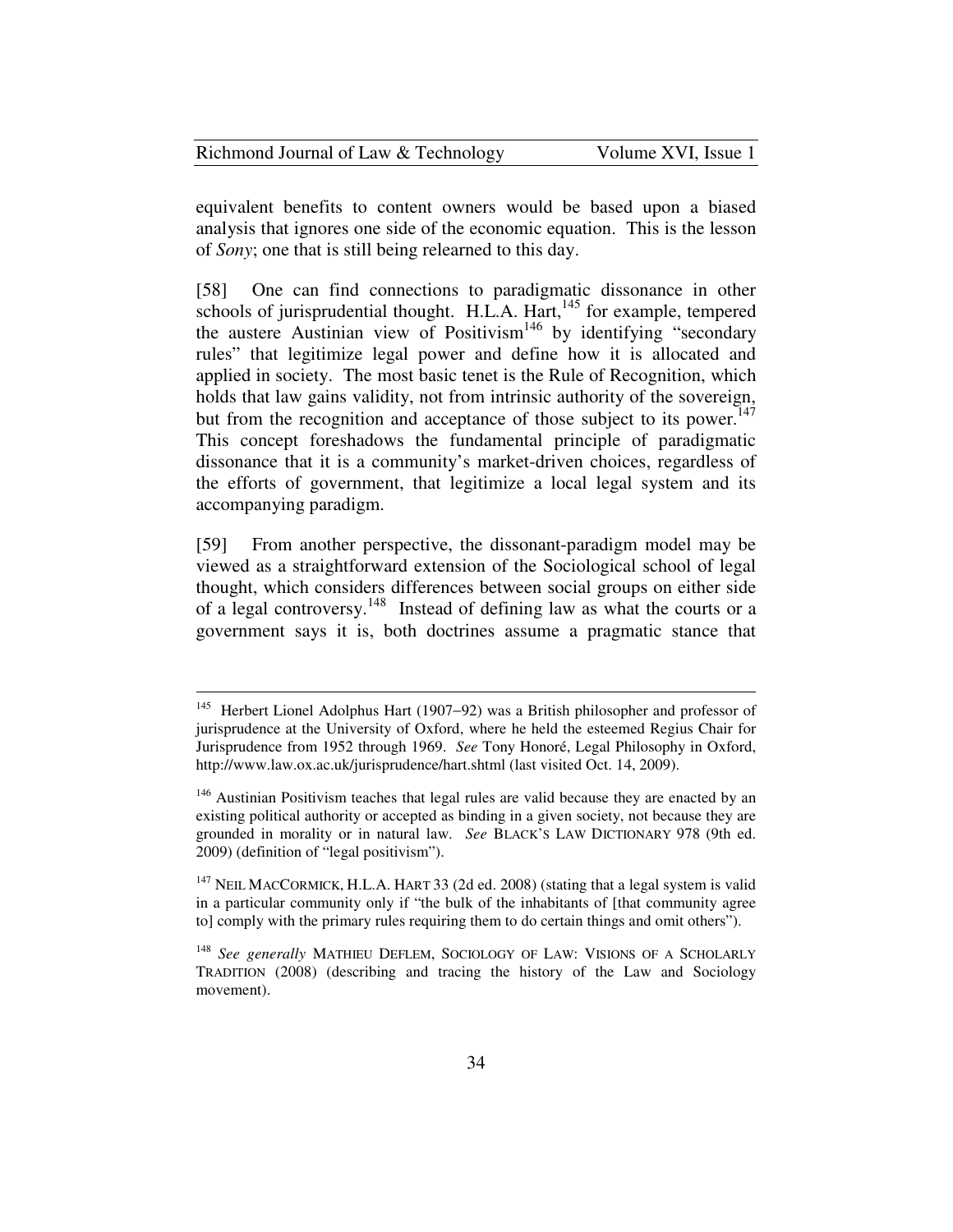| Richmond Journal of Law & Technology | Volume XVI, Issue 1 |
|--------------------------------------|---------------------|
|--------------------------------------|---------------------|

strives to balance competing values of adversarial groups that belong to different demographic and social classes.<sup>149</sup>

[60] These parallels are not merely hand-waving efforts to portray synchronicities as correlations; they are evidence that legal models do not develop in a vacuum. The same broadly applicable doctrines that inform paradigmatic dissonance could not have helped but influence other major schools of jurisprudential thought. Paradigmatic dissonance is a multidisciplinary synthesis of widely accepted theories, not an unprecedented leap. And its unique vantage point is an extension of, rather than an alternative to, mainstream legal thought.

## VII. THE ROLE OF LAWMAKERS AND ADJUDICATORS

### A. THE ILLUSION OF RATIONALISM

[61] Paradigmatic dissonance need not be the only modality used to analyze controversies that arise during paradigm shifts, but failing to consider it can result in an imperfect analysis and unintended consequences.<sup>150</sup> One problem is that mainstream Rationalist analysis may not reveal the underlying motivations of parties on either side of a transition. Rationalism, for example, generally presumes that individuals' responses to external events follow logically from their beliefs—not the

<sup>149</sup> S*ee, e.g.*, Brown v. Bd. of Educ., 347 U.S. 483, 494 n.11 (1954) (advocating desegregation by citing numerous studies that show detrimental psychological and sociological effects on segregated black children).

<sup>150</sup> *See supra* note 89 and accompanying text; *infra* Part VII.C (presenting a brief example of the often-unexpected ways that individuals respond to cognitive dissonance).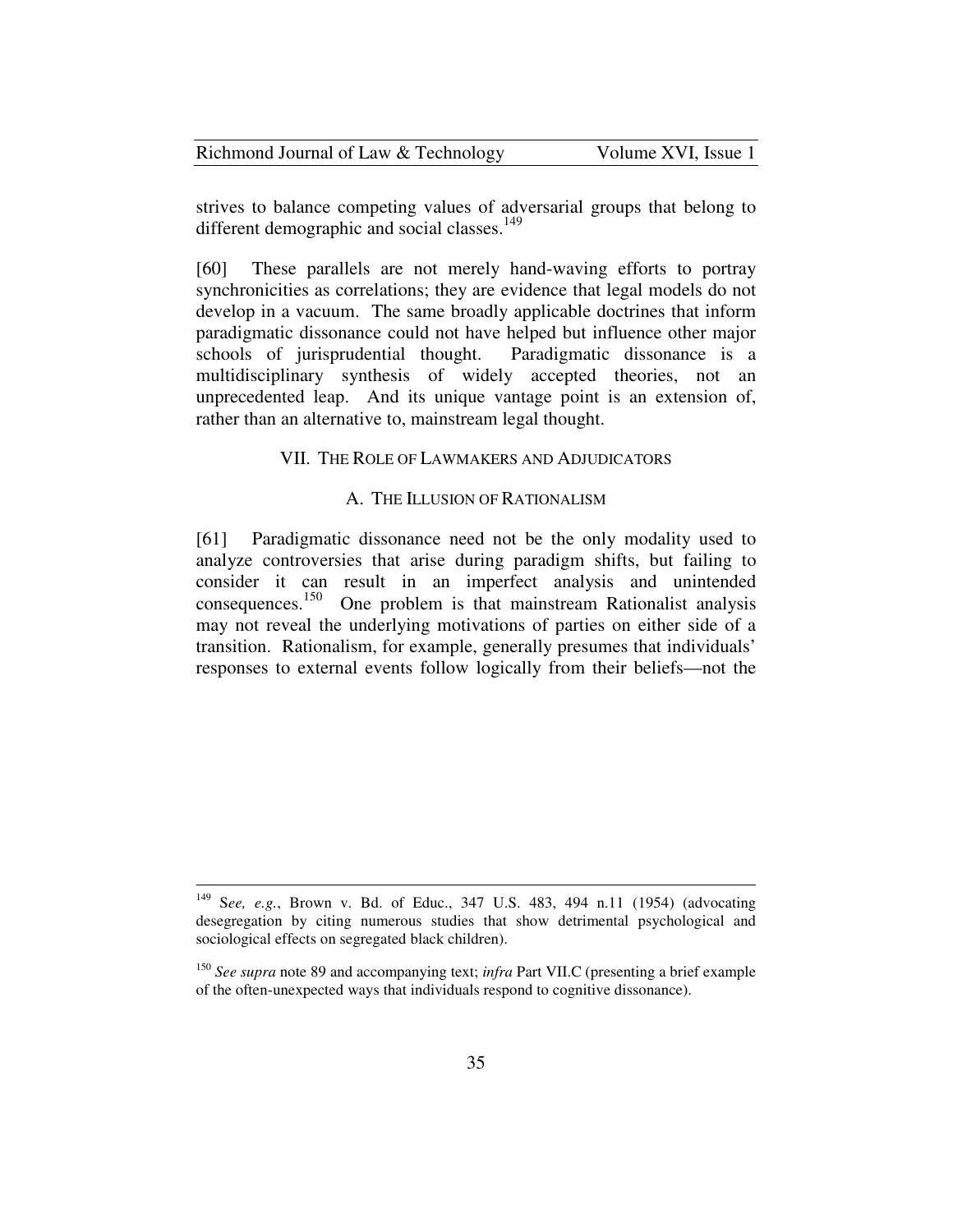other way around.<sup>151</sup> This presumption, however, produces an incomplete picture of paradigm-shift dynamics.<sup>152</sup>

[62] Rationalist legal analysis also fails to acknowledge fundamental characteristics of the shift itself. In his exhaustive examination of the conflicts between the recording industry and the online file-sharing community, economist Aernout Schmidt noted that, rather than treating the emergence of disruptive entrepreneurial markets as migrations to new paradigms, mainstream legal analysis assumes the viewpoint of the "local legal system."<sup>153</sup> Such an approach determines legality, but never looks under the hood. It fails to address the questions of *why* one community inexplicably violates the law in an otherwise-stable legal system while another clings to economically inefficient business models within that established system.<sup>154</sup> Because existing laws are likely wedded to traditional paradigms, Schmidt argues, Rationalist analysis encourages a one-sided perspective that casts disruptive technology and new-paradigm communities as villains.<sup>155</sup> Furthermore, although mainstream legal

<sup>&</sup>lt;sup>151</sup> Rationalism assumes that pure reason and logic are the ultimate source of truth. Britannica Online Encyclopedia, Rationalism, http://www.britannica.com/EBchecked/ topic/492034/rationalism (last visited Oct. 14, 2009). Legal analyses that blindly embrace this philosophy do not always anticipate counterintuitive dissonance effects that arise during paradigm-shift controversies. *See, e.g.*, *infra* Part VII.C.

<sup>&</sup>lt;sup>152</sup> See Mullainathan & Washington, *supra* note 90 ("[C]ognitive dissonance suggest[s] . . . that behavior may shape preferences.").

<sup>153</sup> *See* SCHMIDT ET AL., *supra* note 7, at 143.

<sup>&</sup>lt;sup>154</sup> *Id.* at 144. These issues are also a primary focus of Christensen's "disruptive innovation" thesis. *See generally* CHRISTENSEN, *supra* note 20 (describing how established businesses and innovators interact from a market perspective in Part I).

<sup>155</sup> SCHMIDT ET AL., *supra* note 7, at 143−44 (observing that this rule applies generally, with disruptive technologies and new-paradigm businesses often declared responsible for "major legal and economic problems" arising in areas like "intellectual property law enforcement[, and] contract, liability, competition[,] and privacy law"); *see also* Withrow & Geljon, *supra* note 34 (defining the dissonance effect "Fundamental Attribution Error" as occurring when one party blames "the other's perceived mistakes on some intrinsic aspect of that person (e.g., their personality or personal abilities  $\dots$ )").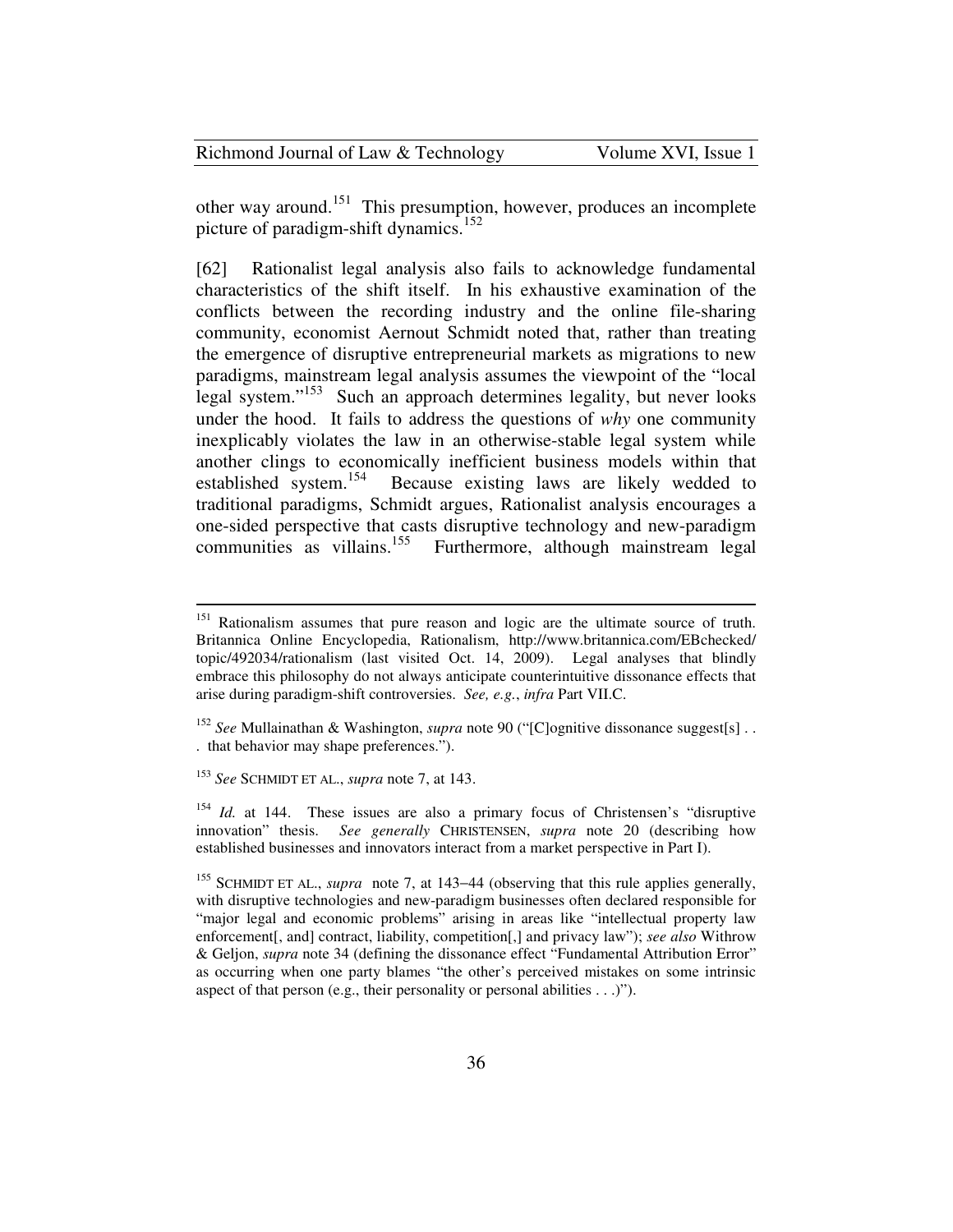| Richmond Journal of Law & Technology | Volume XVI, Issue 1 |
|--------------------------------------|---------------------|
|--------------------------------------|---------------------|

analysis frequently assumes that single-mindedly applying current law during a paradigm shift will foster more efficient business models, this rarely happens.<sup>156</sup>

[63] Another failure of Rationalism is its assumption that more severe penalties have greater deterrent effect upon premeditated actions.<sup>157</sup> This may make sense when perpetrators share values and behavioral norms with the local legal system.<sup>158</sup> But when disputes arise between communities defined by incommensurable paradigms, simply increasing penalties that favor one worldview over the other can produce counterintuitive results.<sup>159</sup> Dissonance theory teaches that the most effective way to use punishment to discourage behavior is to inflict the mildest possible penalty capable of influencing underlying beliefs.<sup>160</sup> Anything stronger will strengthen those beliefs and make the proscribed behavior *more* attractive.<sup>161</sup> Even more problematic, the principle of

<sup>160</sup> *Id.* at 24.

<sup>156</sup> SCHMIDT ET AL., *supra* note 7, at 144.

 $157$  Rationalists presume that behavior is a logical response to stimuli, and thus, in general, deterrents deter, incentives entice, and people act in a rational manner. *See* Britannica Online Encyclopedia, Rationalism, http://www.britannica.com/EBchecked/ topic/492034/rationalism (last visited Oct. 15, 2009).

<sup>&</sup>lt;sup>158</sup> Modern homicide law is generally considered logical and effective when applied to perpetrators who hold a paradigm similar to the one upon which the law is founded. This paradigm includes beliefs that killing a person is a punishable act; that premeditated killings are worse than those committed in the heat of passion; that both are more deserving of punishment than causing an accidental death; and that capital punishment or life imprisonment have greater deterrent effect than would a few years in prison. *See* MODEL PENAL CODE § 210.3 cmt. 1 (1980).

<sup>159</sup> *See, e.g.*, COOPER, *supra* note 77, at 19−21 (discussing clinical evidence that increasing punishment for proscribed behavior can create dissonance effects that make those activities more attractive); *id.* at 24 (describing a classic experiment where more severe punishment inflicted upon children ordered not to play with attractive toys had less effect upon the children's cognition that the toys were desirable).

<sup>161</sup> *Id.*; *cf. id.* at 18−19 (citing BREHM & COHEN, *supra* note 81, at 73−78 (presenting an inverse corollary based on a 1961 experiment where Yale students were paid varying amounts of money to write favorable essays about unpopular local police; students paid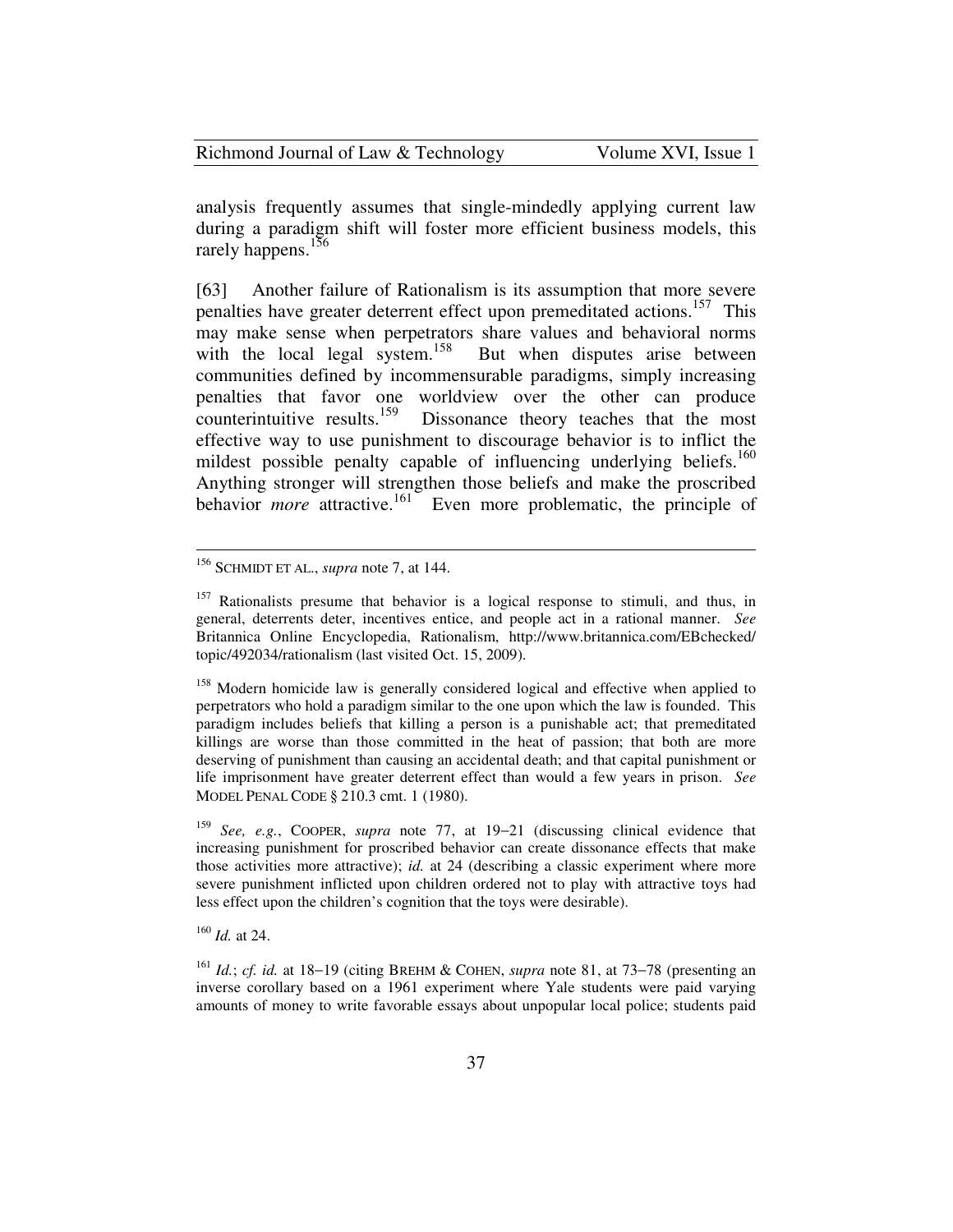| Richmond Journal of Law & Technology | Volume XVI, Issue 1 |
|--------------------------------------|---------------------|
|--------------------------------------|---------------------|

*vicarious dissonance*, which states that individuals can experience the aversive effect of other people's dissonant cognitions,<sup>162</sup> makes it likely that applying an overly harsh remedy to even one community member can have undesired effects on the entire group.<sup>163</sup>

## B. WHAT THE LAW CAN LEARN FROM PARADIGMATIC DISSONANCE

## 1. LEGAL REMEDIES

[64] It is beyond the scope of this article to propose hard-edged solutions to specific social problems.<sup>164</sup> But it is certainly possible to suggest general points of departure from which theorists, lawmakers, and adjudicators can develop fact-specific analyses and remedies.

[65] In an unpublished 2003 dissertation, economists Jason Withrow and Mark Geljon applied Kuhn's and Festinger's models to business and management problems, analyzing them as dissonances between contrasting worldviews.<sup>165</sup> The authors defined three general classes of remedies:

the least experienced the greatest changes in attitude toward the police, thereby confirming an inverse relationship between the intensity of the external stimulus and its effect on dissonance)).

<sup>162</sup> *See id.* at 119−23.

<sup>163</sup> *Id.* This principle is illustrated *infra* in the music-industry example of Part VII.C and is extrapolated to the concept of "vicarious hypocrisy" in COOPER, *supra* note 77, at 178−80.

<sup>&</sup>lt;sup>164</sup> In fact, it is inadvisable to consider such a task without undertaking an exhaustive analysis of the facts in each case.

<sup>165</sup> *See* Withrow & Geljon, *supra* note 34.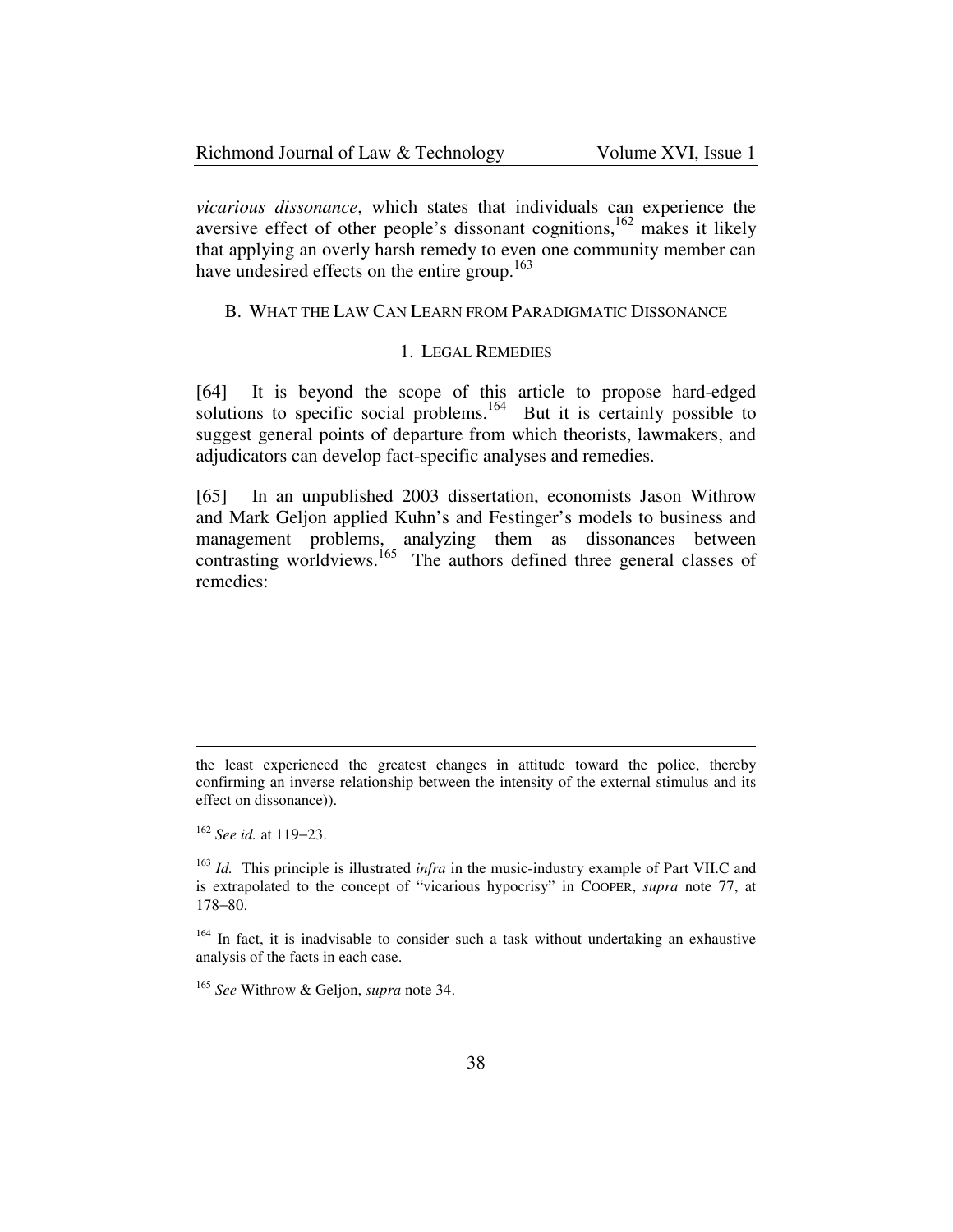#### Richmond Journal of Law & Technology Volume XVI, Issue 1

 $\overline{a}$ 

- (i) *Strategic Approaches* that foster the development of a third paradigm that is consonant with the worldviews of both parties;<sup>166</sup>
- (ii) *Tactical Solutions* that reduce dissonance by facilitating the parties' understanding of each other's worldviews and by encouraging them to accept the fact that their conduct is rooted in different assumptions and beliefs; $167$  and
- (iii) *Operational Cures* that work to build bridges between worldviews when creating a new paradigm is not possible. $168$

[66] Any combination of these three approaches may give rise to effective remedies, but cures must be fashioned with an understanding of

<sup>166</sup> *Id*. This is the type of approach taken in *Sony Corp. of America v. Universal City Studios, Inc.*, where the Court's refusal to regulate home-recording devices facilitated the creation of the video-rental industry*.* Sony Corp. of Am. v. Universal City Studios, Inc., 464 U.S. 417, 427 (1984).

<sup>167</sup> Withrow & Geljon, *supra* note 34*.* One such remedy is the record labels' recent decision to sell freely reproducible music online. Even if the music industry's paradigm does not include its customers' cognition that they have the right to port purchased music to multiple devices at will, this new business model acknowledges that such a cognition exists and recognizes that it must be incorporated into its business model. Likewise, even if music-consumers do not hold a cognition that they have the duty to pay for online music, the labels' good-faith offering of unprotected downloads may reduce dissonance enough to make these services palatable. *See* Daniel Kreps, *T.I. Illegal Seizure Ruling Postponed, Sony/BMG Goes DRM-Free, Led Zeppelin Bonnaroo Rumors Inaccurate and More*, ROLLING STONE, Jan. 4, 2008, http://www.rollingstone.com/rockdaily/index. php/2008/01/04/ti-illegal-seizure-ruling-postponed-sonybmg-goes-drm-free-led-zeppelinroo-rumors-inaccurate-and-more (reporting that holdout Sony/BMG will join the other major labels, Amazon.com, and iTunes Plus in licensing unprotected MP3 music files through the Internet).

<sup>168</sup> *See* Withrow & Geljon, *supra* note 34 ("Accept differences in paradigms and implement smart ways of dealing with them."); *see also, e.g.*, *infra* Part VII.B.1.c (describing a general class of "bridging" remedies that involve taxing revenues generated by one business model to support another).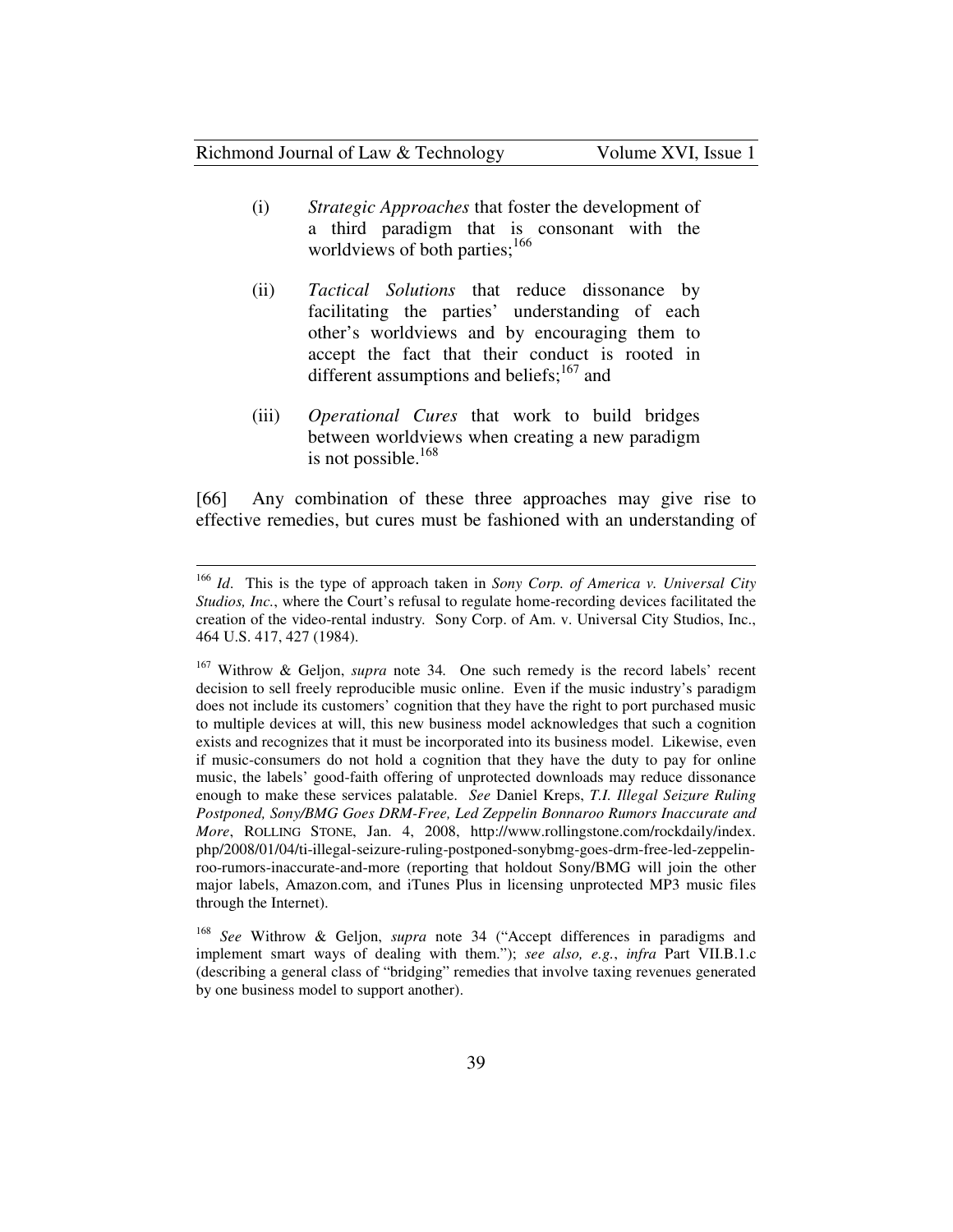| Richmond Journal of Law & Technology | Volume XVI, Issue 1 |
|--------------------------------------|---------------------|
|--------------------------------------|---------------------|

underlying cognitive dissonances and the specific factors that control their magnitude.<sup>169</sup> This perspective may help explain why regulators have This perspective may help explain why regulators have traditionally favored certain types of solutions to the problems that attend disruptive innovation: $170$ 

#### (a) THROW TECHNOLOGY AT TECHNOLOGY

[67] Regulate the pace of the shift with incentives that favor technological controls or innovations that reduce dissonance or make old paradigms more economically feasible.<sup>171</sup>

#### (b) ALTERNATIVE DISPUTE RESOLUTION

[68] Rather than taking one side, force parties to submit to mediation or arbitration. This approach can reduce aversion to compromise by coercing adversaries to adopt otherwise-dissonant cognitions<sup>172</sup> and can be

<sup>169</sup> *See* BREHM & COHEN, *supra* note 81, at 302−06 (summarizing the factors controlling dissonance magnitude that had been reported to date).

 $170$  This list is by no means exhaustive. It describes several general classes of remedies that boast proven track records, but there are innumerable ways to deal with technologybased disruption, and each solution must be crafted specifically to serve the facts at hand. Readers are encouraged to glean ideas from the scores of examples, observations, and findings described in the sources cited here. *See, e.g.*, *id.*; COOPER, *supra* note 77; FESTINGER, *supra* note 9.

<sup>&</sup>lt;sup>171</sup> The Ninth Circuit ostensibly attempted such a remedy when it ordered the Napster online file sharing service to implement a content-filtering mechanism that would allow it to survive so long as it could guarantee its ability to pay the music industry royalties for all copyrighted content downloaded from its servers. This appeared on its face to be an incentive to create technology that would allow old- and new-paradigm business models to coexist. But many would argue that it was merely a cynical way to side against Napster, which had little chance of developing the perfect technology required by the court. *See* A&M Records, Inc. v. Napster, Inc., 239 F.3d 1004, 1027 (9th Cir. 2001) (holding that Napster "bears the burden of policing the system within the limits of the system"); *Record Industry Attacks Napster Filter*, BBC NEWS, Mar. 28, 2001, http://news.bbc.co.uk/2/hi/business/1246924.stm.

<sup>172</sup> *See* COOPER, *supra* note 77, at 63 (describing how dissonance occurs only when a subject undertakes dissonance-causing behavior of her own volition).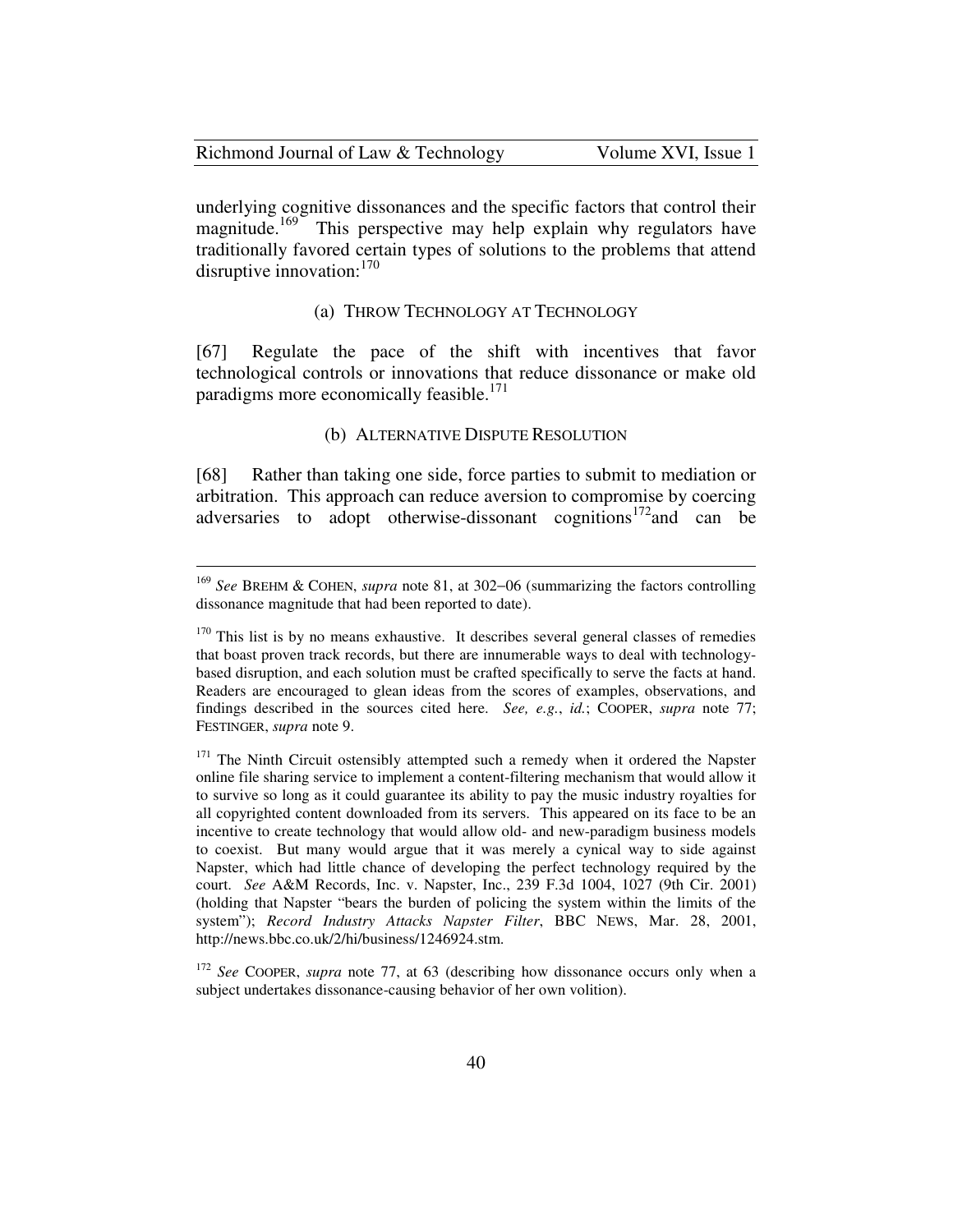especially effective during an impasse if one or both parties cannot afford to lose face through concession.<sup>173</sup>

### (c) TAX THE POOR AND GIVE TO THE RICH

[69] When disruptive innovation threatens a traditional industry with undue hardship, it may be possible to ease the pain by using fees and taxes to shift capital. This solution changes the relative efficiency of the two paradigms, giving the besieged industry time to catch its breath without unduly suppressing innovation. It may also reduce both sides' dissonances by creating a bridging mechanism through which each acknowledges, supports, and profits from the other's efforts.<sup>174</sup>

#### (d) GIVE THE MARKET FREE REIN

[70] In some cases, the government has simply refused to step in, allowing survival-of-the-fittest market forces to exert *de facto* regulation. This may seem harsh, but it was just such a ruling in *Sony Corp. of America v. Universal City Studios, Inc.* that, despite fears that home videotaping would devastate the film and television industries, instead

<sup>&</sup>lt;sup>173</sup> Consider how much healthier the music industry might be today had the  $A \& M v$ . *Napster* court ordered it to negotiate joint ownership of Napster and work together in good faith to transform the site into a legal and profitable downloading service. Napster's founders were clearly amenable to a merger but the labels could not risk alienating their old-paradigm business partners, such as CD retailers and distributors, by voluntarily undertaking such an effort. Had they been forced to do so under court order, however, they might have been relieved of much of that pressure. *See A&M Records*, 239 F.3d 1004; Linda Himelstein, *Napster's CEO Splits on a Sour Note*, BUSINESSWEEK.COM, May 14, 2002, http://www.businessweek.com/technology/ content/may2002/tc20020514\_1069.htm (reporting that co-founder Shawn Fanning and Napster CEO Konrad Hilbers resigned in anger with the collapse of a deal to sell the service to media giant Bertelsmann).

<sup>&</sup>lt;sup>174</sup> Congress adopted this approach when refereeing the anti-piracy debate between the music and consumer-electronics industries created by the advent of personal digital recording devices. Its solution was to enact the Audio Home Recording Act, 17 U.S.C. §§ 1001−10 (2006), which imposed taxes on digital recorders and media that funded compensatory royalties to content publishers. 17 U.S.C. §§ 1001−1010 (2006).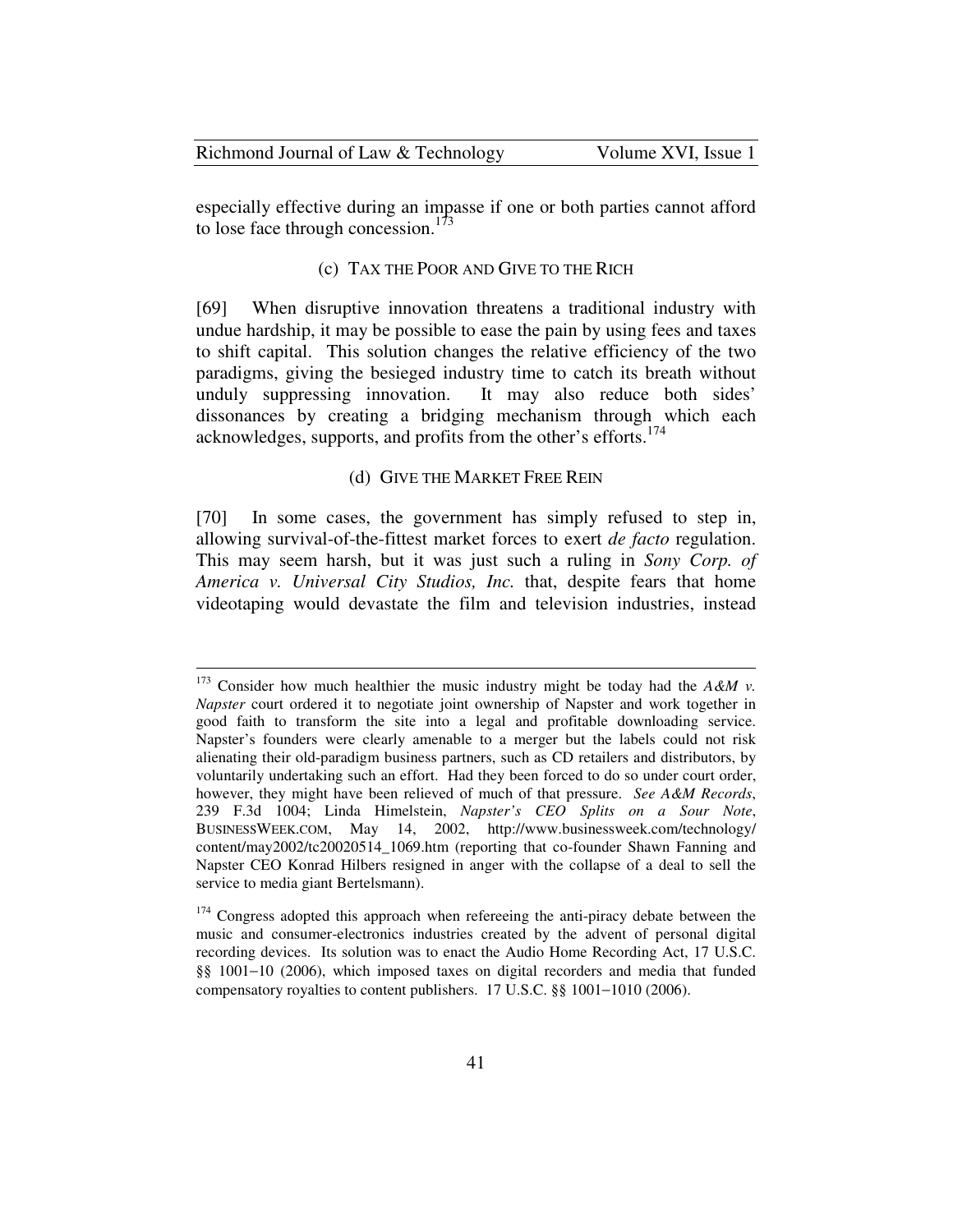Richmond Journal of Law & Technology Volume XVI, Issue 1

gave Hollywood an enormous new revenue stream by facilitating the creation of the prerecorded videotape aftermarket.<sup>175</sup>

## 2. A DOZEN RULES

[71] Complex social problems require sophisticated solutions that make sense from multiple perspectives. When addressing controversies that span incommensurate worldviews, the dissonant-paradigm model, even if it is not the only theory employed, can add depth to a legal analysis.<sup>176</sup> This section summarizes a dozen of the more useful principles, some of which have been alluded to above, that emerge from the extension of this model to real-world controversies.

(a) THE HARDER YOU PUSH, THE MORE YOU FAIL

[72] Cognitive dissonance theory states that deterrents are most effective when they inflict the minimal amount of punishment necessary to alter undesired behavior. Greater levels of deterrence actually strengthen cognitions that reduce dissonance with the unwanted conduct.<sup>177</sup>

(b) SELL TIME, BUT NOT TOO MUCH

[73] Sometimes an industry devastated by disruptive innovation might have been able to compete had it been allowed more time to react. In such cases, regulators may best serve the public interest with temporary measures that merely slow a paradigm shift, rather than try to stop it.

<sup>175</sup> Sony Corp. of Am. v. Universal City Studios, Inc., 464 U.S. 417 (1984) (refusing to acquiesce to the MPAA's demands that videocassette recorders be banned); *see also* Dave Owen, *The Betamax vs VHS Format War*, MEDIACOLLEGE.COM, Jan. 8, 2008, http://www.mediacollege.com/video/format/compare/betamax-vhs.html.

<sup>176</sup> *See, e.g.*, *supra* Part VI.A; *infra* Part VII.C.

<sup>177</sup> *See supra* notes 160−61 and accompanying text.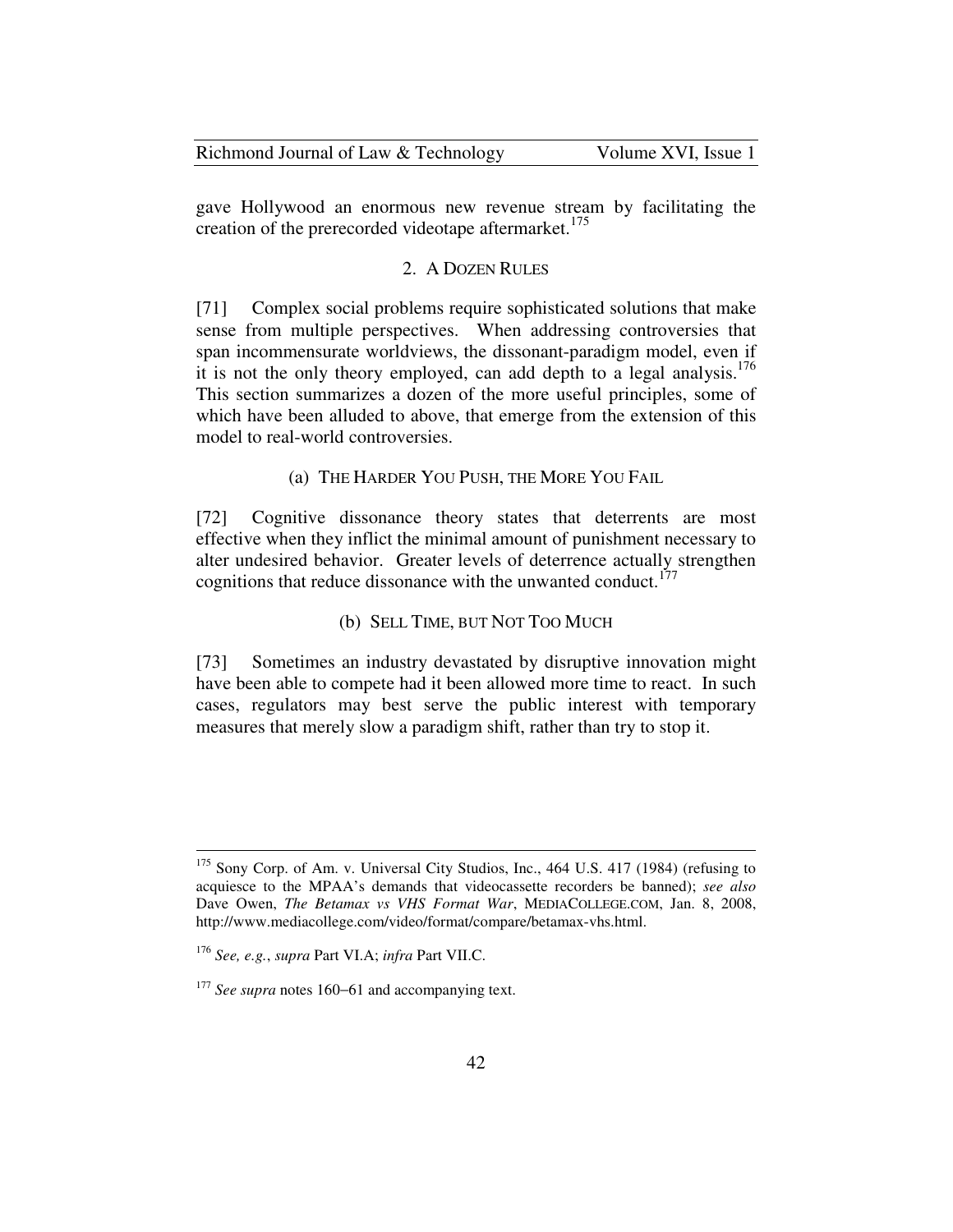### (c) BALANCE THE SCALES OF JUSTICE

[74] Regulators' highest priority should be to facilitate progress. The best way to do this is to ensure that innovative technology is allowed to deliver the greatest benefit to the greatest number.<sup>178</sup> This goal must, however, be tempered by fairness. It is in the public interest to give established industries a fair chance to compete on the new playing field. They should neither have the power to crush emerging models arbitrarily nor to lock out innovative competitors long enough to steal their ideas. But they should be allowed to protect their investments against those who would use new technology to plunder their assets.

## (d) UNDERSTAND THE SCOPE OF THE NEED BEFORE TAILORING A CURE

[75] Evolutionary economist Samuelson's Neoclassical Synthesis theory identified economic urgency as the primary factor controlling how aggressively government should intervene during a paradigm shift.<sup>179</sup> Despite the urgings of lobbyists and other special interests, lawmakers must consider the imminence and the degree of disruption when deciding how quickly and how forcefully to respond. Aggressive response to disruptions that are distant in time can themselves cause disruptive consequences.<sup>180</sup>

 $178$  A common theme running through the derivation of the dissonant-paradigm model has been the crucial role that paradigm shifts play in enabling social, economic, or scientific progress. *See, e.g.*, *supra* notes 18, 48−49, 55−56, 61, 63, 67 and accompanying text.

<sup>179</sup> *See generally* PAUL A. SAMUELSON, FOUNDATIONS OF ECONOMIC ANALYSIS (enlarged ed. 1983) (applying the Solow-Swan model to cases where governments are called upon to address the disruptive effects of technological innovation, defining parameters that specify the proper degree of governmental intervention in such situations, and asserting that governments should consider only the immediacy and urgency of harm caused by the disruption when deciding how aggressively to act).

<sup>180</sup> *See infra* Part VII.B.2.f.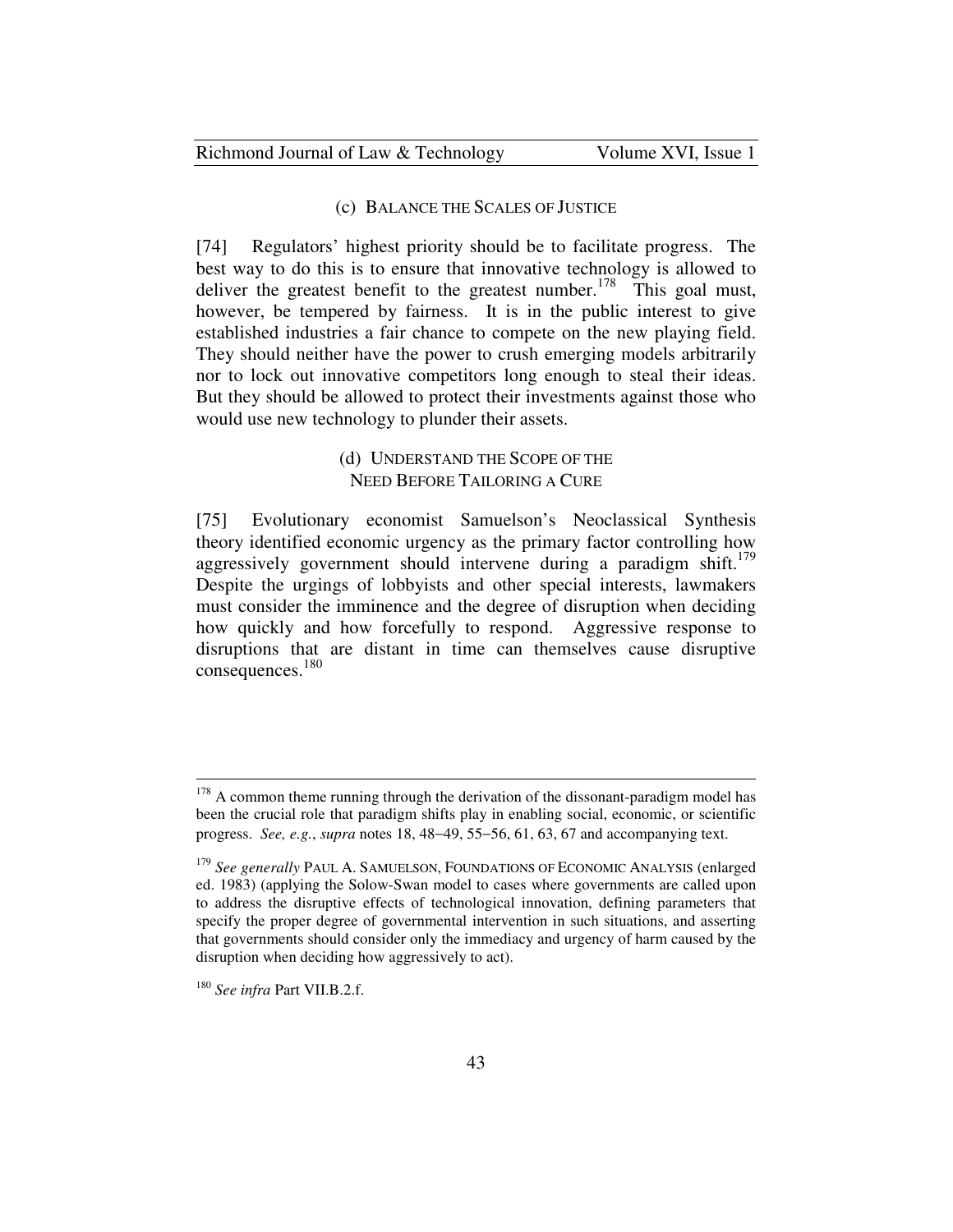#### (e) CRYSTALS AND MUD

[76] The legal system's initial response to an emerging paradigm is generally to shore up old-paradigm statutes through extension, exception, and creative interpretation. It may not be until volumes of case law and statutory tweaking reduce the original statute to all patch and no rubber that government is driven to pass comparatively straightforward legislation that better accommodates the new paradigm.<sup>181</sup> The timing of such overhauls can significantly alter the social and economic impact of a paradigm shift and the relative fortunes of parties on either side. If enacted too soon, lawmakers may not be able to fully identify the evolving paradigm or understand its implications.<sup>182</sup> But if too late, obsolete laws may be exploited to suppress innovation or remain on the books long after they have ceased to serve any purpose.

### (f) NEW PARADIGMS CANNOT BE ANTICIPATED

[77] One issue in which theorists from Kuhn through Christensen agree is that there is no way to anticipate the nature and implications of a new business model, paradigm, or technology before it emerges. Pre-emptive strikes on disruptive innovations that exist only in crystal balls are likely to be at best a waste of resources.<sup>183</sup> A better strategy is to monitor early-

<sup>181</sup> This cyclical model, developed and applied to property law by Stanford professor Carol Rose, asserts that statutes begin as hard-edged "crystalline" entities that produce deterministic results, but are eventually "muddied" in the courts by exceptions and extension to unforeseen fact patterns. According to Rose, when the muddiness increases to an unworkable level, the cycle continues with another round of crystallizing legislation. One can analogize the disruptive effects of technological innovation into similar cycles, a phenomenon that may in fact occur generally. *See* Carol M. Rose, *Crystals and Mud in Property Law*, 40 STAN. L. REV. 577, 580 (1988).

<sup>182</sup> *See infra* Part VII.B.2.f.

<sup>183</sup> *See* CHRISTENSEN, *supra* note 20, at 265 (stating the principle that "Markets That Don't Exist Can't Be Analyzed," which holds that a company that refuses to enter a new market without first accumulating market data and revenue projections will be "paralyzed" by disruptive technologies "because they demand data on markets that don't yet exist."); *see also, e.g.*, Sony Corp. of Am. v. Universal City Studios, Inc., 464 U.S. 417 (1984) (where the movie industry attempted to convince the courts to ban a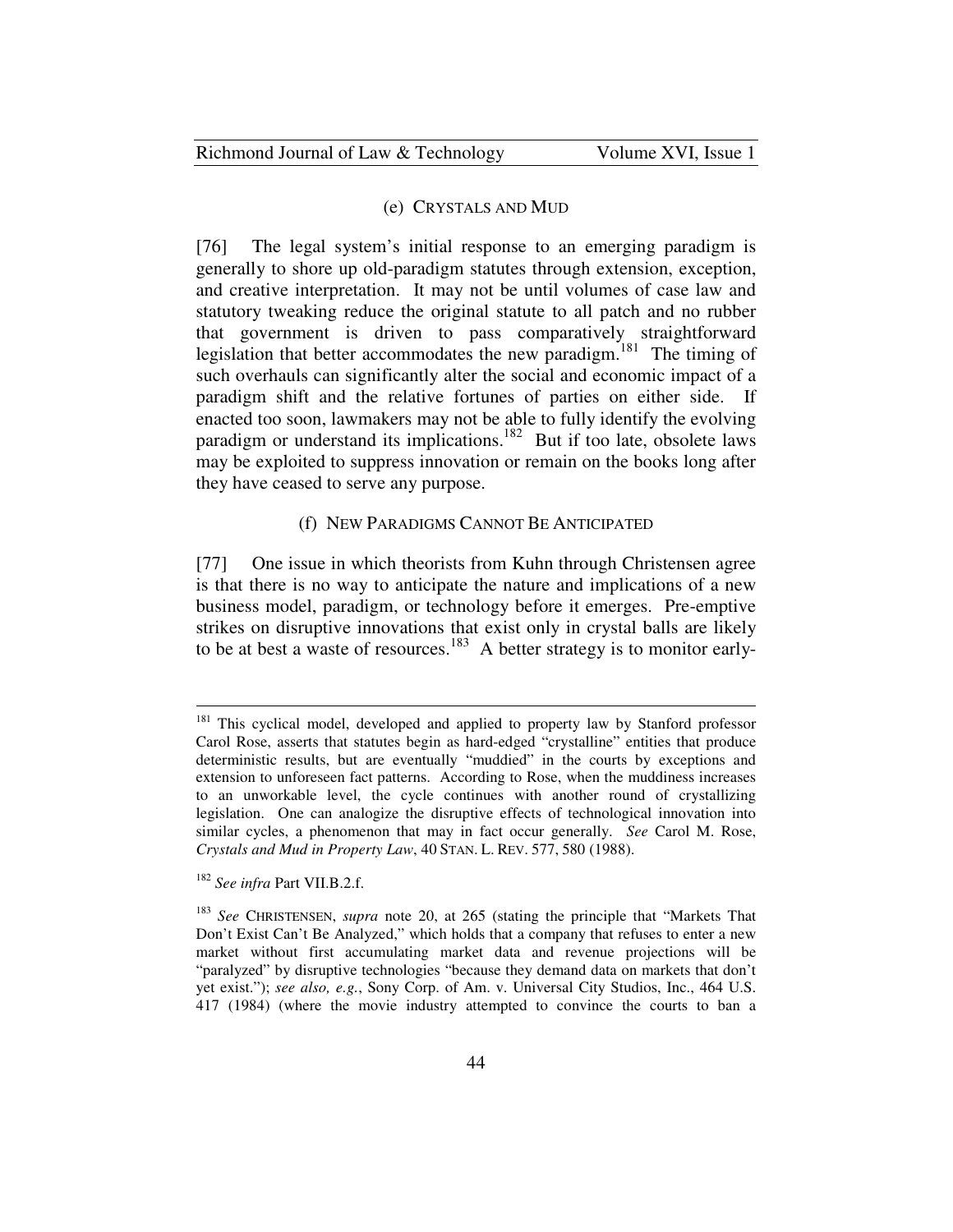warning mechanisms that give regulators and affected communities time to forge measured responses to disruption.<sup>184</sup>

## (g) REGULATION MUST ACCOUNT FOR THE NEEDS OF THOSE BEING REGULATED

[78] Laws and regulations that do not accommodate, or even acknowledge, the needs of the communities they regulate create adversarial, economically inefficient, and ultimately anti-democratic relationships between the governing and the governed.<sup>185</sup> Legal analyses and remedies must recognize that when parties violate local statutes. They may be acting in accord with norms that the law will one day recognize.<sup>186</sup> Rationalist solutions that accept the legitimacy of only one party's worldview cannot produce equitable remedies tailored to the needs of both sides.<sup>187</sup>

### (h) SOMETIMES IT IS BEST TO WAIT AND SEE

[79] Regulators always must ask themselves whether it makes more sense to do nothing than to take steps that could make a bad situation

<u>.</u>

technology that, not too many years later, spawned a business model that became one of Hollywood's most important revenue sources).

<sup>184</sup> *See* CHRISTENSEN, *supra* note 20, at 143 ("The strategies and plans that managers formulate . . . should be plans for learning and discovery rather than plans for execution.").

<sup>&</sup>lt;sup>185</sup> Mathias Klang, Disruptive Technology: Effects of Technology Regulation on Democracy 225−27 (Oct. 2, 2006) (unpublished doctoral dissertation, Göteborg University, Dept. of Applied Information Technology), *available at* http://gupea.ub.gu.se/ dspace/handle/2077/9910; *see also* MACCORMICK, *supra* note 147.

<sup>&</sup>lt;sup>186</sup> Klang, *supra* note 185, at 226 (stating "[t]he process of legislation and control must . . . involve the needs of the users," and drawing parallels to engineering design standards and the requirements of social contracts).

<sup>187</sup> *See* SCHMIDT ET AL., *supra* note 7, at 142−43.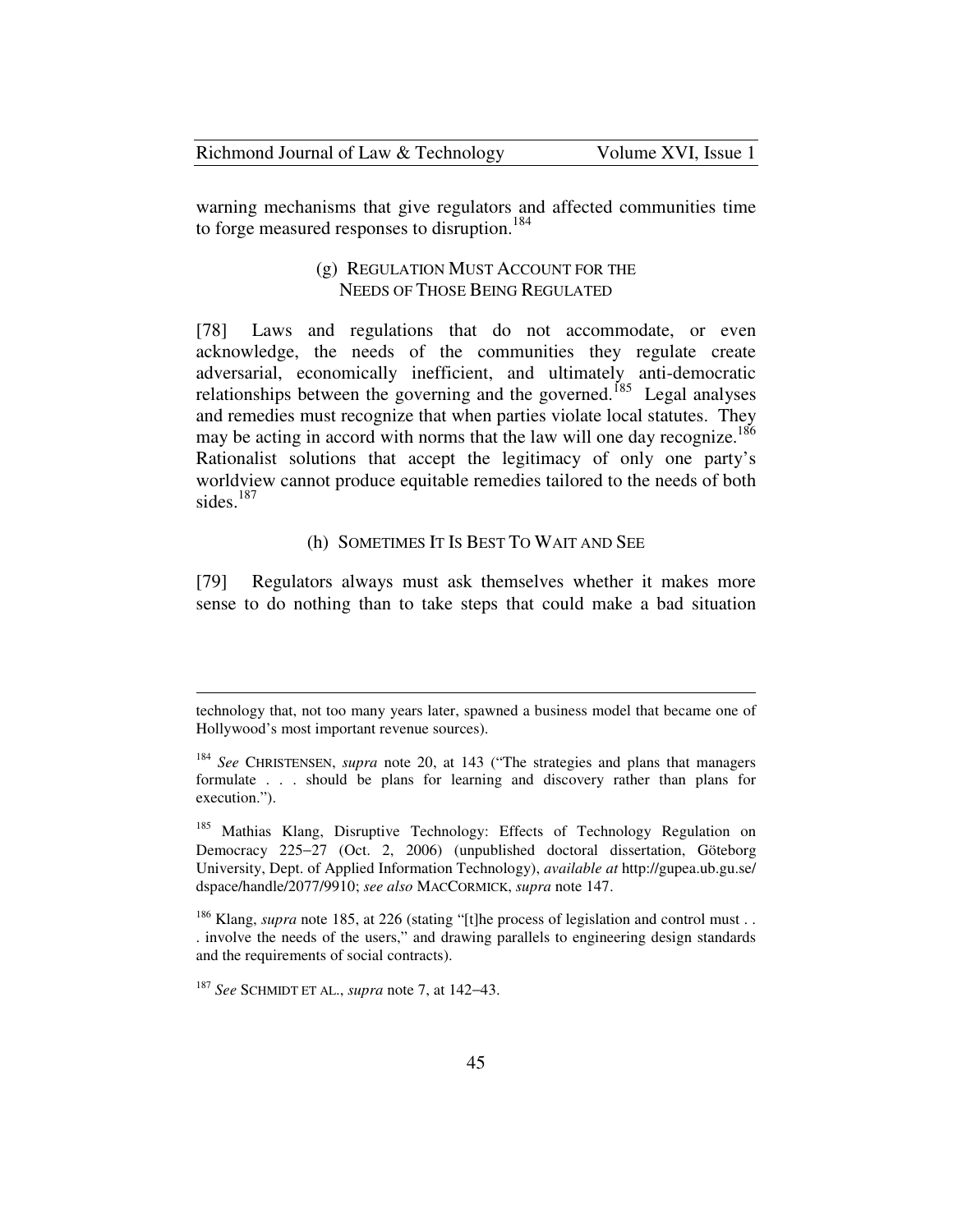| Richmond Journal of Law & Technology | Volume XVI, Issue 1 |
|--------------------------------------|---------------------|
|--------------------------------------|---------------------|

worse.<sup>188</sup> When it is too soon to safely fashion even interim remedies or when parties to a controversy may yet be persuaded to negotiate on a level playing field, the best solution may be for government to step aside and, at least for a time, allow market forces to prevail.

#### (i) BEHAVIOR CAN CHANGE BELIEFS

[80] Cognitive dissonance theory states that when an individual's behavior is inconsistent with a previously held cognition, the resulting dissonance can compel a change in beliefs or assumptions.<sup>189</sup> While it may be obvious that thoughts can influence behavior, conventional analyses would not predict the opposite to be true.<sup>190</sup>

### (j) PARADIGM SHIFTS PASS A POINT OF NO RETURN

[81] Lawmakers can try to cushion the catastrophic effects of a paradigm shift on established businesses. They can throttle its pace through regulation, and they can use incentives to temporarily funnel innovation in a particular direction. But they generally cannot permanently stop a community from adopting a paradigm that fits its needs and cannot hope for a good outcome by merely giving entrenched industries the power to suppress innovation. Economic forces almost always prevail.<sup>191</sup>

#### (k) NOT ALL COGNITIONS ARE CREATED EQUAL

[82] Dissonance-altering remedies produce unexpected consequences when they prompt a different dissonance-reduction response than they had

<sup>188</sup> *See, e.g.*, *infra* Part VII.C (implying that cognitive dissonance theory reveals that the more aggressively the RIAA attacks file sharers, the less likely they are to experience aversion to unauthorized copying); COOPER, *supra* note 77, at 19−21, 24−25.

<sup>189</sup> *See* Mullainathan & Washington, *supra* note 90 (reporting experimental results that show that "cognitive dissonance suggest[s] . . . that behavior may shape preferences").

<sup>190</sup> *See id.*; *see also* BREHM & COHEN, *supra* note 81, at 73−78.

<sup>191</sup> *See supra* note 141.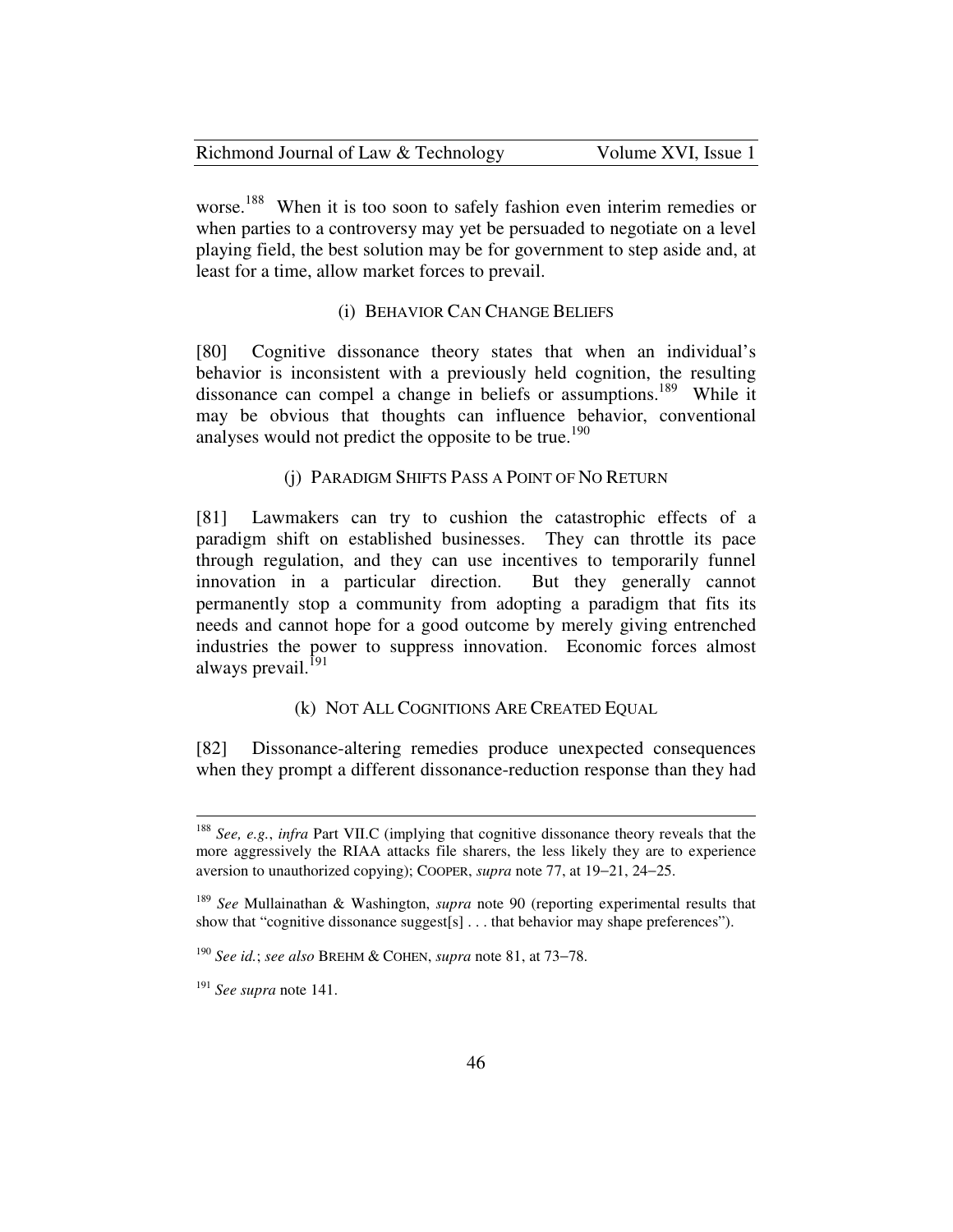| Richmond Journal of Law & Technology | Volume XVI, Issue 1 |
|--------------------------------------|---------------------|
|--------------------------------------|---------------------|

intended. The factors that influence this critical decision are related to the relative importance a person assigns to each cognition. Those that have greater perceived importance generally produce higher magnitude dissonance with other cognitions, and the relative importance of cognitions in a dissonant pair helps determine which one a subject tries harder to preserve. Furthermore, efforts to modify an individual's or a community's behavior or beliefs by changing the importance of one cognition may have surprising ripple effects on other cognitions and dissonances. Thus, remedies undertaken without knowledge of the issues that influence dissonance-reduction choices pose a greater risk of unintended consequences.

[83] Modern dissonance theory, for example, holds that it is generally harder to change behavioral cognitions than it is to alter attitudes.<sup>192</sup> Consequently, a remedy that increases the dissonance between a norm of conduct and an equally strong belief is more likely to change the subject's thought processes than her behavior.<sup>193</sup>

[84] Similarly, when fashioning legal remedies, it is important to realize that it is easier to alter cognitions about one's own behavior, often by merely changing the behavior itself, than it is to change cognitions about the environment gleaned from one's own senses.<sup>194</sup>

[85] Finally, all things being equal, cognitions that correspond to cultural norms are usually stronger (and more difficult to change) than personal beliefs.<sup>195</sup>

<sup>193</sup> *Id.*

<sup>192</sup> *See* COOPER, *supra* note 77, at 8 ("In general, it is difficult to change a cognition about one's behavior. Therefore, when behavior is discrepant from attitudes, the dissonance caused thereby is usually reduced by changing one's attitude.").

<sup>194</sup> FESTINGER, *supra* note 9, at 276.

<sup>&</sup>lt;sup>195</sup> COOPER, *supra* note 77, at 182 ("[When choosing between] internalized standards of one's society, culture, or family, or [the] personal standards . . . generated by what one thinks of oneself. . . . [T]he playing field . . . tilts toward normative standards unless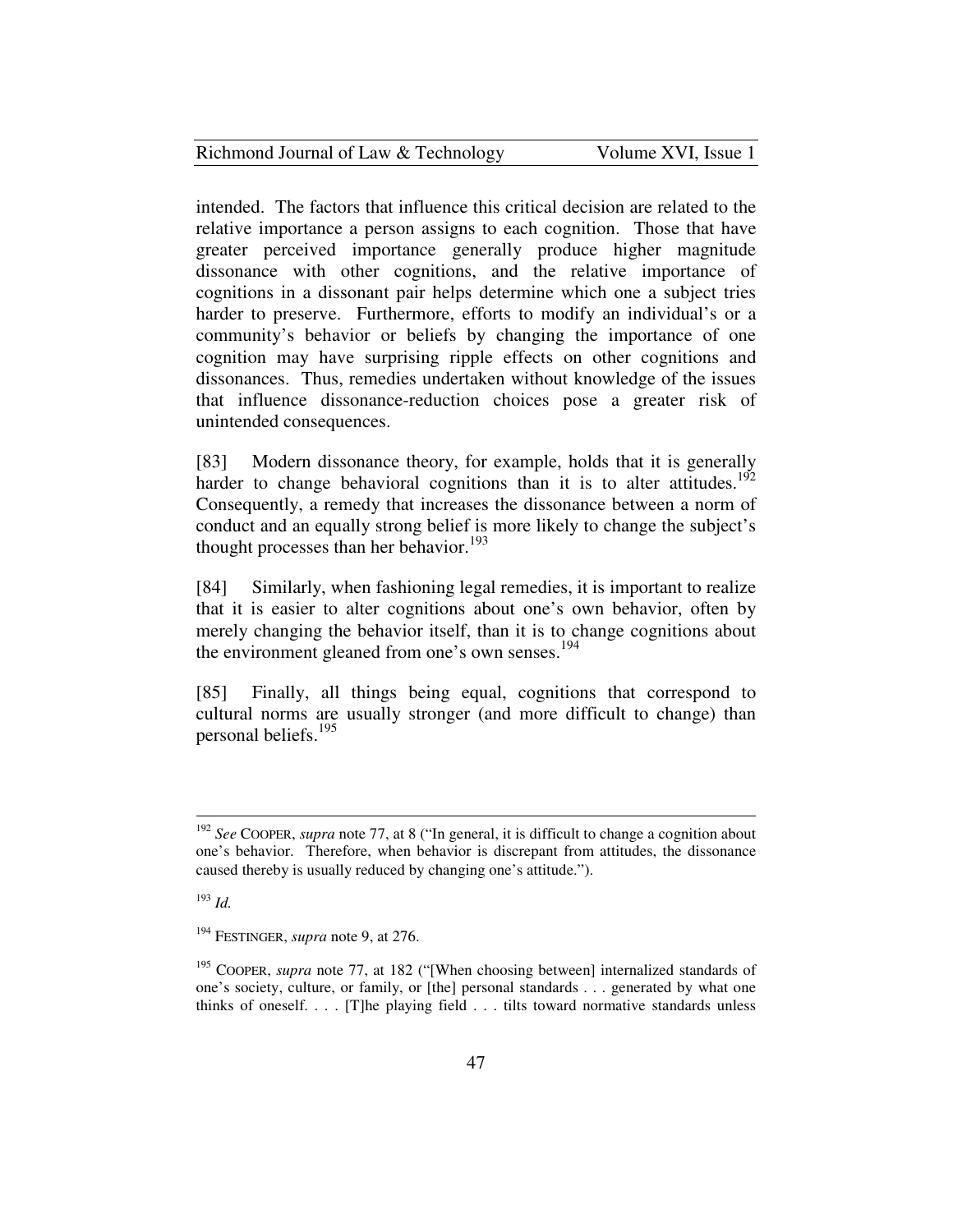#### (l) VICARIOUS DISSONANCE

[86] It is possible for individuals to experience dissonance by merely observing the undesired consequences of others' behavior. This effect, for better or worse, leverages the effects of remedies imposed on individuals, extending their reach throughout the community. This can be an effective tool when it is not practical to punish or reward the behavior of every community member. But, it can also compound errors when a modest remedy produces unintended consequences.<sup>196</sup>

#### C. UNINTENDED CONSEQUENCES: A BRIEF EXAMPLE

[87] The surprising outcomes often predicted by cognitive dissonance theory help explain why many seemingly rational, straightforward legal remedies produce counterintuitive results. Dissonance theory can thus help governmental and private entities better comprehend and more reliably influence individuals' behavior by more accurately identifying and characterizing the components of the paradigm they share.<sup>197</sup>

[88] The recording industry, for example, periodically tries to discourage unauthorized online file-sharing activity by launching media campaigns that stress the inequity of enjoying another person's creative work without compensation.<sup>198</sup> Dissonance theory would characterize such messages as attempts to reinforce consumers' presumed belief in fair

something in the environment specifically makes personal standards particularly accessible.").

<sup>196</sup> *See supra* note 162 and accompanying text; *see also infra* Part VII.C.

<sup>197</sup> *See, e.g.*, COOPER, *supra* note 77, at 174 (citing public health policy as an example of how cognitive dissonance may be "an effective means of inducing changes in both behavior and attitudes toward greater compliance with positive health messages" and calling it "one [of the] more effective . . . techniques that health professionals can use to trigger healthier behaviors").

<sup>&</sup>lt;sup>198</sup> The Record Industry Association of America (RIAA), Motion Picture Association of America (MPAA), and the business-software industry's Business Software Alliance (BSA) have all launched such advertising campaigns over the last few decades.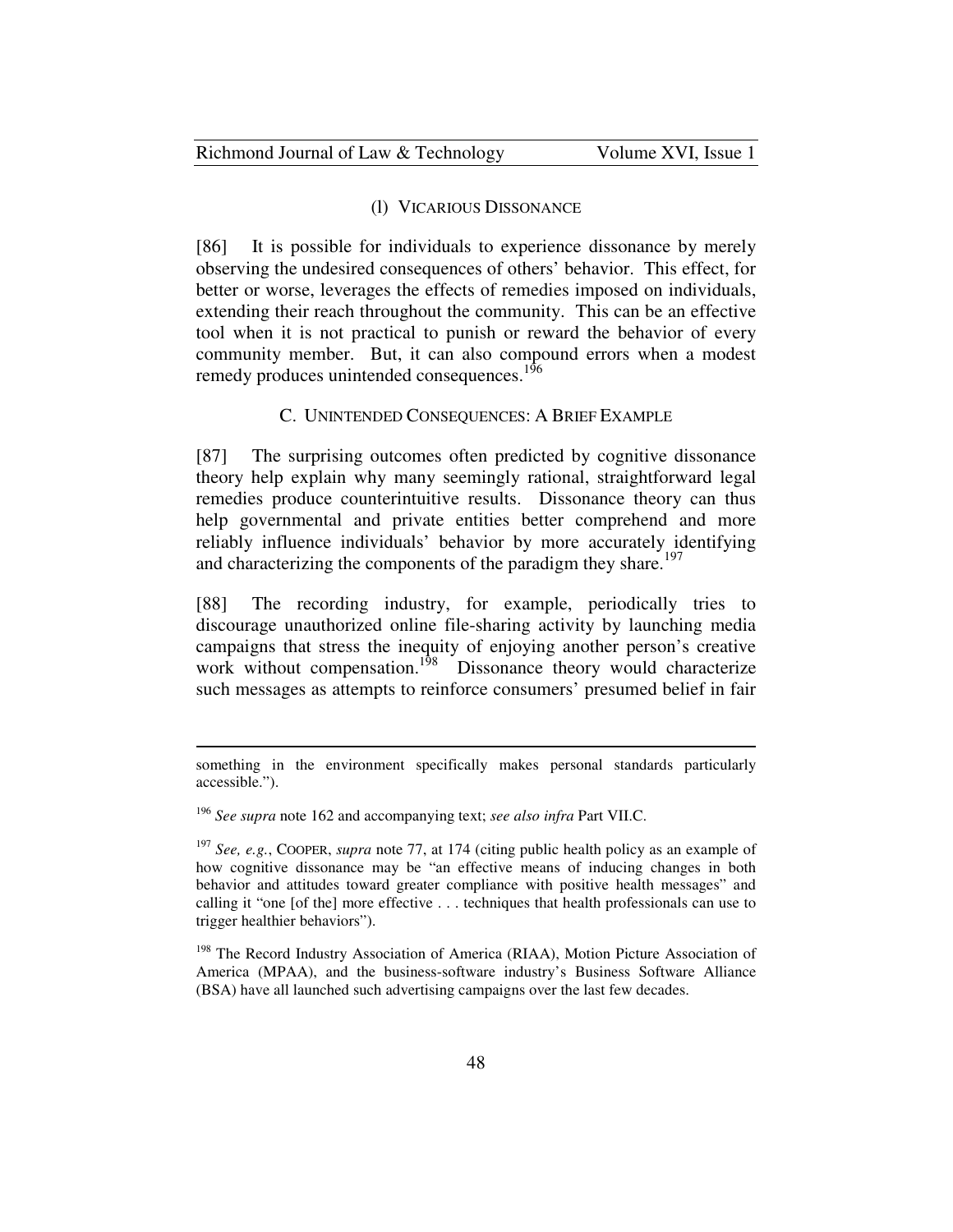| Richmond Journal of Law & Technology | Volume XVI, Issue 1 |
|--------------------------------------|---------------------|
|--------------------------------------|---------------------|

play, and thus increase the magnitude of that cognition's dissonance with, and the resulting aversion to, unlawful file-sharing behavior.

[89] This tactic, however, ignores the fact that file-sharing communities live within a different paradigm than do record labels. It is a mistake to assume that young Internet music consumers observe any belief, assumption, or norm of behavior merely because such a cognition falls within the record industry's traditional paradigm.

[90] Music file-sharers, for example, do not equate the interests of faceless record labels with those of recording artists. Many believe that money paid to major record labels never finds its way into musicians' pockets and, if anything, assume that record companies routinely and shamelessly exploit both musicians and consumers.<sup>199</sup> The cognition that unlawful downloading deprives labels of income thus does not easily lead the file-sharing community to the conclusion that the practice is immoral or harmful to innocent parties. Therefore, pleas to consider the welfare of musicians are less likely within the file-sharing community's paradigm to increase the magnitude of the dissonance between downloaders' online behavioral norms and their belief in fair play.

[91] A better understanding of dissonance and paradigm shifts might suggest more effective ways to discourage file-sharing behavior. One strategy would be to cultivate dissonance with the cognition that recording

<u>.</u>

<sup>&</sup>lt;sup>199</sup> A representative sampling of Stanford law professor and celebrity file-sharing advocate Lawrence Lessig's online writings clearly express the disdain that the file sharing community feels toward the music industry. *See, e.g.*, Lawrence Lessig, *Copyrights Rule*, THE INDUSTRY STANDARD, Oct. 2, 2000, http://www.lessig.org/ content/standard/0,1902,18964,00.html ("Courts are racing to enjoin alleged violators of copyright law, taking no account of the effects on the development of the Internet."); Lawrence Lessig, *Copyright Thugs*, THE INDUSTRY STANDARD, May 7, 2001, http://www.lessig.org/content/standard/0,1902,24208,00.html ("[P]reventing piracy doesn't mean you can punish researchers."); Lawrence Lessig, *Just Compensation*, THE INDUSTRY STANDARD, Apr. 9, 2001, http://www.lessig.org/content/standard/0,1902, 23401,00.html ("Congress should help artists get paid without delivering the Internet into the hands of the big labels."); Lawrence Lessig, *The Limits of Copyright*, THE INDUSTRY STANDARD, Jun. 19, 2000, http://www.lessig.org/content/standard/0,1902,16071,00.html ("You don't have to be a pirate to be concerned about this trend . . . .").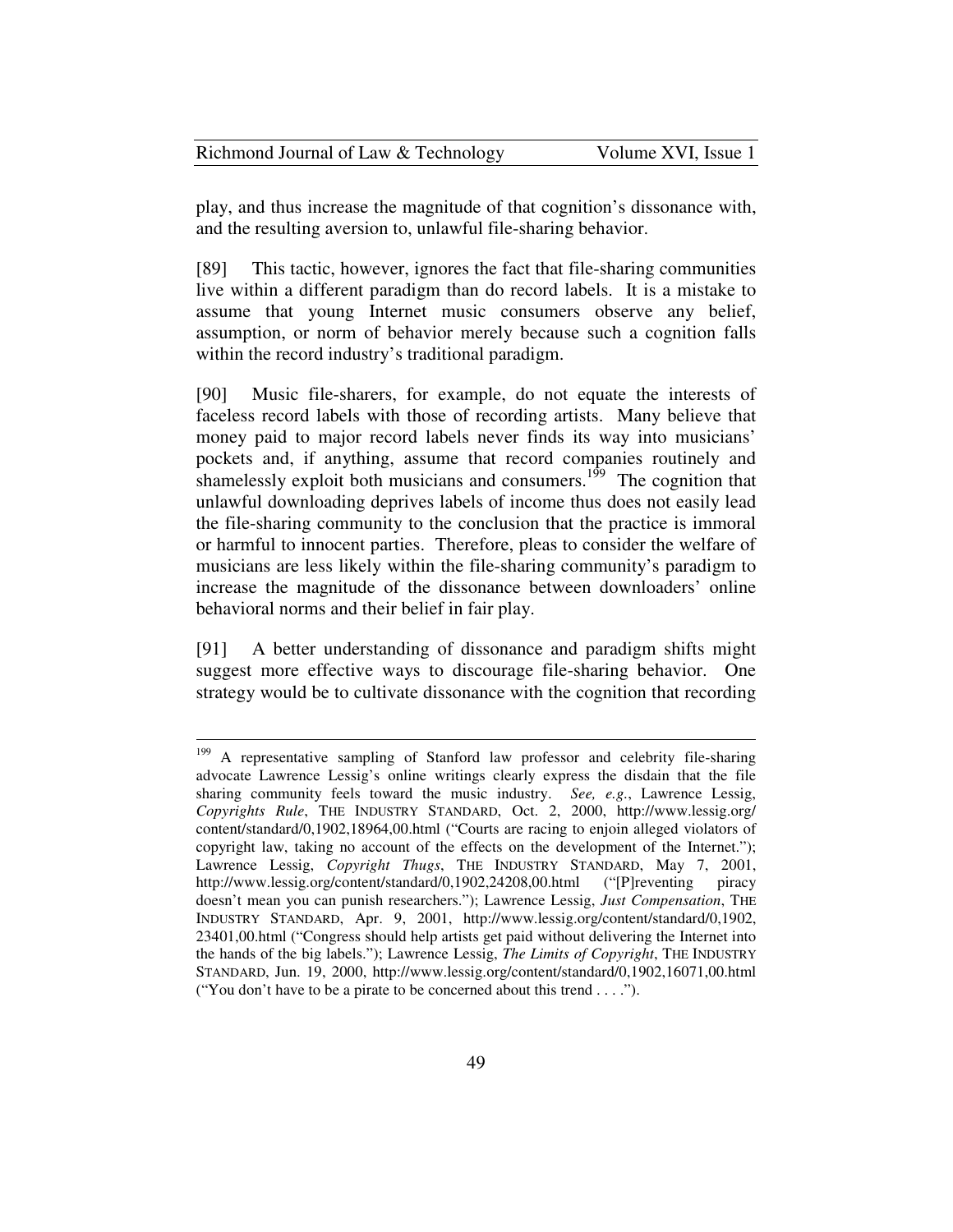| Richmond Journal of Law & Technology | Volume XVI, Issue 1 |
|--------------------------------------|---------------------|
|--------------------------------------|---------------------|

companies engage in practices so unfair that the labels themselves do not deserve equitable treatment. The labels, however, have done exactly the opposite, reinforcing their schoolyard-bully image with high-profile lawsuits that threaten small-time music downloaders with extraordinary<br>fines.<sup>200</sup> As mentioned earlier, dissonance theory teaches that As mentioned earlier, dissonance theory teaches that unnecessarily harsh penalties have less deterrent effect and can actually strengthen cognitions that reinforce undesired behavior.<sup>201</sup> Taking steps that increase resentment of the music industry promotes the belief that the labels do not deserve fair treatment and further reduces cognitive dissonance with illicit downloading norms, making the practice even more acceptable within the file-sharer community.<sup>202</sup>

[92] Apple, Inc., on the other hand, took a radically different approach with its iTunes legal music download service, the first such offering that could be considered a commercial success.<sup>203</sup> Despite the fact that Apple's copy-protection technology was cracked soon after iTunes went live,<sup>204</sup> there is little evidence that the site has suffered from wholesale piracy—at least any that might cause the devastating sales declines that

<sup>200</sup> *See* Hiatt & Serpick, *supra* note 23.

<sup>201</sup> *See supra* note 161 and accompanying text.

 $202$  One might argue that the incommensurability of the paradigms in conflict here and record executives' ignorance of the characteristics of paradigm shifts both conspired to prevent decision-makers from understanding the futility of attempting to change beliefs and norms of behavior with a message rooted in the cognitions of the wrong paradigm. Nonetheless, it is hard to argue that the record companies' lawsuits against music consumers helped in any significant way; music sales have taken a precipitous fall since the suits began in late 2003. *See* Hiatt & Serpick, *supra* note 23 (including a Nielsen SoundScan album sales chart that shows the rate of decline increasing sharply in 2004 and subsequent years).

<sup>203</sup> *See Apple's iTunes Grows to No. 2 U.S. Music Retailer*, REUTERS.COM, Feb. 26, 2008, http://www.reuters.com/article/industryNews/idUSWNAS243320080227 (reporting that only Wal-Mart sold more music than iTunes in 2007).

<sup>204</sup> John Borland, *Program Points Way to iTunes DRM Hack*, CNT NEWS, Nov. 24, 2003, http://www.cnn.com/2003/TECH/internet/11/27/itunes.code.ap/index.html.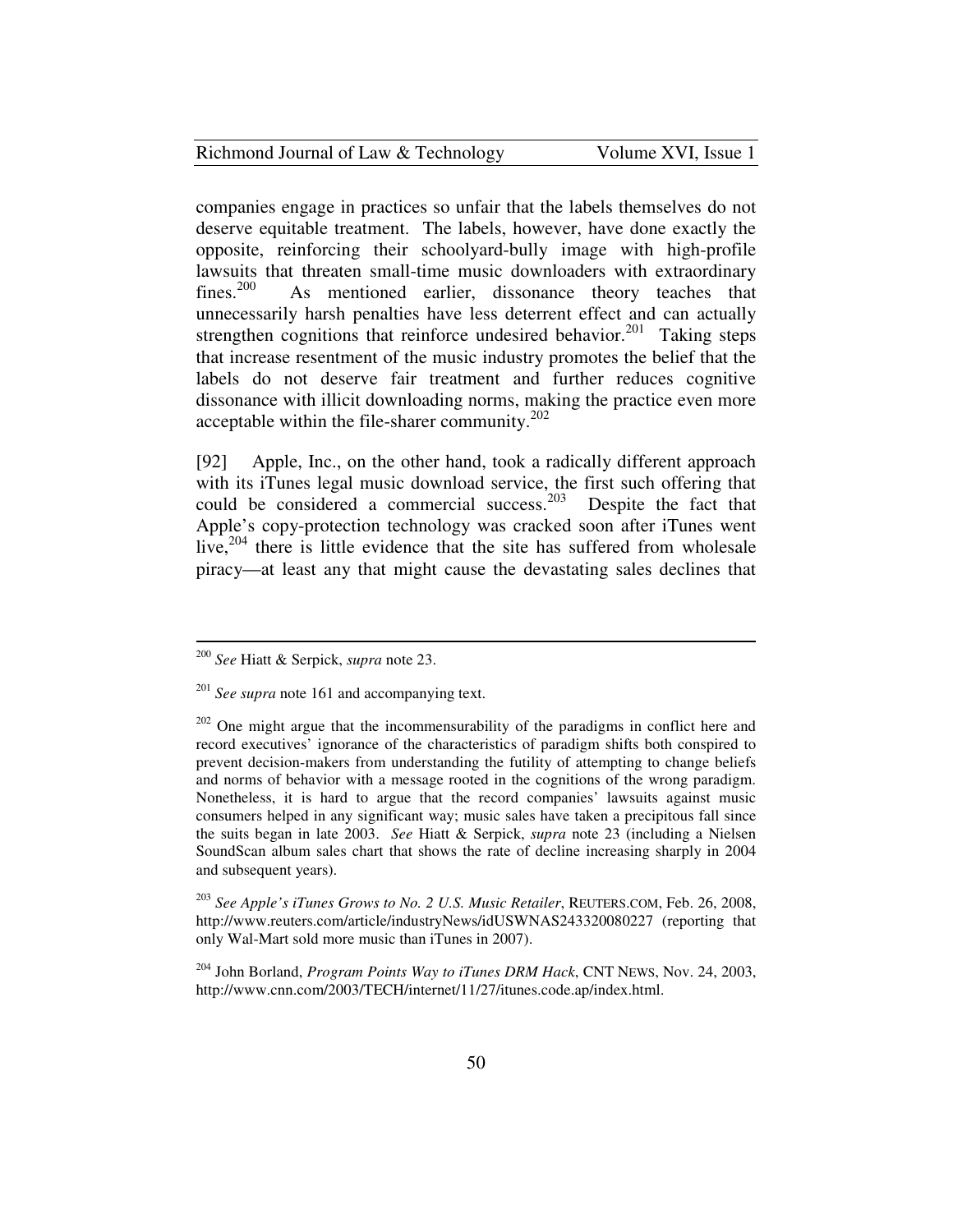#### Richmond Journal of Law & Technology Volume XVI, Issue 1

have crippled the major labels.<sup>205</sup> One difference is that young, hip music consumers do not view Apple with the contempt they reserve for oldparadigm record companies. Apple CEO Steve Jobs has made it clear that Apple is one of them, openly challenging the labels' hardline anti-piracy stance<sup>206</sup> and furnishing iTunes with a slick interface and savvy business model that reveals an understanding of its user community's shared paradigm.<sup>207</sup> While music consumers overwhelmingly prefer illicit download sites to the labels' proprietary offerings, a significant minority willingly pays Apple for content available elsewhere for free. In other words, Apple has been more successful than the major record labels because its business decisions, informed by an intrinsic understanding of the online-music community's shared paradigm, gave rise to cognitions and cognitive dissonances critically different from those produced by the labels' old-paradigm tactics.

[93] This brief example hints at the power of dissonance theory to provide an analytical framework within which one can conceptualize interactions between communities that share different paradigms. But it is not intended to be definitive proof of the superiority of the dissonantparadigm model. Many of the same conclusions could have been reached through other paths and, more to the point, using paradigmatic dissonance theory to forge a comprehensive analysis of a complex real-world controversy would require a deeper understanding of Festinger's and Kuhn's work and its linkage to modern jurisprudential thought than can be imparted here. The point is to convey a taste of how the dissonantparadigm model might be applied and to demonstrate that such analyses are possible, have predictive value, and can produce insights into why seemingly logical actions have unanticipated outcomes.

<sup>205</sup> *See supra* note 203.

<sup>206</sup> Steve Jobs, Thoughts on Music, http://www.apple.com/hotnews/thoughtsonmusic (last visited Oct. 15, 2009).

<sup>207</sup> Troy Dreier, *Apple iTunes Music Store*, PC MAGAZINE.COM, Aug. 5, 2003, http://www.pcmag.com/article2/0,1759,1194956,00.asp (receiving five-star highest rating from online readers).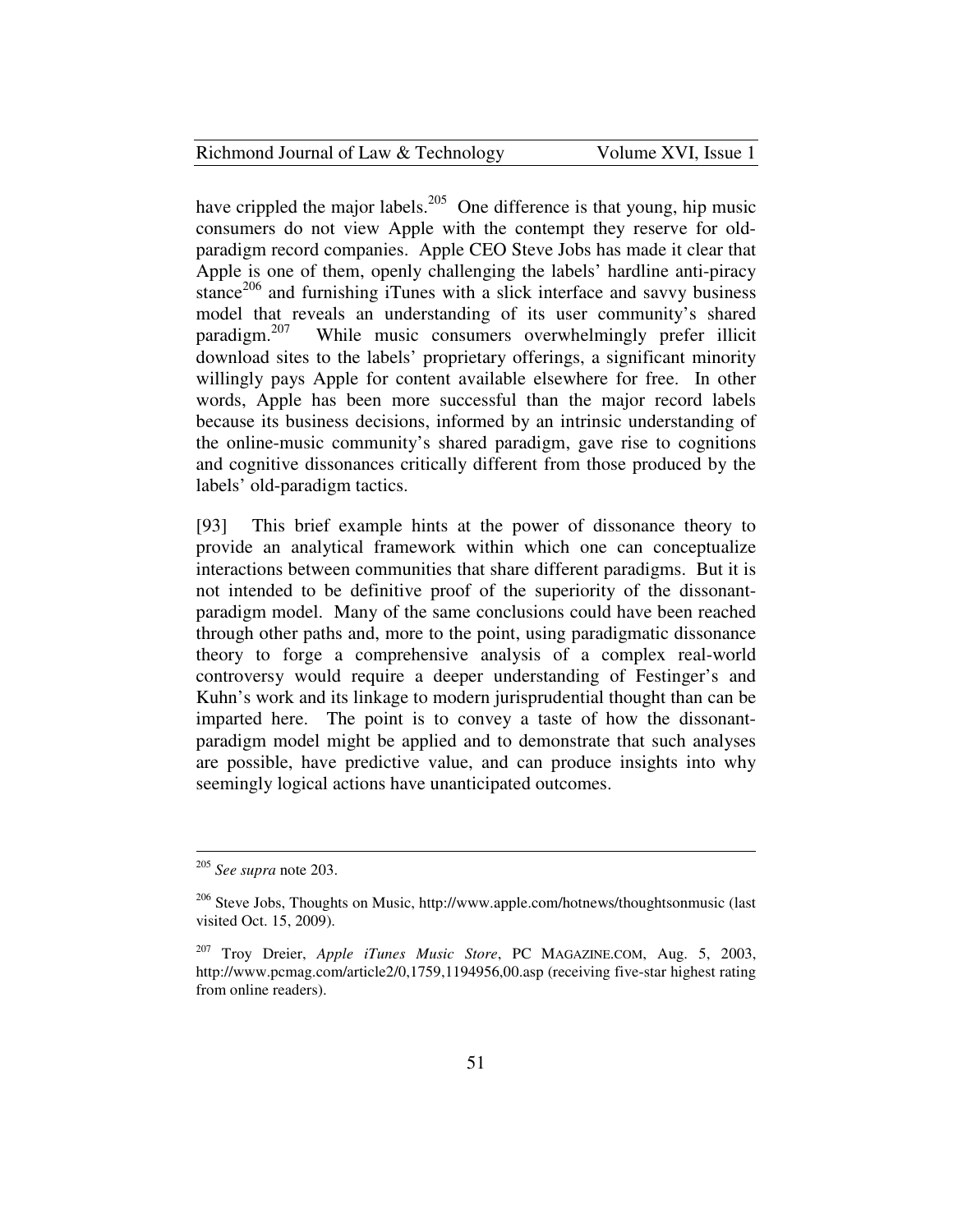| Richmond Journal of Law & Technology | Volume XVI, Issue 1 |
|--------------------------------------|---------------------|
|--------------------------------------|---------------------|

#### VIII. FINAL THOUGHTS: "WE'VE ONLY JUST BEGUN"

[94] The dissonant-paradigm model may seem novel within the context of legal analysis, but extrapolations of psychological and economic theories to foreign disciplines are far from unique. As noted earlier, the work of Kuhn, Christensen, and the evolutionary economists has been successfully extended to a broad range of disciplines. And legal theorists have certainly strayed into the social sciences—sometimes even with results that seem deceptively similar to the work presented here.<sup>208</sup>

[95] Applying Festinger's theory of cognitive dissonance to the law may seem formidable to legal professionals who lack training in psychology, but similar efforts have already borne fruit in business management, economics, finance, and many other fields of endeavor.<sup>209</sup> There is no reason why the legal profession, with its centuries-long academic legacy and huge number of peer-reviewed journals,<sup>210</sup> cannot develop a useful body of theory and case law in this area.

<sup>208</sup> <sup>208</sup> One must be careful to distinguish the dissonant-paradigm model from the superficially similar Behavioral Law and Economics school, which seeks to replace the Law and Economics school's assumption of perfect rationality with the assertion that "all people systematically fall prey to biases and errors in their judgment and decisionmaking [that] lead to predictably irrational behavior." Although the two theories may seem to start from the same gate—with the assumption that legal analysis must account for behavior motivated by psychological factors—the conclusions and applications are dissimilar. This article makes no judgments about the rationality of the choices made by individuals faced with cognitive dissonance, and that issue is irrelevant to the thesis presented here. At most, cognitive dissonance identifies rules with which seemingly irrational conduct can be seen to be logical and consistent. *See* Gregory Mitchell, *Why Law and Economics' Perfect Rationality Should Not Be Traded for Behavioral Law and Economics' Equal Incompetence*, 91GEO. L.J. 67, 67 (2002).

<sup>209</sup> *See, e.g.*, Withrow & Geljon, *supra* note 34 (adapting cognitive dissonance techniques to business-management problems); Ricciardi & Simon, *supra* note 90 (describing principles of the branch of behavioral economics known as behavioral finance, which applies cognitive psychology, including dissonance theory, to the behavior of financial markets); *see also* the many other examples cited *supra* in note 90.

 $210$  In 2007, there were, for example, over 1100 active law journals in existence in the United States. Karen Dybis, *100 Best Law Reviews*, NAT'L JURIST, Feb. 2008, at 22.